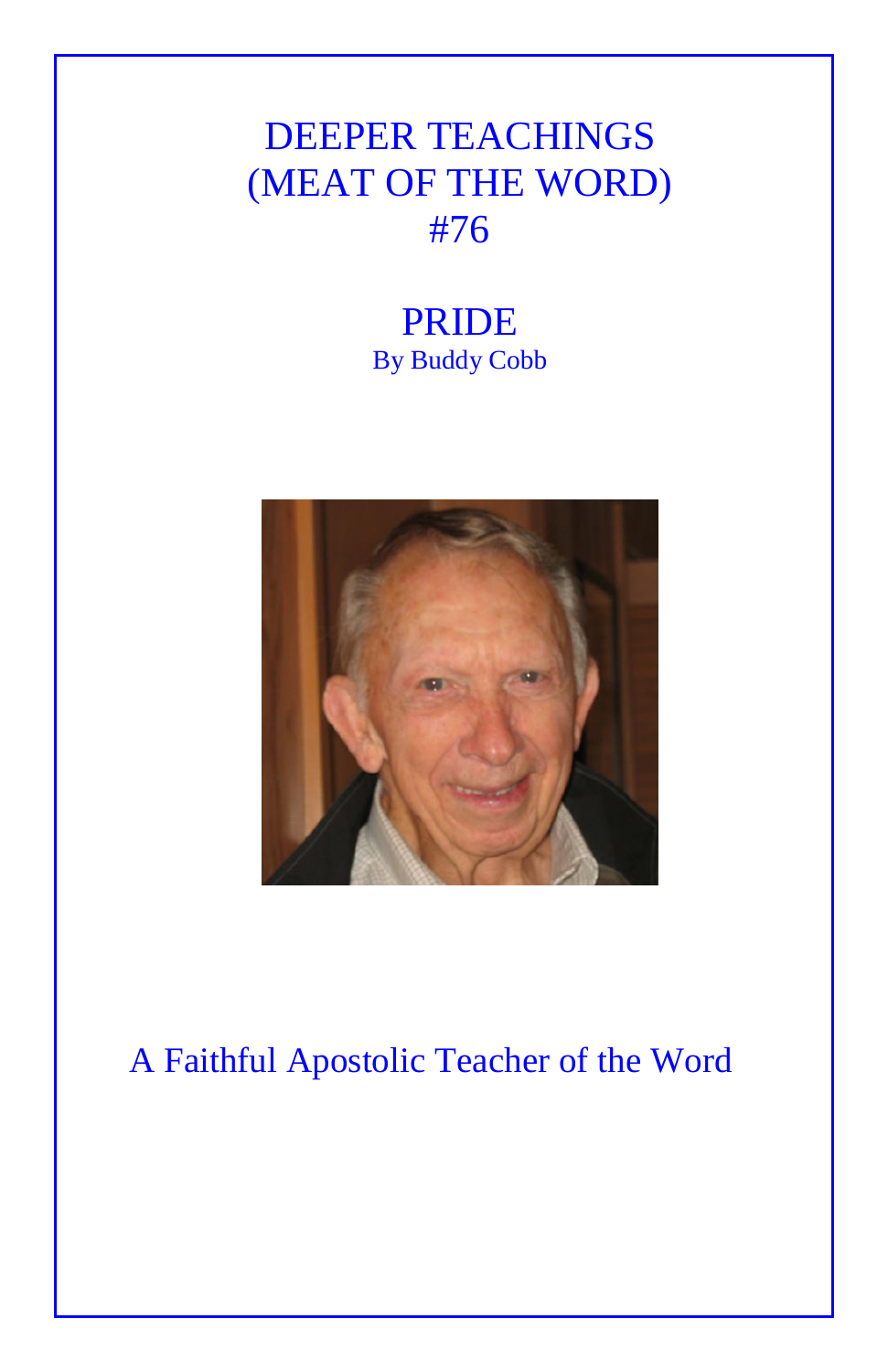## **PRIDE** By Buddy Cobb

 Are you aware that God is seeking to do a deeper work in you in order that He may bring you forth as a man of righteousness? When we first come to the Lord, and have that initial experience with Him we receive forgiveness of sins and cleansing by the blood of Jesus, and a restoring of fellowship with God, so that we who were afar off might be brought nigh unto God and restored to that fellowship which was lost in the garden of Eden by our father Adam. Being the descendants of Adam, we have inherited his nature which is earthy. As a result of his transgression, we all were born alienated from God and from the life of God, not in fellowship but in a broken relationship. When the Lord first moves in our lives to heal that breach between us and Himself, so that fellowship with God can be restored, there seems to be a tendency in many to think that God has accomplished all that He intends! Now that we have been reconciled to God by the death of his Son, cleansed by His blood from guilt of sin, forgiven all trespasses, given the gift of righteousness, having received His mercy and grace, we may now think that we have it made with the Lord and our standing with him eternally secured!

 I would like for you to open your Bibles to Job 1, for I perceive that God is showing us, by the way that He has dealt with those who have walked with him before us, a pattern. As we observe God's dealing with Job as one who walked with the Lord and was righteous in His sight, we can come to understand God's purpose for us today.

This is necessary if we are to have a correct understanding and a proper balance in our own thinking between what God does **for** us and what He must do **in** us in order to bring us to perfection. Many believe that the initial experience that they have had with God, when they freely receive all that God has done for them in Christ is all that is necessary in order to gain the inheritance that He has prepared for those who love Him. But God is bringing us to a clear understanding that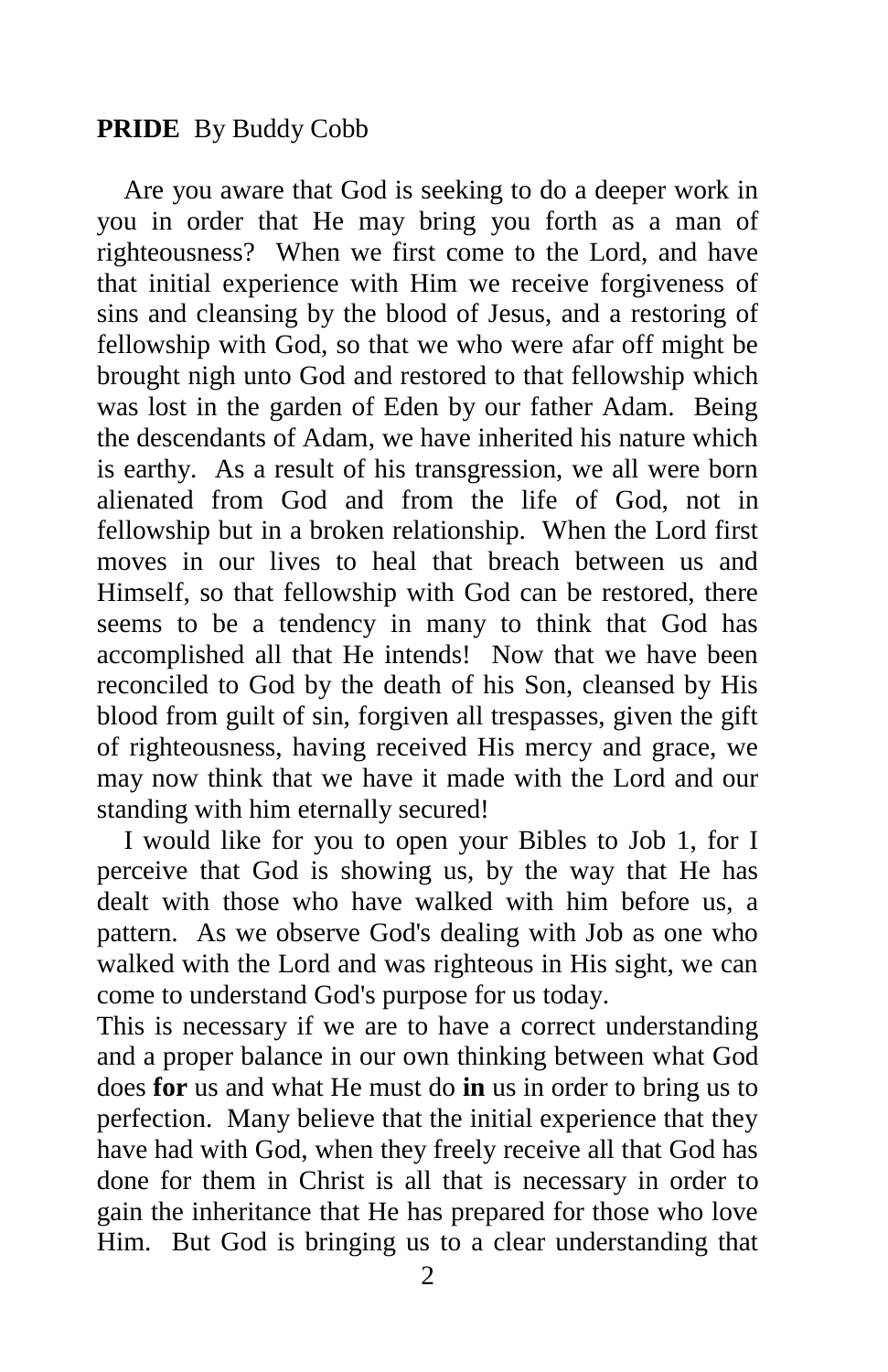the initial work of reconciliation and blessing in bringing us to Himself is only the beginning of that which He wants us to do. For at that point, He only reveals to us what He has done for us in Christ Jesus. We find that God has done a lot of things for us in Christ Jesus!

He has done tremendous things for us in Christ Jesus! We rejoice in all that He has done for us, which He worked through the obedience of His Son, a tremendous benefit that we are all partakers of this day! We are grateful for those things that he has done for us, but let me tell you that the Bible is clear, the patterns are clear, that God not only intended to do great things for us, but He also intends to do certain things **in us.** It is not just what Christ has done for us that is our hope of glory, but it is Christ **in us** that is our hope of glory! Amen!

Of course, the work had to be done **for us** before it could be done **in us!!** We had to be first reconciled to God from whom we were alienated before He could get us back into His hand and continue the work which He began back in the garden, that is to bring man forth in His glory, in His image and in His likeness! The purpose of God is revealed to us in the New Testament in John 17:22 and 23:

And the glory which thou gavest me, I have given them; that they may be ONE, even as we are one., I in them, and thou in me, that they may be made perfect in one; and that the world may know that thou hast sent me, and hast loved them as thou hast loved me.

God has predestined and ordained that we should be made conformable to His image. This is what perfection consists of, being made one in Him. The reason God is interested in making us just like His Son is because the Son is just like God the Father. We find that God the Father is the standard of perfection. Therefore, until man has been brought forth into the image and likeness of God, he is not in the image that God created him to be. The Bible teaches us in 1Corinthians 11:7 that the man is the image and glory of God! This is God's purpose, to perfect us by bringing us to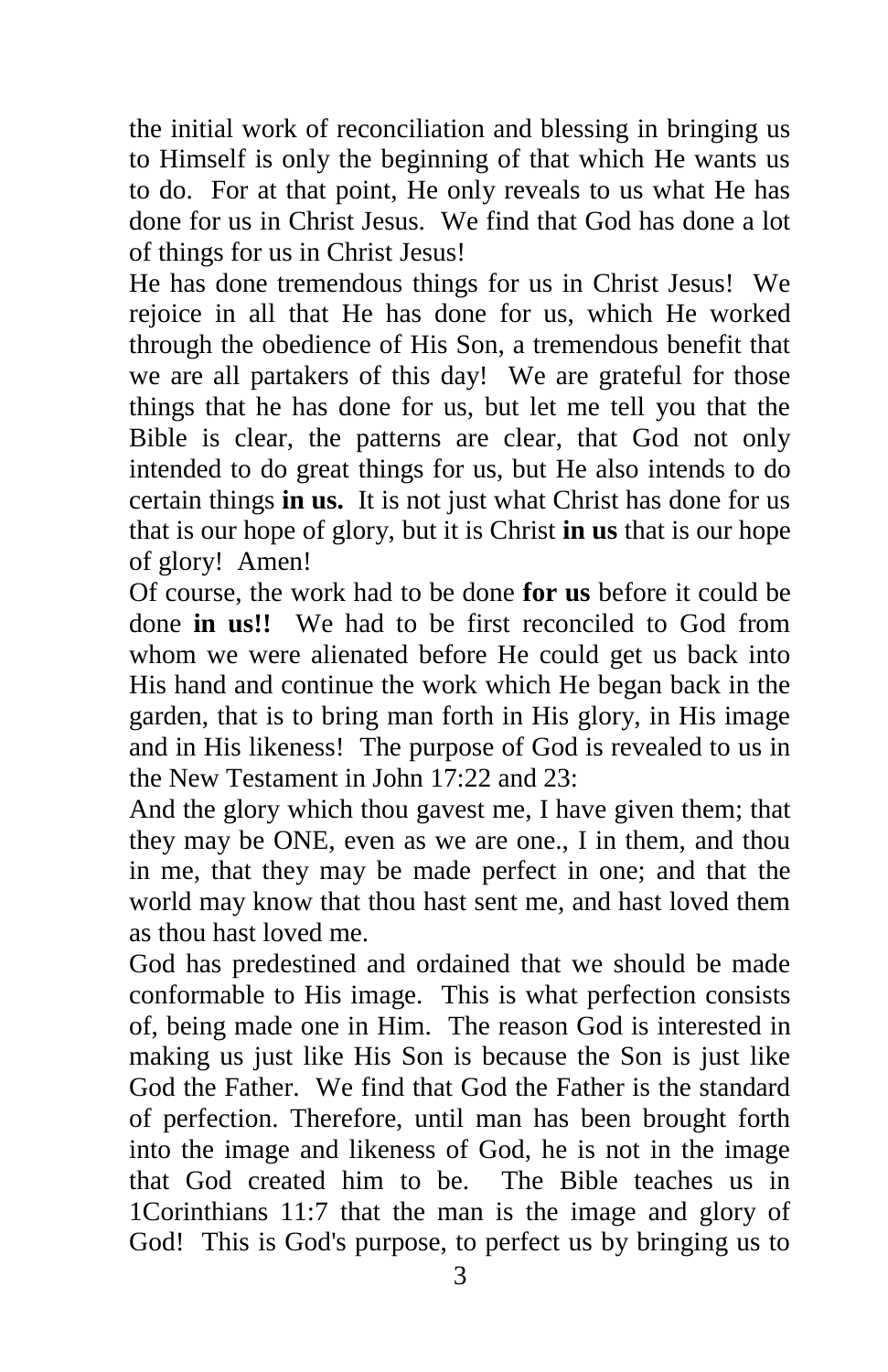the fullness of the stature of Christ, unto a perfect man, at which time we will be made just like Him in the image and glory of God!

I John 3:2 Beloved, now we are the sons of God, and it doth not yet appear what we shall be: but we know that, when he shall appear, we shall be like him; for we shall see him as he is.

This certainly was not accomplished by our initial experience with God, but requires a "working out", and colaboring with God to finish the work! Paul, speaking to the Galatian church, understanding God's purpose for the church, the mystery that was hid from the foundation of the world, knowing they had experienced that initial work of salvation in Galatians 4:19 cried, "My little children, of whom, I travail in birth again until **Christ be formed in you."**

In 1Corinithians 15:40, we read that the glory of the celestial is one, and the glory of the terrestrial is another. God will not give His glory to another. Therefore, as long as we are of the terrestrial (earthy) and not of the celestial (heavenly), we are not in the one, we are in the other. And that disqualifies us from receiving the glory that the Lord wants us to have. So God's purpose, you see, is not only to reconcile us to Himself, but to change us from that which is terrestrial to that which is celestial, to change us from the earthy to the heavenly, that we might come forth in that oneness that He speaks of in John 17:21 where He says,

That they may all be one, as thou, Father, art in me, and I in thee, that they also may be one in us ...That is, brought to that same life, the same nature, the same glory.

Jesus prayed in verse 22: And the glory which thou gavest me I have given them; that they may be one, even as we are one. It is the same glory! We find, however, before we can receive that glory, a work must be done. The purpose for which God has reconciled us to Himself is that we might be changed from glory to glory until we come forth after His image and after His likeness in His glory! This is God's stated purpose right from the very beginning, where it says in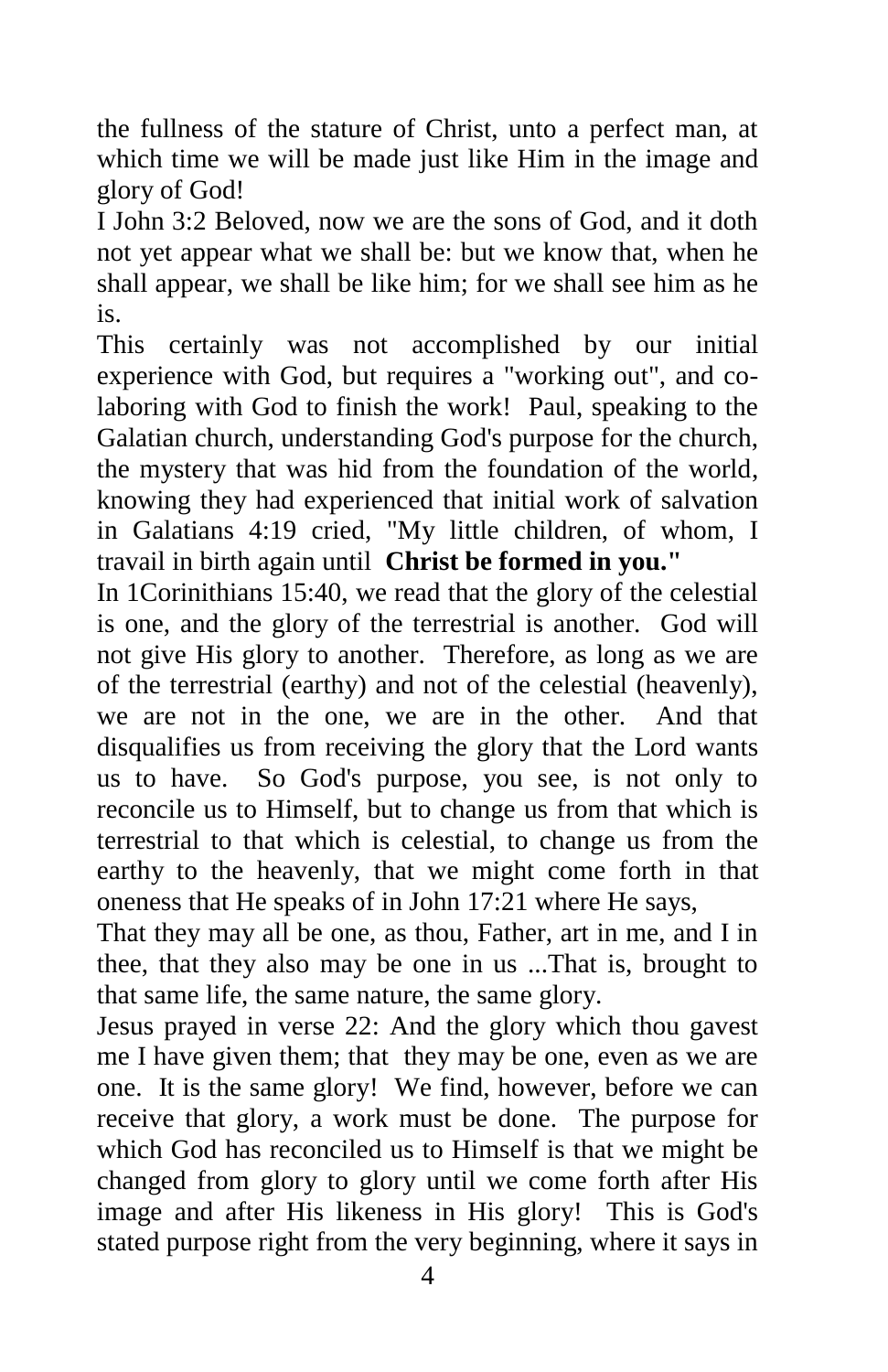Genesis 1:26 Let us make man in our image, after our likeness.

 Salvation is not just something which is like a gift bestowed upon us, although it is a gift. It is not something that God could just place in your hand. While it is a free gift, it is a free gift that required that you buy it, and if you do not buy it, you do not get the free gift. Therefore, Jesus said before you begin this pursuit after the inheritance, after the free gift, you'd better sit down and count the cost of receiving it.

Sometimes when people want to give you something it does not turn out to be a free gift, although they freely give it to you. For instance, I can freely give you a number of things that I could think of that would bring you into the worst sort of bondage. For instance, if I freely gave you a jet airplane, you would find right away that you would have to do several things in order to operate that airplane. You would need many dollars in the bank to get it off the ground! So the "free gift" could become very expensive if it was going to benefit you at all. This is the way I see God speaking to us in the book. This is why He tells us to be careful what we hear and how we hear it.

When God reconciles man to Himself, we find that His initial purpose is to bless him. Therefore, the first experience that we have had in coming to God is a blessing. It is all for a purpose. God knows our nature, He knows the frailty of man, He knows the selfishness of man, and He also knows the pride of man.

 I was thinking about how large the universe is and how small the earth is in relation to the total universe. As we come close to the earth we see what a minute being man is upon this little speck of sand that is found way out in the universe and how we have to keep coming down, down, down just to get to the earth out of all the expanse of the universe. We would have to travel billions of light years just to get to one end of what man knows to be the universe and the time to go out to the other side in another direction would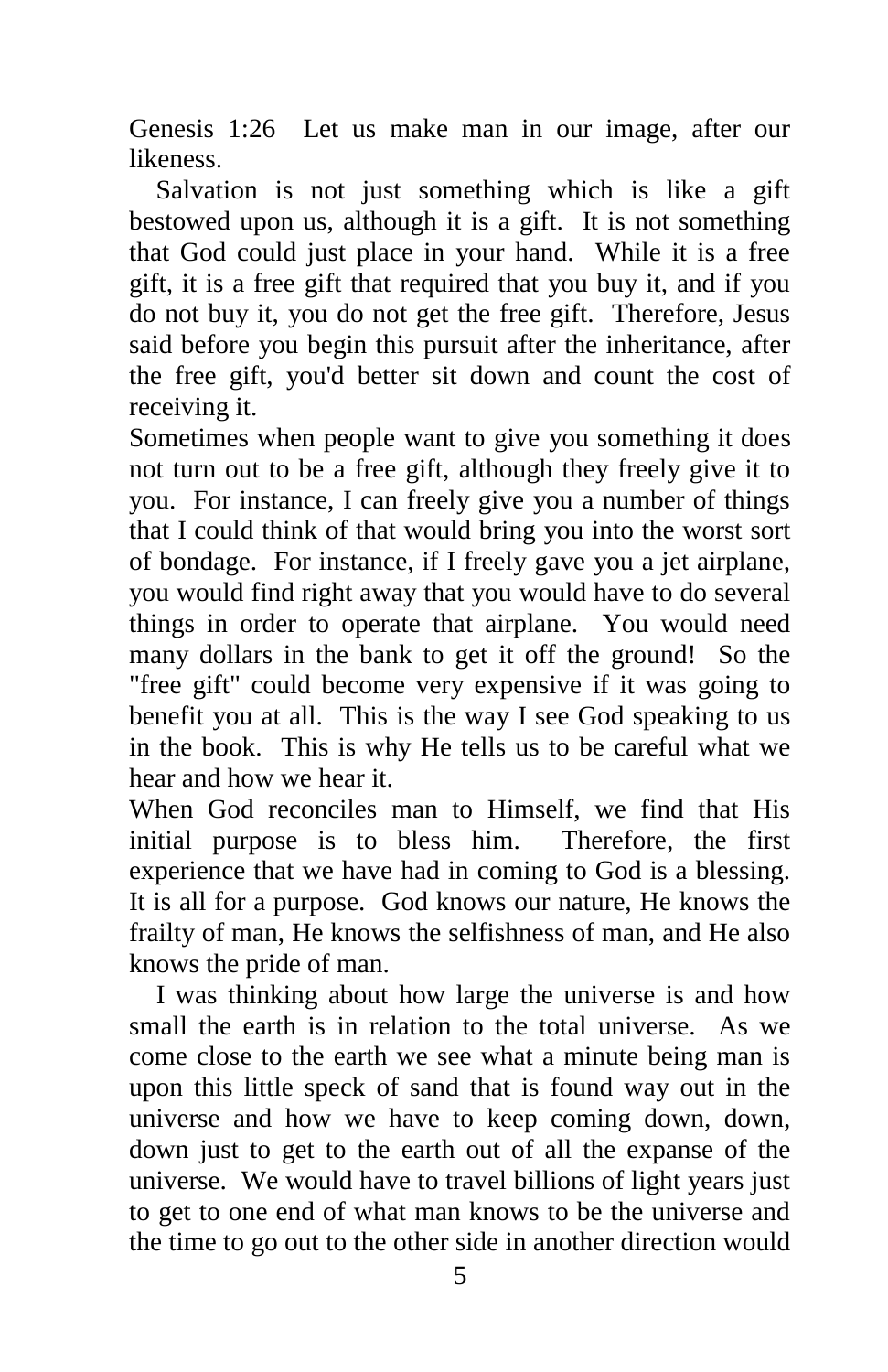take additional billions of light years of traveling. Once you arrived at this small planet called Earth, which is no more than a grain of sand out in the universe, then you would have to get a lot smaller to get down here on earth to realize that there are creatures here called man. After you have gotten small enough to get down on the Earth to observe that there were such creatures walking around the Earth, then as one of the ministry pointed out, you could hear some say, "There is no God." I was thinking, as he was bringing this forth, describing the smallness of the earth that we live upon, and the puniness of man that is here, that the only thing bigger than that great vast universe out there is the ego that is within man! The only thing that can swell out to greater dimensions than the universe and its limits is the pride in man. That is the thing that God wants to deal with. This is the key thing that God must deal with in man if He is going to bring man from being what he is, earthy, selfish, self-centered, and proud, to being just like God. What a task! Only God can perform it.

 This formidable object , vanity, "man's pride", is the thing that got man in trouble to begin with, and until it is totally dealt with, it will hinder the work that God must perform in us to bring us to perfection. If you noticed in the words of the song that we were singing tonight, "If you humble yourself, that is a big IF! If man will humble himself and pray, God will move and do the rest of the work. The problem is to get humble, and what makes that such a problem is the pride that is in man. There has to come the skillfulness of which God only is capable of moving in, that God alone possesses to break through the pride of man. Once God does, He has a broken vessel that can now humble himself before God and pray. When that happens, then God can finish the work that He proposes to do **in us,** for He will now have a vessel that is not just anointed and gifted, but also **broken** and **submitted!** 

I want to stress the difference between what God has done **for us** and what God has yet to do **in us**. You will find that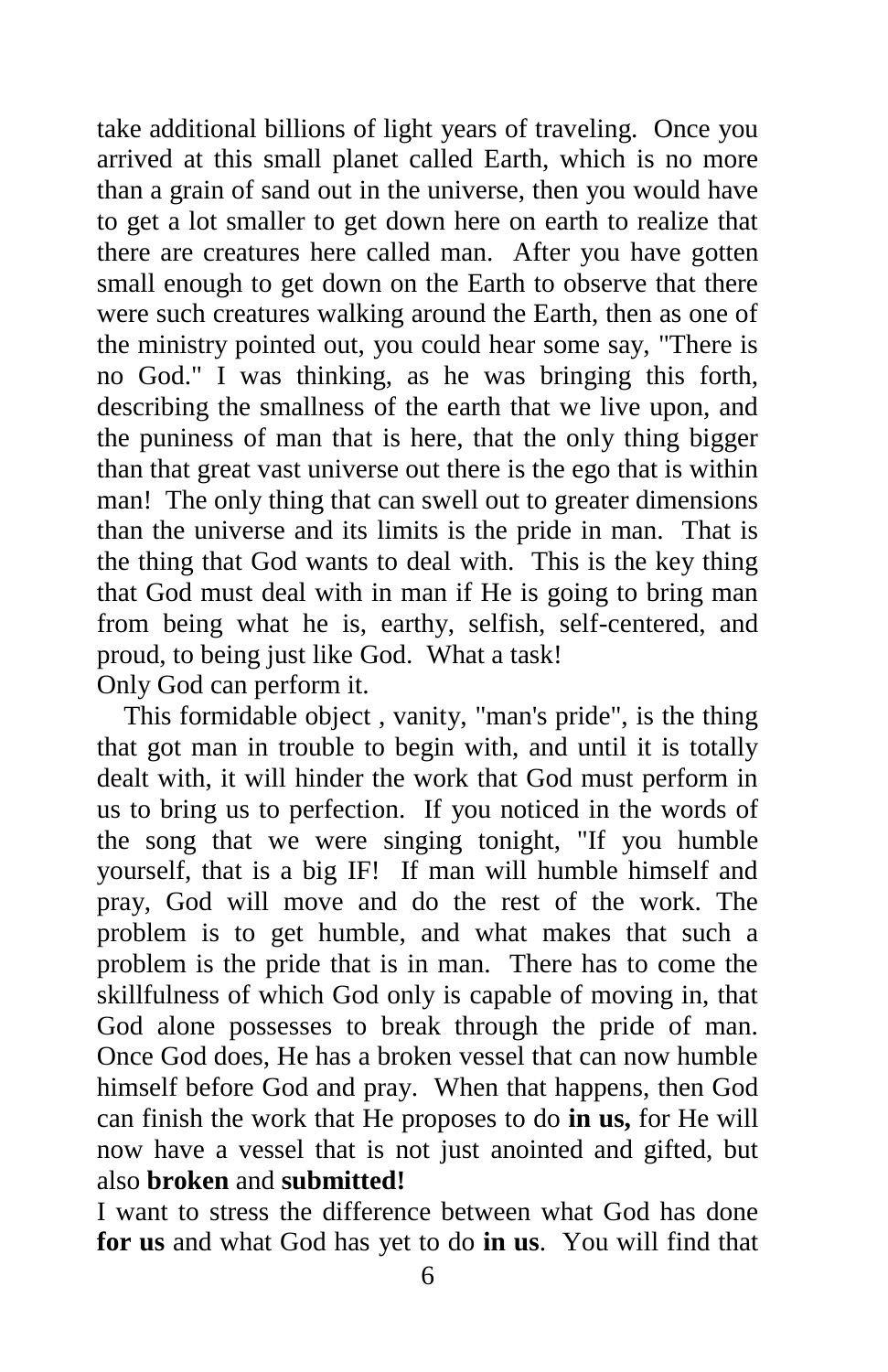many Christians love to give their testimony and the testimony that they give us is what God has done for them. They can remember the exact day that God did it. They can remember the exact hour and the exact circumstance in which it happened. They love to get up and recount how and what God did for them. Of course, that is only adding to man's pride, because after all, when you get up and give a testimony of what God has done for you, it shows that God has chosen you above all the people of the universe to bestow His blessing and His grace and His honor upon. Let us be honest. Does that deal with pride? You can see that it does not deal with pride one bit. Therefore, God at that point has begun to address the problem that must be resolved if man is going to come forth in the image and likeness of God.

 In the book of Job, we have such an excellent example laid out for us. I would like to begin in Job 1:1. There was a man in the land of Uz, whose name was Job; and that man was perfect and upright, and one that feared God, and eschewed evil.

You can see that this is a pretty good credential for a man. It goes on to say in verses 2 and 3:

And there were born unto him seven sons and three daughters. His substance also was seven thousand sheep, and three thousand camels, and five hundred yoke of oxen, and five hundred she asses, and a very great household; so that this man was the greatest of all the men of the east.

When you have the blessing of God upon you, so that it can be recognized by everybody, especially yourself, that you are the greatest man in all of the east, what does that do to your pride? The east country speaks to us of where the sun rises, i.e. the light of truth first dawns, this is the time when God first begins to move upon us in blessing! Until the light shines within us, we are in darkness and we do not know from whence we come or where we are going, but when the light rises within us, we suddenly realize that we are a child of God and that His blessing is now upon us. You see, the blessing had now come upon Job. God first blessed him and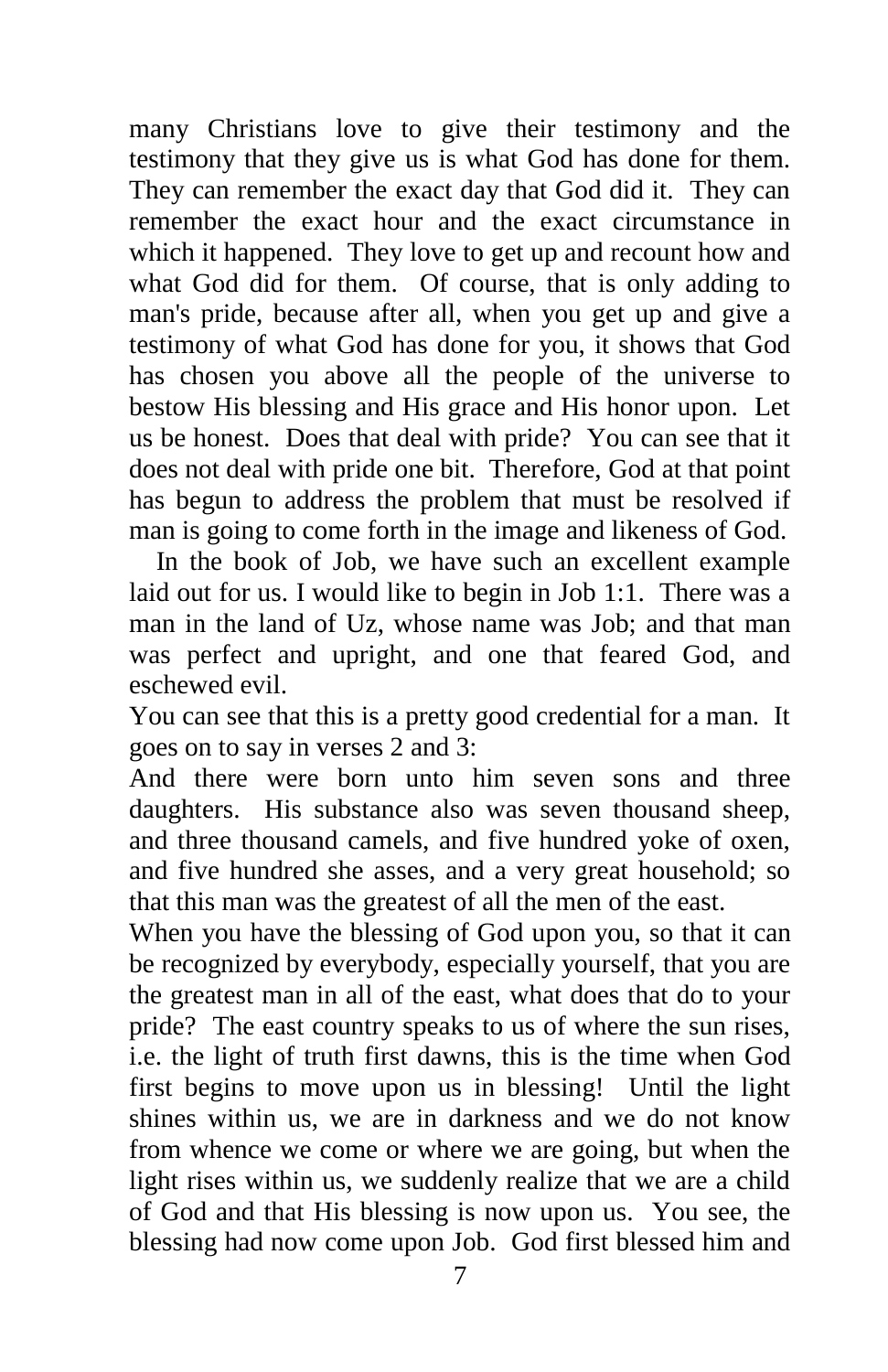established him as the greatest man in the east. When people give their testimony, many times you can hear in what they are testifying to, all the blessing that God has bestowed upon them, that truly they must be one of the great men of the east, one of the great men of the family of God just rising up out of the darkness into His marvelous light. When God first begins to bless us, He often begins by working miracles through us. You pray for someone and they get healed. I remember the first time I prayed for a man who had cancer. He happened to be my pastor at that time. God healed him! He is healed to this day. I began to feel that I was pretty great in the kingdom of God! Things were beginning to happen in my life and through my life. I was teaching a Bible study group and people were being converted and their lives were being changed. We had a little baby in our Bible study group that was adopted by one of the families. The baby had twisted feet and the doctors said it would never walk straight, even with braces it could not be straightened. The father did not believe in divine healing. After a personal experience when the Lord delivered me supernaturally from an attack of illness upon me, I gave my testimony at a meeting and the father changed his mind about divine healing because he said, "I know Buddy would not lie about it, so it must be true, so it must be for today." As soon as the father changed his mind, the baby's feet were straight and they are straight to this day. The father, mother and child are on one of the community farms serving the Lord today.

When we see things begin to happen through us, do you know what that does for us? It makes us feel that we are something special, something great in the sight of God! It does not deal with our pride except to inflate it! Job was this way. I was invited several times to get up in full-gospel meetings and give testimonies of how God was moving through my life, and of course, I was giving the glory to God, but also swelling up in pride over the fact that God was using me. This is what happens until such time as God is ready to establish you in His righteousness. It is one thing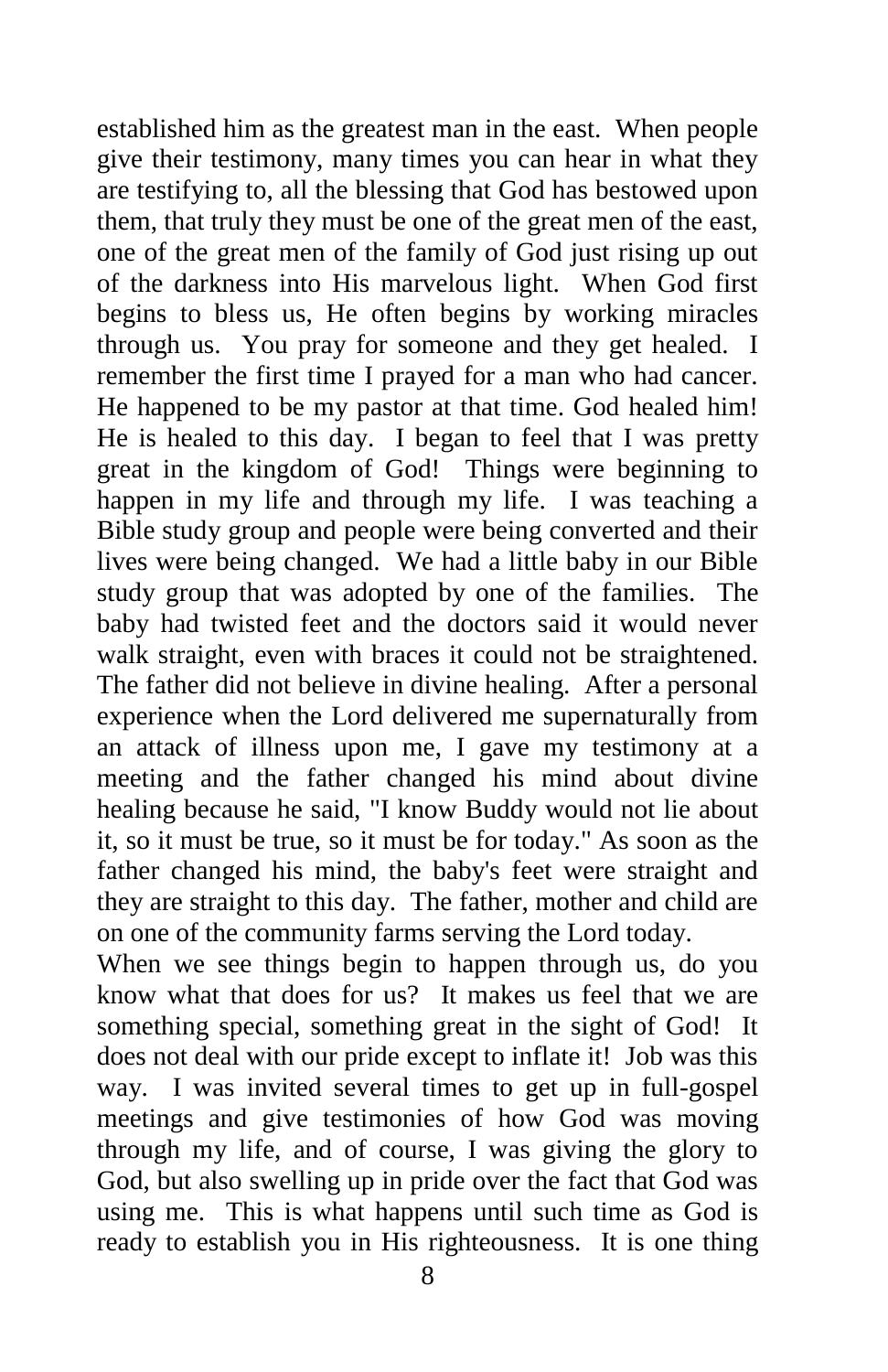when God cleanses you with the blood of Jesus and marks off all your past record in His book, and then begins to take account from that day forward. Amen!

You know that your past record does not count with God, be it good or bad. So when God wipes out your past record that is the end of it! God is no longer interested in what we have done. His interest is not our past record, but what we are going to do today! For **now** becomes the acceptable time! If you are going on to perfection with God, you will never make it on your past record or seniority. You make it upon your faithfulness, upon your current commitment which you must keep current daily.

There is only one way to keep it current daily, that is to **die**  daily! Our credential with God is not based only on what God has done for us in the past, but on what our response to Him is currently! Your credentials with God is something that once you get it you have to maintain it and it takes a daily maintenance.

 Job was aware of this, he was not ignorant of this. Job had been blessed by God to the extent that he was the greatest man in the east. Verses  $4 \& 5$ : And his sons went and feasted in their houses, everyone his day, and sent and called for their three sisters to eat and drink with them. And it was so, when the days of their feasting were gone about, that Job sent and sanctified them, and rose up in the morning, and offered burnt offerings according to the number of them all for Job said, it may be that my sons have sinned, and cursed God in their hearts. Thus Job did continually.

We can see that Job recognized that there was a need for continual sanctification. He daily offered up those sacrifices by which he hoped to keep the judgment of God from coming upon him and his family in case they had sinned. He recognized that if judgment ever came to his house, it could destroy everything and cause him to lose all that he had gained from God. He was a man who had received much! So Job was hoping by his burnt offerings to satisfy, that is to propitiate God! You can understand that since Job is the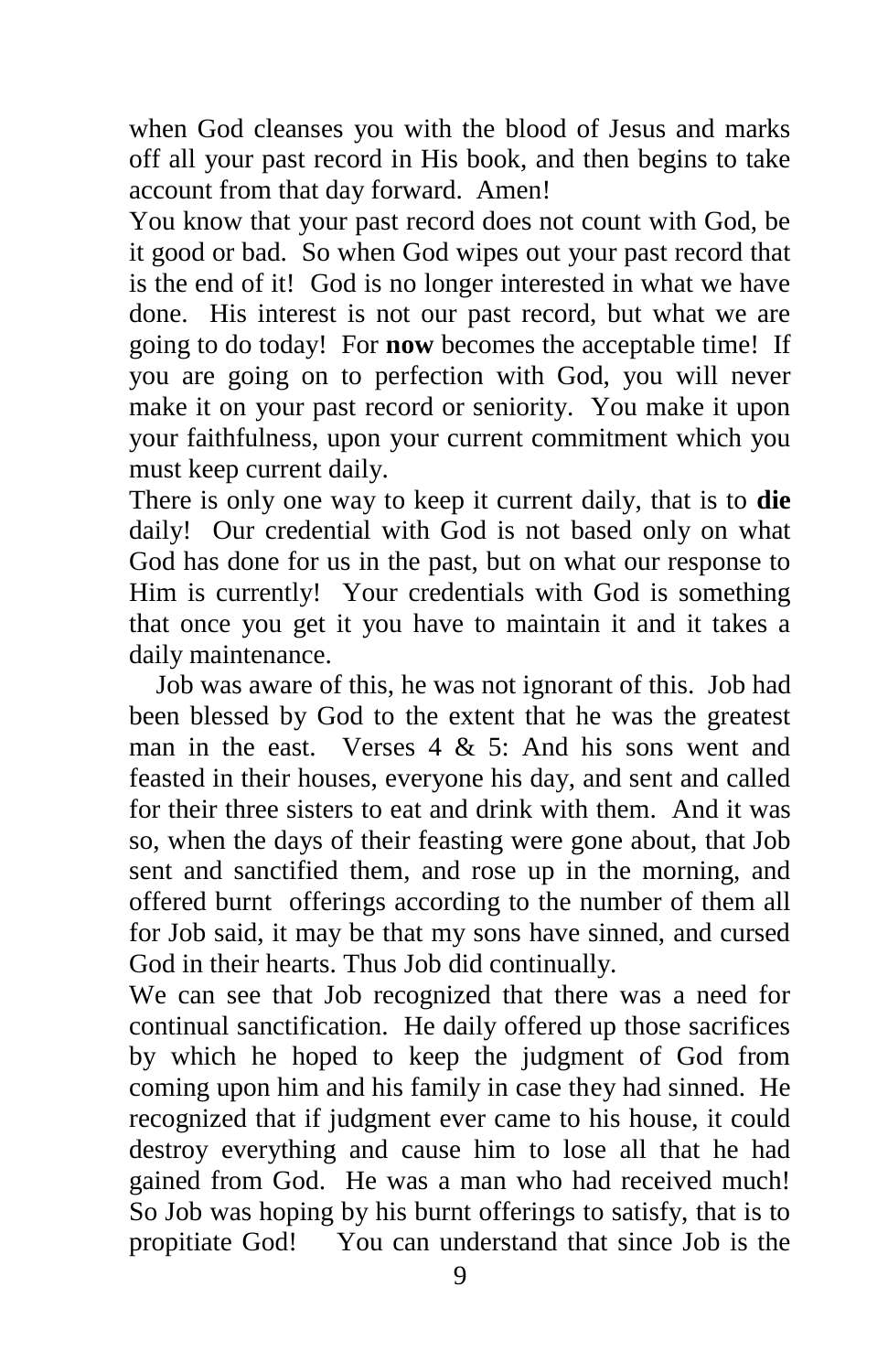oldest book in the Bible there had to be a consciousness in him of how God moved in the days of Noah and judged the world. God's wrath was kindled against every living creature that He made. He said that it repented Him that He had made man, because He looked upon man and saw that man had become flesh, that is, chosen to hearken to and walk after his flesh, and that the thoughts and intents of a man's heart were only evil continually. God's wrath was stirred and He said, "I am going to destroy man whom I have created from the face of the earth!" Job had this knowledge of God, and if we know the truth we also live in this consciousness that if we transgress against God, if we kindle His wrath against us, if we go against what He tells us to do and stir up His wrath that He is a formidable one to be dealt with! It is a terrible thing to fall into the hands of the living God! Even Paul said, "Knowing the terror of the Lord, we persuade men." So the fear of the Lord is a healthy thing. It can give man the proper incentive to walk after God and to keep His commandments. If we do not have the fear of God, we will lack a strong enough incentive. If we do not believe that God really means what He says, if we do not believe that He really will pour out his wrath and judgment upon us, but instead believe that we have a standing with Him that nothing can change and are confident that we stand, then we're in a dangerous place, because we do not have the proper fear of God to motivate us into daily obedience. The Bible says in 1Corinithians 10: 12: Wherefore let him that thinketh he standeth take heed lest he fall.

There are many hurtful snares and traps out in the world that we can be lured into through our own lust and drawn away into another way that is not the way of God, that is not the path of righteousness, that will cause us to lose our fellowship with God. Therefore, if we are to continue in fellowship and go on to perfection, we must stay on the right path. The thing that is needed within our lives to help keep us on that right path is the fear of the Lord! Without it we will not deny ourselves and be obedient to what God directs.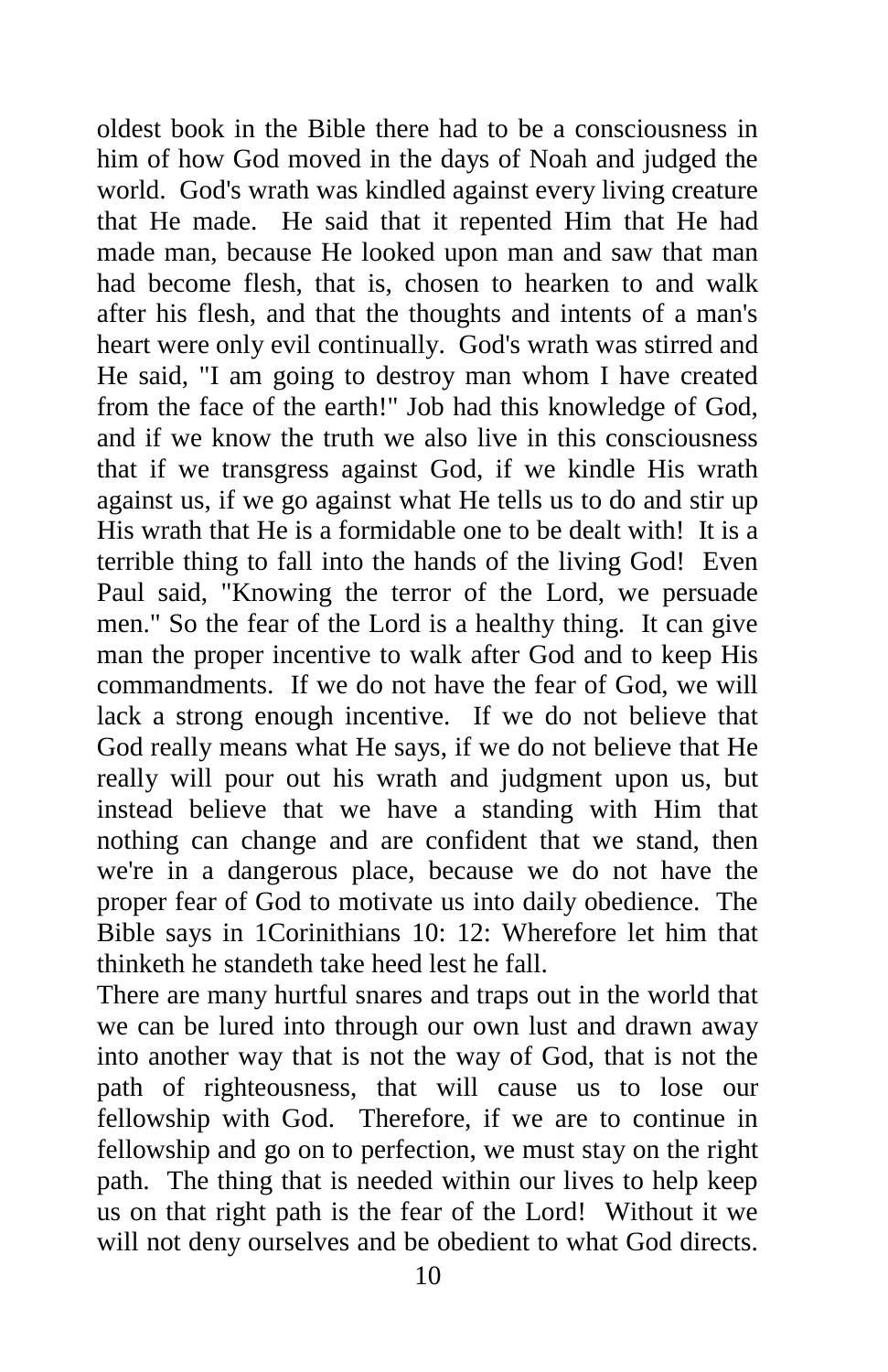We will not take up our cross daily and follow Jesus. In Proverbs 16:6 it says: ... and by the fear of the Lord men depart from evil.

Until we depart from evil (our own way) there is no fear of the Lord in us!

 I want to define something about fear because the kind of fear that is a healthy fear in God is the fear of what it is going to cost you, what you are going to lose, if you do not keep covenant and stay in an unbroken fellowship with God. Everything that God does, He does through covenant, and that covenant requires something not only on God's part, but also on our part. The Bible warns us that in the last days there will be covenant breakers upon whom the wrath and judgment of God will come! This type of fear that is going to keep us walking upright is the absolute knowledge, the certain knowledge that if we do not keep covenant, if we break covenant, that we are going to experience the wrath and judgment of God coming upon us, instead of the blessing of the inheritance. Having preached to others, we ourselves can become a castaway!

 There is another type of judgment of God that comes to the house of God which we should not fear, but that we should actually desire to come, because unless that judgment has come upon the house, it will never be established in the righteousness and holiness without which we will never see God. Hebrew 12:14 "Follow peace with all men, and holiness, without which no man shall see the Lord." (much less be made perfect in Him.)

So there is one judgment to be feared which is a healthy thing to have, and there is another judgment that must come which is not to be feared. Until God has dealt with us by bringing us to the knowledge of the truth, we will fear the kind of judgment coming upon us that we should not fear. I want to give you an example of that judgment, both in the book of Job and in the book of Genesis. Let us first turn to Genesis 3.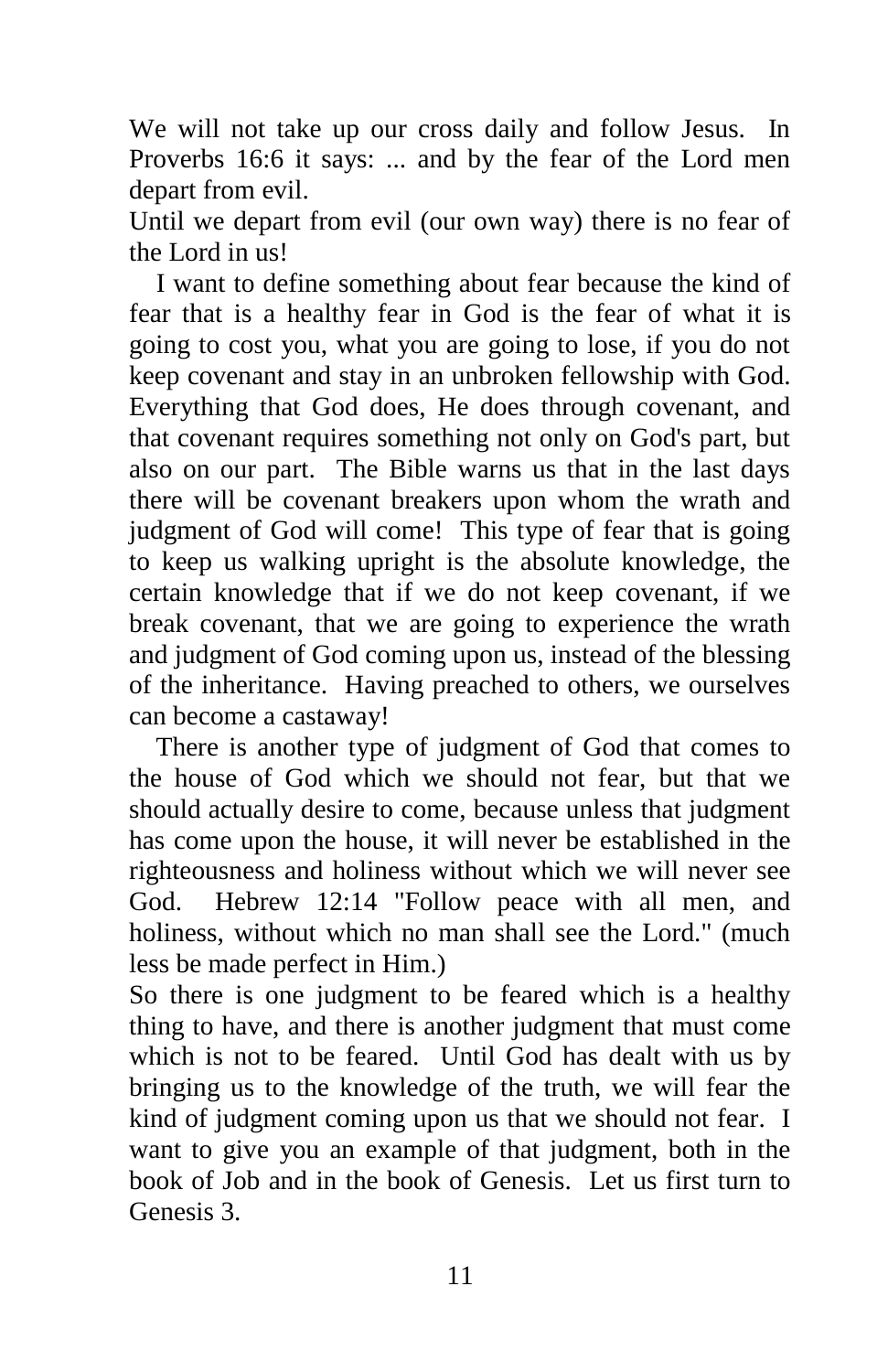After Adam and Eve had transgressed God and moved in their own wisdom - by the way, I would like to point out something here –and that is when the devil came to Eve and to Adam and tempted them in the garden, I would like for us to realize at this point exactly what was working, lest we also fall into the same trap as Adam and Eve did. That is, Adam and Eve had first received what God had to say about the tree of knowledge of good and evil. After they had first received what God had to say about it and even were able to repeat it to the serpent, then they heard what the serpent had to say about it. We find that the serpent had something different to say about the tree of the knowledge of good and evil than what God had to say about it. The choice as to whom they were going to believe, however, was sovereignly in the hand of Eve and of Adam. In other words, what I want to point out to you is whatever you embrace as truth, whatever you listen to to embrace as a way you are going to move and go, is never forced upon you by some other power, neither the devil nor God, for the decision as to what we are going to embrace or the way we are going to take is always sovereignly our own. Therefore, let us realize that it is always a matter then of what choice we make that will determine the way which we go. It is not the power of persuasion of the devil that will cause us to take his way, and neither is it the power of persuasion that will cause us to take God's way. It is what we ourselves judge to be the right way. Therefore, the Bible lays the responsibility squarely upon man in this situation, not upon the devil.

We want to realize that the Bible is clear, both in the Old Testament and in the New Testament, that the responsibility is laid squarely upon man for the direction that man takes. It does not lie on the serpent, neither does it lie upon God, but it lies upon man**.** Romans 5:12: Wherefore, as by one man sin entered into the world, and death by sin; and so death passed upon all men, for that all have sinned:

The reason for that, of course, is because man is the one who makes that decision. He sovereignly makes that decision.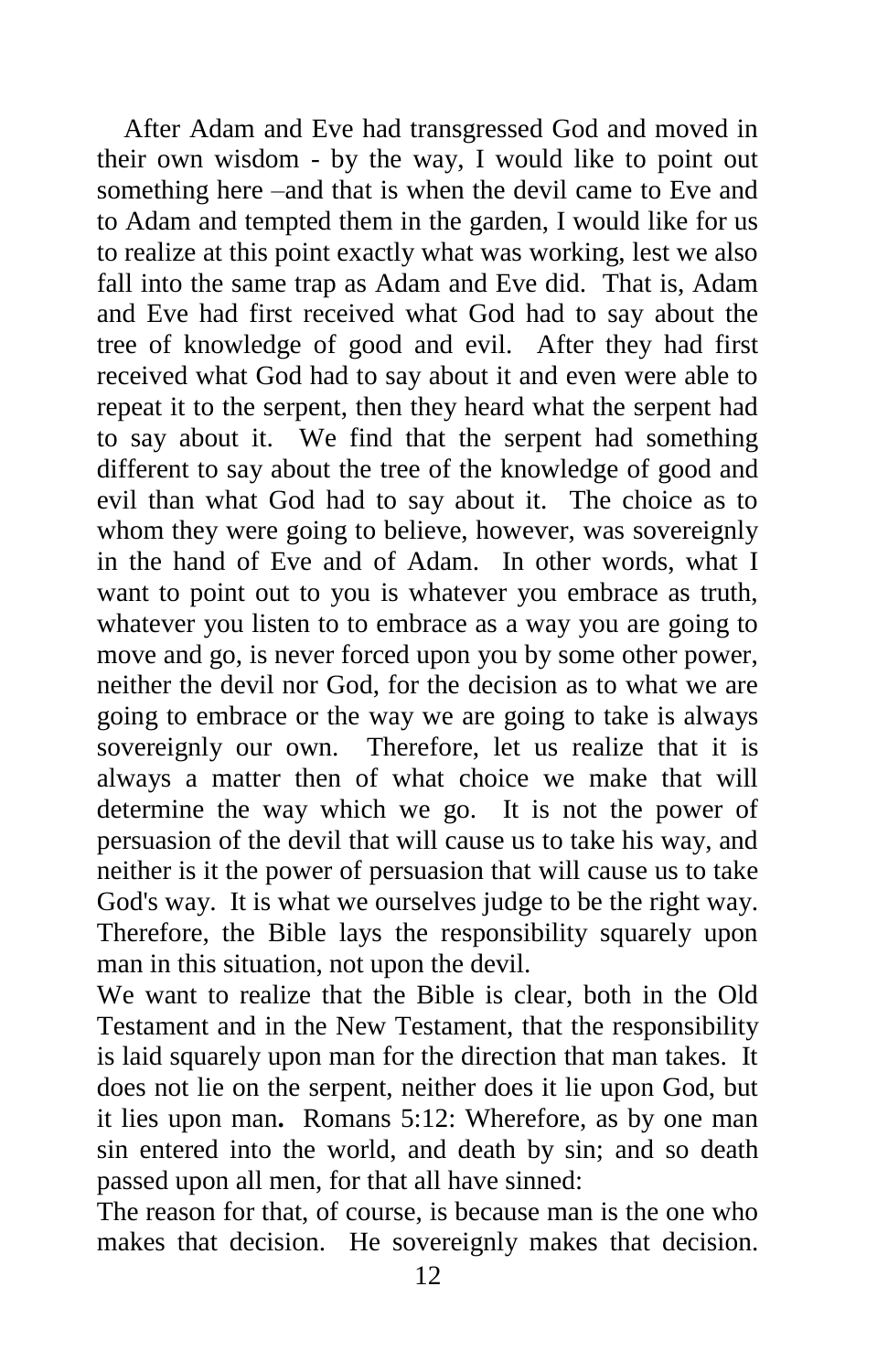You and I daily make these decisions. We hear all kinds of voices speaking, but what we respond to and what we embrace as truth, what actually directs us in the way that we take is what we choose to hear! In the beginning God spoke His word, then the devil spoke his word, then Eve spoke, and the man made his choice. It is man who makes the final decision in the matter! Now this is always the case, brethren, and the only thing that can actually lure us out of the truth of God is the power of lust and pride that works in man. Because we have this pride working in us, the Bible says in Romans 8:20, we have been made subject to vanity. The thing that makes us subject to vanity is pride. Therefore, the flaw that is in this natural man is this element of pride which God must deal with. You can see that it is the thing that the devil was able to capitalize upon to lure Eve out of the way. The appeal to her was on the ground that she could be like God, that she could make a decision - you are perfectly capable of making your own decisions - one thing that people criticize about those who are walking after the Spirit is that they no longer seem to make their own decisions. So the devil says, "Look, it is time you grew up. What do you want to do, always be babes? Don't you ever want to come to the place where you can judge good and evil for yourselves?" But you see, man did not understand how he was made, did not realize the frailty of his own construction and his own limitations, did not understand that God did not put in him the ability to guide his own steps, as it stated in Jeremiah 10:23: O Lord, I know that the way of man is not in himself. it is not in man that walketh to direct his steps. Proverbs 20:24: ... how can a man then understand his

own way?

God built us in such a manner that the moment that we declare we are capable, that we do not need Him anymore, we succeed in leading ourselves astray and down a path that, though it seems right to us, ends in death and destruction. As it says in Romans 1:22 Professing themselves to be wise, they became fools.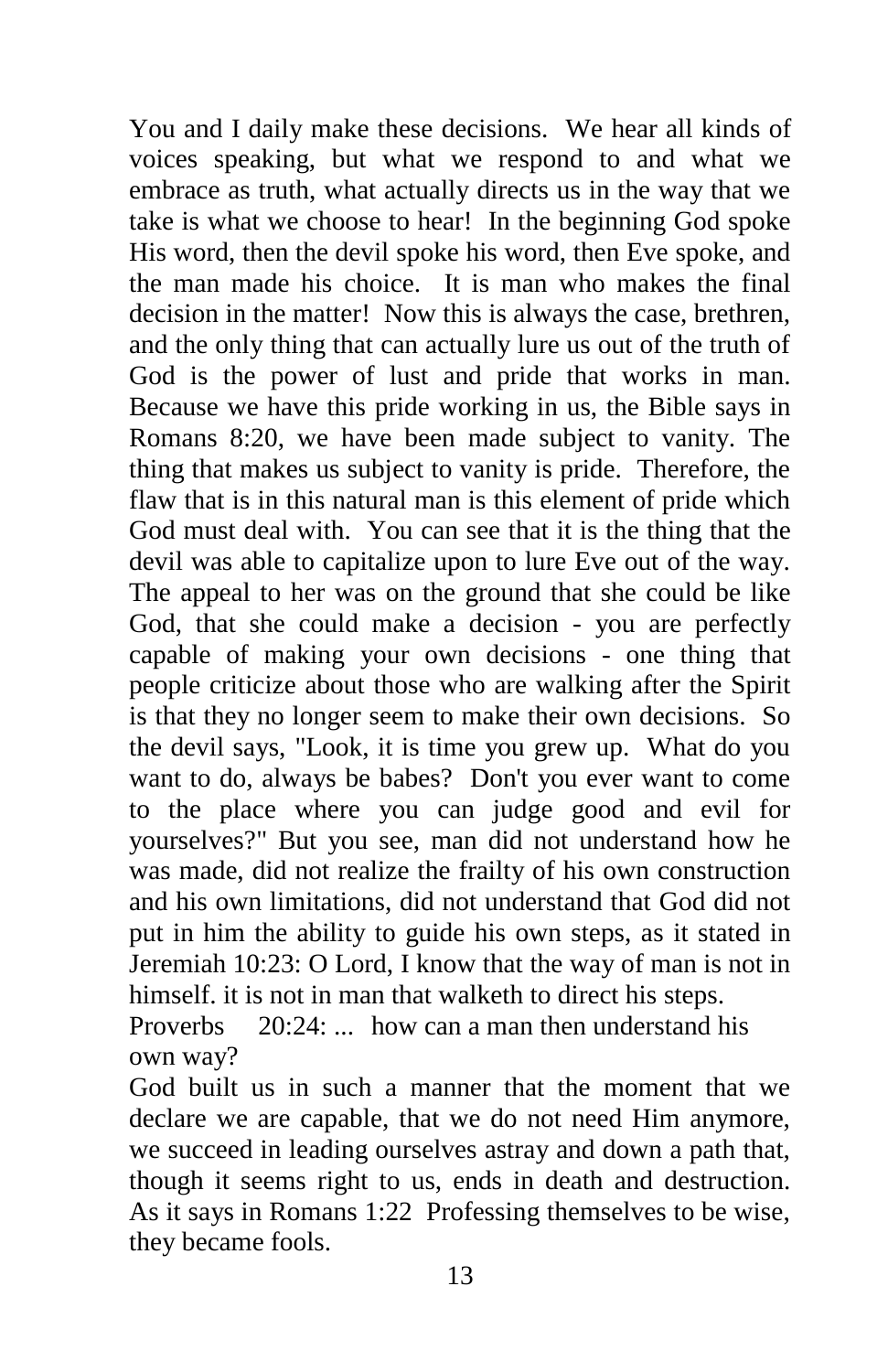What would cause one to profess oneself to be wise? There is only one reason why we profess ourselves to be wise and that is because we become wise in our own eyes. Isaiah 5:20-21: Woe unto them that call evil good, and good evil; that put darkness for light, and light for darkness; that put bitter for sweet, and sweet for bitter! Woe unto them that are wise in their own eyes and prudent in their own sight!

The root of this desire to judge for ourselves, disregarding what God has said, and basing instead on how it looks to us, is pride!

 Notice how man makes out when he judges himself. Man never judges himself to be a fool; therefore, he proves himself to be one. Amen! Any man who will judge himself to be a fool will prove that he is really not a fool. It is a wise man who will realize that he is a fool and admit it. Amen! Wouldn't you say that it is a wise man who is a fool and knows it and will admit it? It is a foolish man who is a fool, but says he is not. It has been God's purpose to reveal to us this pride that works in us, that causes us to judge ourselves to be wise. It says in Romans 1:21-22: ... but became vain in their imagination - and their foolish heart was darkened. Professing themselves to be wise they became fools.

 God has so set things in the world that when we judge by the seeing of the eye we cannot judge things right. Every time we open our mouth and make a judgment out of our own wisdom, we always get it wrong, for the truth is invisible and must be revealed by God! It will not be long before the judgment of this world will come, the light will rise, and every judgment man has made will be proven to be wrong and man himself will be proven to be a fool. So any man who professes himself to be wise will miss the highway of holiness In Isaiah 35:8-9, it says: And an highway shall be there, and a way, and it shall be called The way of holiness; the unclean shall not pass over it; but it shall be for those: the wayfaring men, though FOOLS, shall not err therein. No lion shall be there, nor any ravenous beast shall go up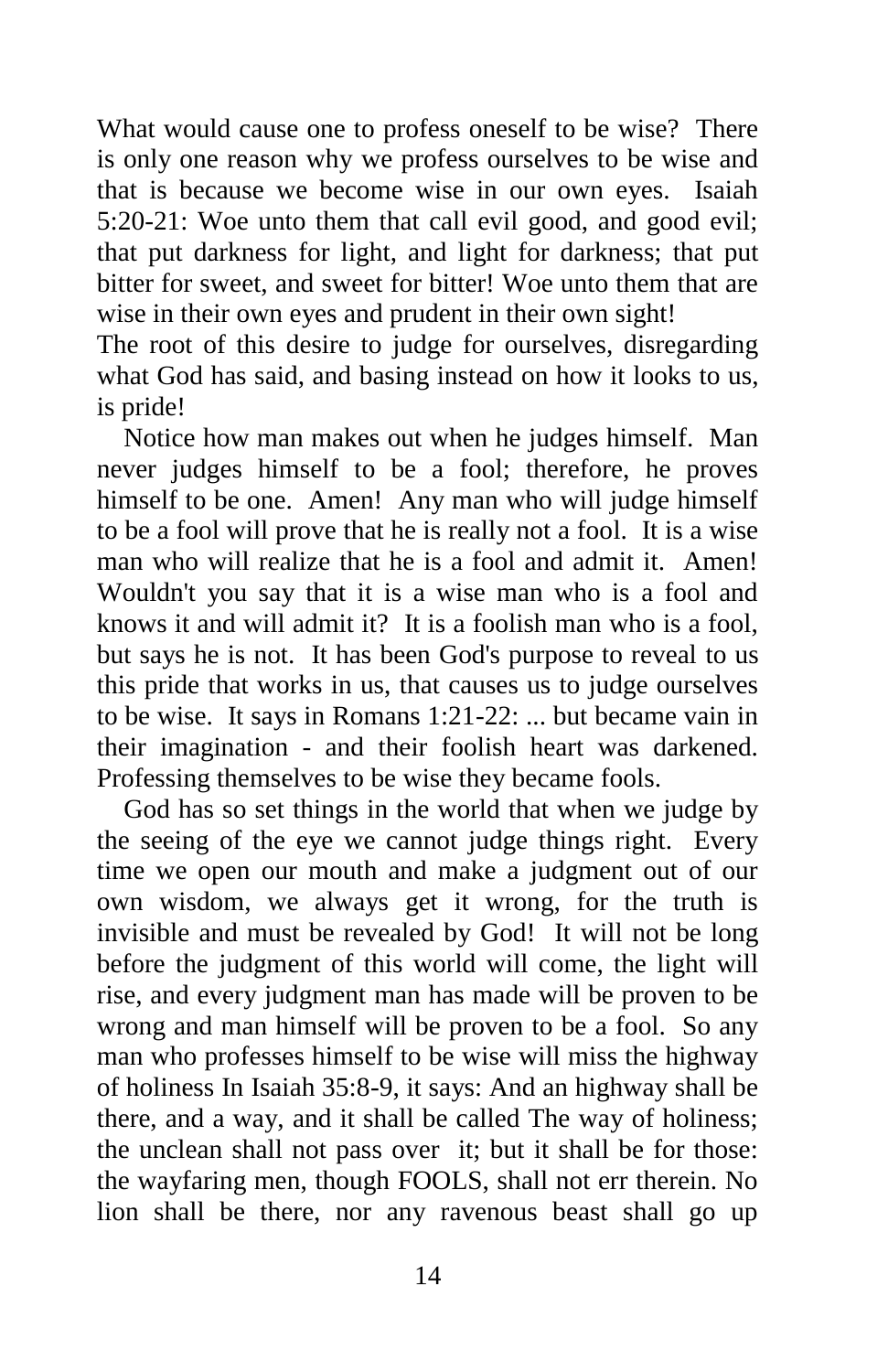thereon, it shall not be found there; but the redeemed shall walk there.

In order to keep from erring in the path of righteousness, we must see ourselves as fools, because fools shall not err therein. When you know that you are a fool, you live in the realization that you are not able to guide your own steps! You understand that it is not in man to know the way that he should go, how then can he direct his steps? Professing myself to be a fool, I can become wise, because I then go to the fountain of knowledge; I go to the fountain of truth. I say, "Lord, I am a fool, but you are wise; I am blind, but you can see; I am helpless, but you are not; I am weak, but you are strong. Therefore, I am going to place my hand in yours. Because you have such good eyesight that you can see the end from the beginning, I want to trust my hand in your hand, and I am going to let you guide my feet in the way of peace."

Now, you have to know the truth about yourself before you will come into that kind of walk with God. As long as you think you are wise, you will make decisions for yourself, based upon your own superior knowledge and wisdom, following your own way you will surely go astray.

As we look in Genesis 3, we can see what was really working. We can see that God gave His word in the matter, the devil gave his word in the matter, Adam and Eve had the last word in the matter and therefore, when God came, things were out of order! Adam and Eve chose not to continue to honor God as God, Adam lost his thankfulness for the relationship that he had with God, and chose to hearken to the voice of his wife instead of the voice of God and be joined to her in transgression rather than continue in unbroken relationship with God! He chose the way of the flesh vs. the Spirit and rose up and professed himself to be wise, and had now embarked on the course that was destined to prove himself a fool. So it says in verse 8: And they heard the voice of the Lord God walking in the garden in the cool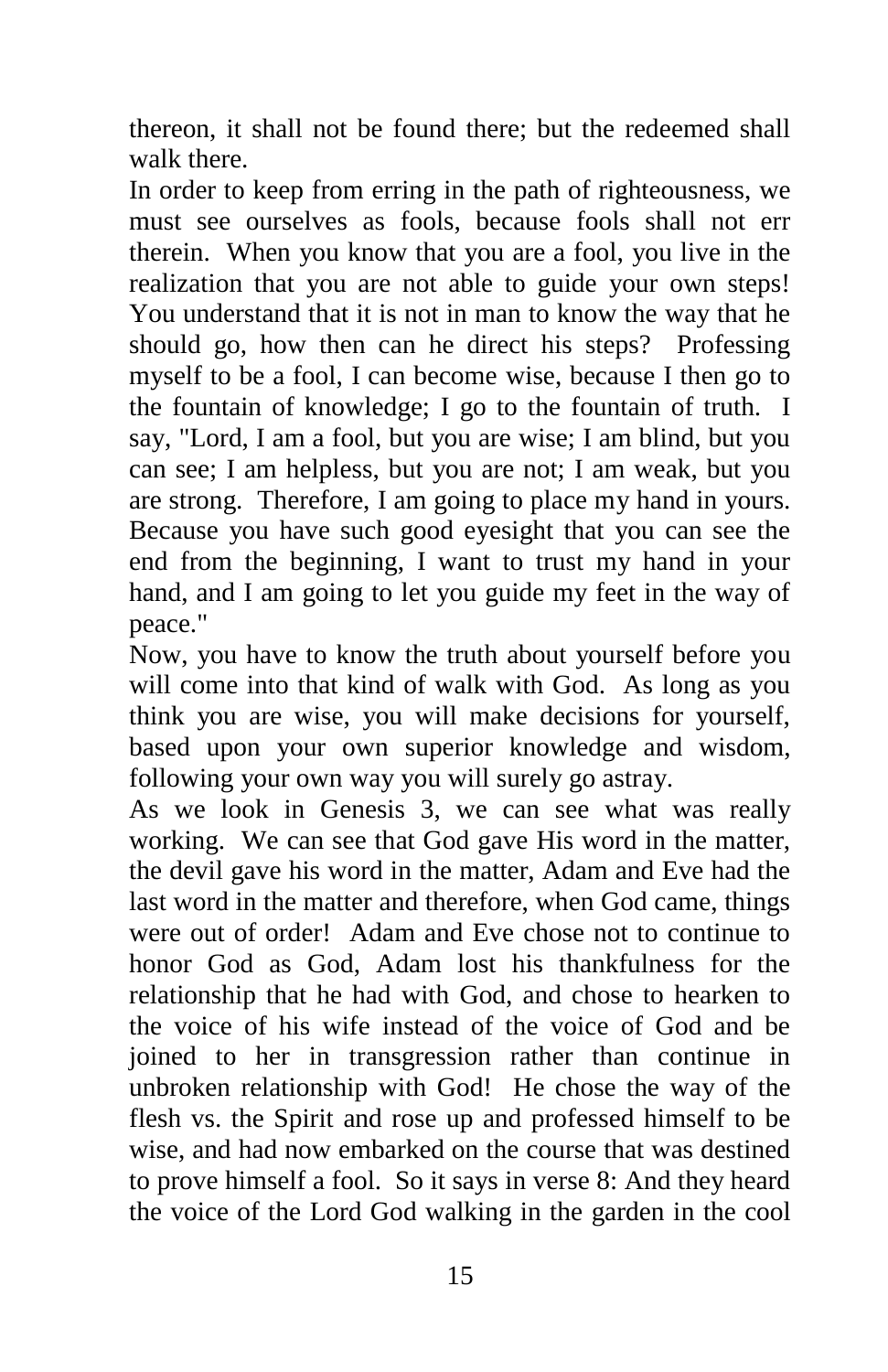of the day: and Adam and his wife hid themselves from the presence of the Lord God amongst the trees of the garden.

Now this hiding behind trees. Can you see what this little maneuver is? It is a device of man and it is for a very definite purpose. Guilt will cause one to want to hide from God, in hope that they might escape the judgment of God. However, when caught, man has a very clever maneuver and it is "point your finger at the other one, get the light on them, then the light will not be on you." This is what I see God is showing us here. It is "hiding behind a tree". You hide behind somebody else's life and say, "Lord, look at what they did.

That ought not to be. The fault is not so much with me, as it is the other." Surely God ought to see that what they did is not right, and if you can get God dealing with them, that will get God off your back! You see, that is the kind of judgment that man is fearful to have come upon him that he should not fear. Because until that judgment comes upon us, our house will never be set in order. You can never be brought forth as a righteous one until judgment comes to your own house. So instead of desiring that God should judge the other, my desire, when I really get wise, is for His judgment to begin with me! Instead of wanting to avoid that judgment coming to our house, instead of offering up daily sacrifices to keep it off of our house, we should say, "Lord, bring it!"

Until judgment comes and this man of sin and pride has been dealt with and thoroughly broken, so that he will humble himself before God and pray, there is no healing for his land. God is wanting us to see this truth so that we will not fear His judgment, but recognize our sovereign need for it. Until it comes and does a work **in us,** never mind what others are doing, we need to see that the work must **first** begin **in us!**  When Jesus was here in the world, he was not worried about the Father judging the others. He was worried about the Father perfecting Him so that He would have a readiness to revenge the disobedience of others, when His own obedience was fulfilled! So it is with us, 11Corinthians 10:6, And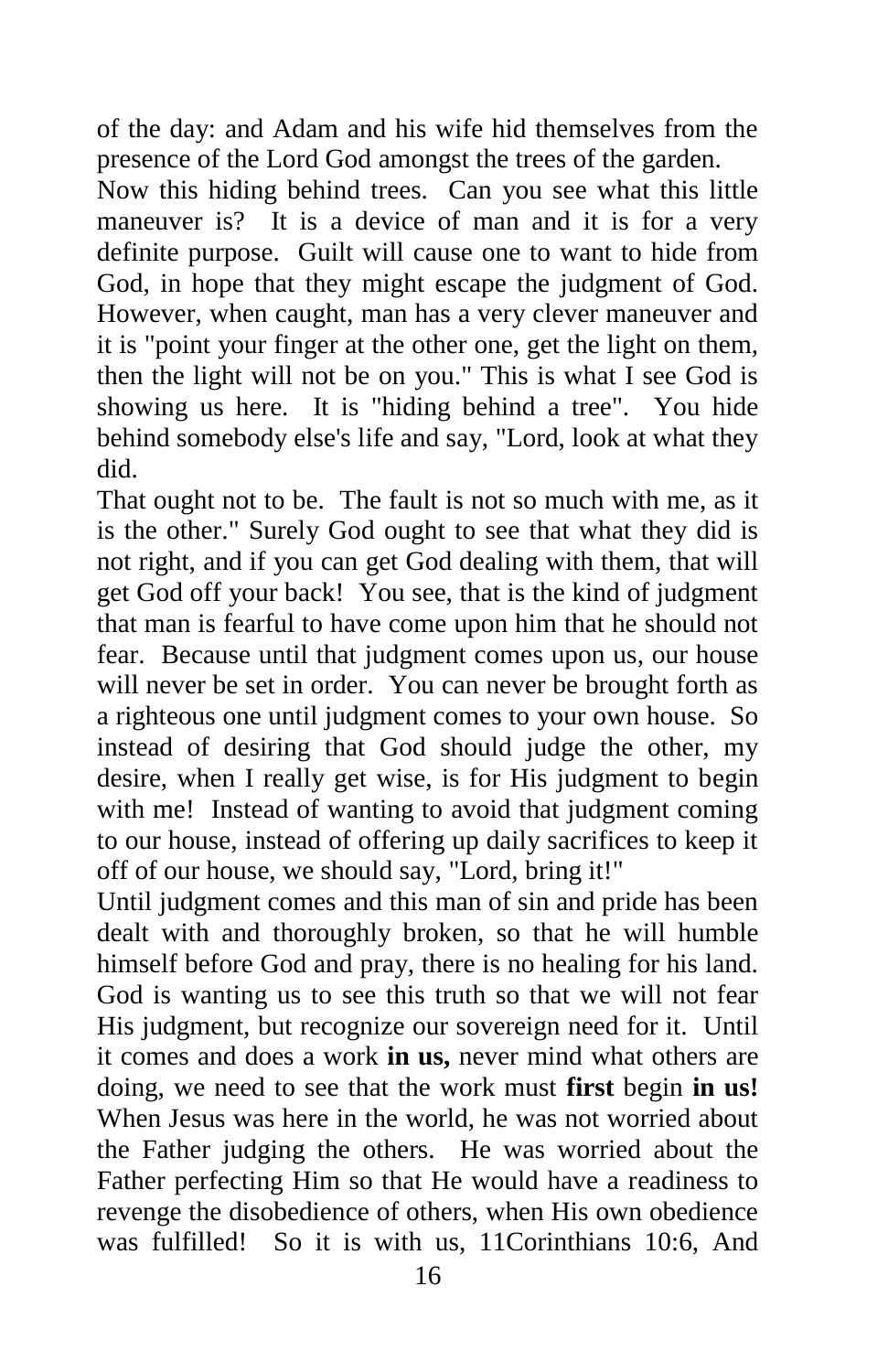having in a readiness to revenge all disobedience, when your obedience is fulfilled.

Jesus stayed on the course that the Father set before Him. You would think that Jesus could have had a little more compassion for the world. He came into the world and was made perfect by what He suffered, and then left a lost world behind Him! Does that seem right, that He should get himself perfected first? Doesn't it seem selfish to get yourself perfected before others? He was the first one to make perfection. If He really cared, why didn't He get me there first? Right? Isn't that the argument? That is the reasoning of man, but not the plan of God! Often when saints leave the city in obedience to God's call to community, someone will ask, "where is your burden for the lost?

Would you not be able to help others more by staying in the city? The answer is no, for until we have our own obedience filled up we have no readiness to help others! We must first allow the work to be done in us, then we will have a readiness to help others. For: "The husbandman that laboureth must be the first partaker of the fruits." 11Timothy 2:6. Do we see the need for judgment to begin at our own house? When we can see the need at everyone else's house, and are quick to point it out, do you know why? It is to avoid judgment coming to us, because when it comes, it does get to our **pride.** Amen! This is a key thing that must be dealt with in us before righteousness can come, before His house will be known as the house of righteousness!

 Our desire must shift from judgment coming upon others to coming upon ourselves. I can guarantee you that although others need judgment on themselves, you also need it and I need it. Until we get God to do it within us first, we are guilty of what Jesus spoke in Matthew 7:3-4: And why beholdest thou the mote that is in thy brother's eye, but considereth not the beam that is in thine own eye? Or how wilt thou say to thy brother, Let me pull out the mote out of thine eye; and behold, a beam is in thine own eye?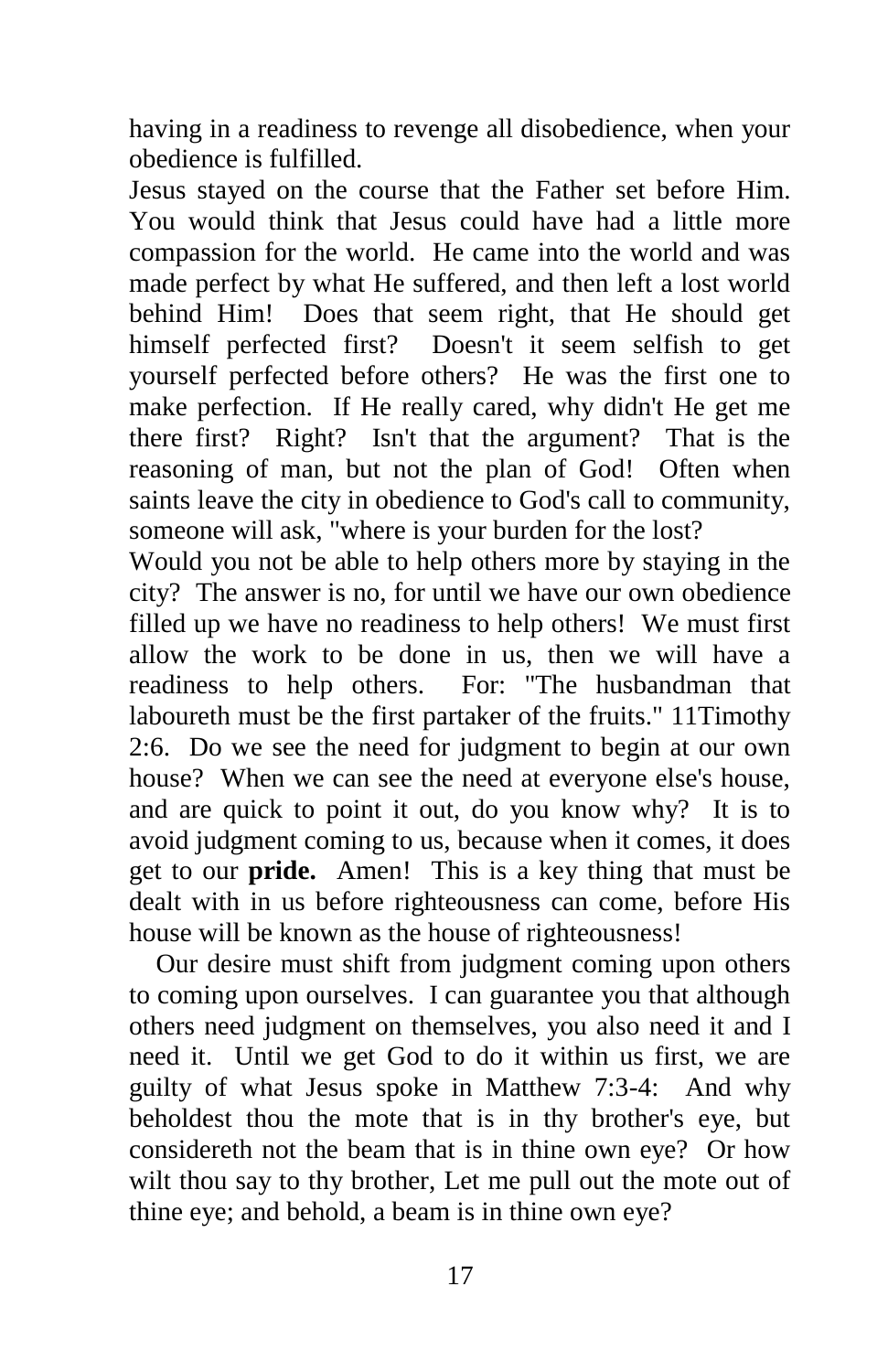If we would just let God take the beam out that is in our eye first, then we would be able to see so much more clearly how to remove the speck that is in our brother's eye. Amen! This is God's way, this is God's order, and I thank Him that He is bringing forth a people that is coming to the realization of this truth. "Lord, your house needs to be judged. It is in a mess." It has been in a mess even from the beginning.

Read the New Testament epistles and what do you find? God's house was in a mess! We have heard many say, "Oh, if we could only have a church like the early church. If you read the Bible, you will see that we have one just like it, with all its problems! Everything you read about them is happening right now! It is such things that are not even mentioned among the Gentiles. So the heathen think that they are perfectly justified in condemning us and saying you cannot be God's children, look how you are behaving. Even so, God has not called any of us to judge one another. But he has called us to judge ourselves. He said if we would judge ourselves, we would not be judged.

Matthew 7:1 - Judge not, that ye be not judged.2 - For with what judgment ye judge, ye shall be judged: and with what measure ye mete, it shall be measured to you again.

Romans 14:13 - Let us not therefore judge one another any more: but judge this rather, that no man put a stumbling block or an occasion to fall in his brother's way.

 How can we judge ourselves until He causes His light to shine upon us that will give us the correct light in which to see ourselves. Luke 11:34 The light of the body is the eye: therefore when thine eye is single, thy whole body also is full of light; but when thine eye is evil, thy body also is full of darkness.

We do not see that we need judgment so much as others need it. We even fool ourselves into believing that we are moving unselfishly when we wish for judgment upon others rather than ourselves, since we see their fault to be more than our own. Being blind to our true condition we wish that judgment would come where it was needed most - on others.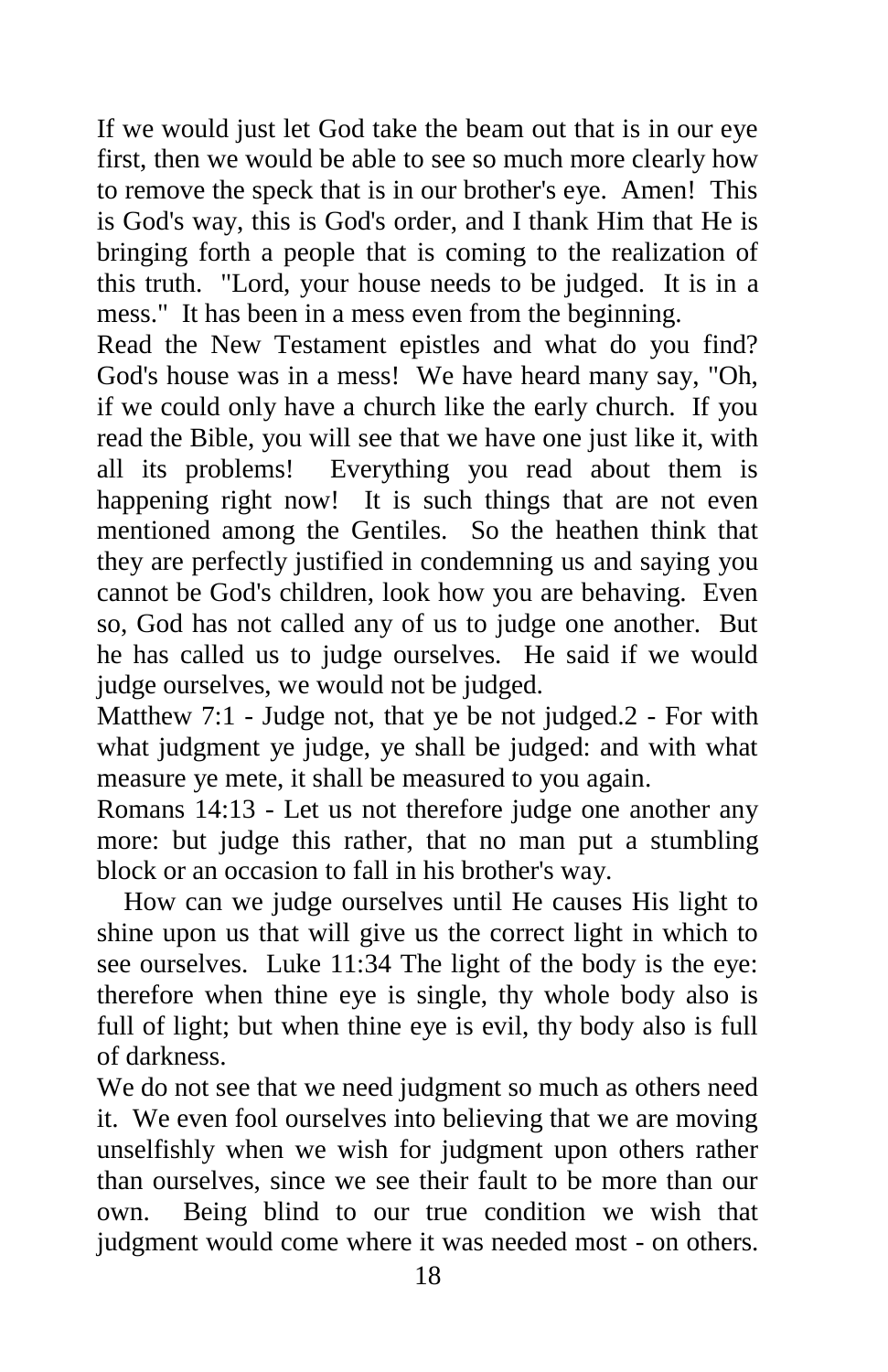We see that the greater fault lies with others and say, "Lord, why don't you start there?" This began with Adam and Eve in the garden. They were guilty of transgressing God! When they heard the voice of the Lord God coming, what did they do? They **hid themselves** from the **presence** of the Lord! "Why does a man want to hide himself from the voice and presence of God? It is because when man comes into the presence of God, who is light, he sees himself as he really is! The last thing he wants to see is what he really is like in his own guilt! He would rather look at himself by his imagination in his own light! As long as I am using my imagination to look at myself, I can imagine that I look pretty good, and not as bad as others, or as much at fault. We thank the Lord that He will not leave us in this deception but has promised, that "ye shall know the truth and the truth shall make you free!"

We see in Adam and Eve's case how the human nature works, no humbling of themselves before God, no confessing their wrong, but each pointing his finger at another, while covering his own nakedness. This is a picture of one of the greatest flaws in man. The unwillingness to see his own fault, and to accept responsibility for his own deeds and hiding behind trees. In Genesis 3:9, 10 and 11 it says:

And the Lord God called unto Adam and said unto him, "Where art thou?" And he said, "I heard thy voice in the garden and I was afraid, because I was naked, and I hid myself." And He said, "Who told you that thou wast naked? Hast thou eaten of the tree, whereof I commanded thee that thou shouldest not eat?"

How did you get yourself in this fix? How is it that you find yourself stripped of your covering? What has happened to you? Have you done what I told you not to do? Adam was caught! Adam could not say, "I didn't do what you told me not to do," because he had. The only thing he could do now was try to think of a good excuse why he did it. It would be especially good if he could think of how to shift the blame from himself to someone else! That would shift the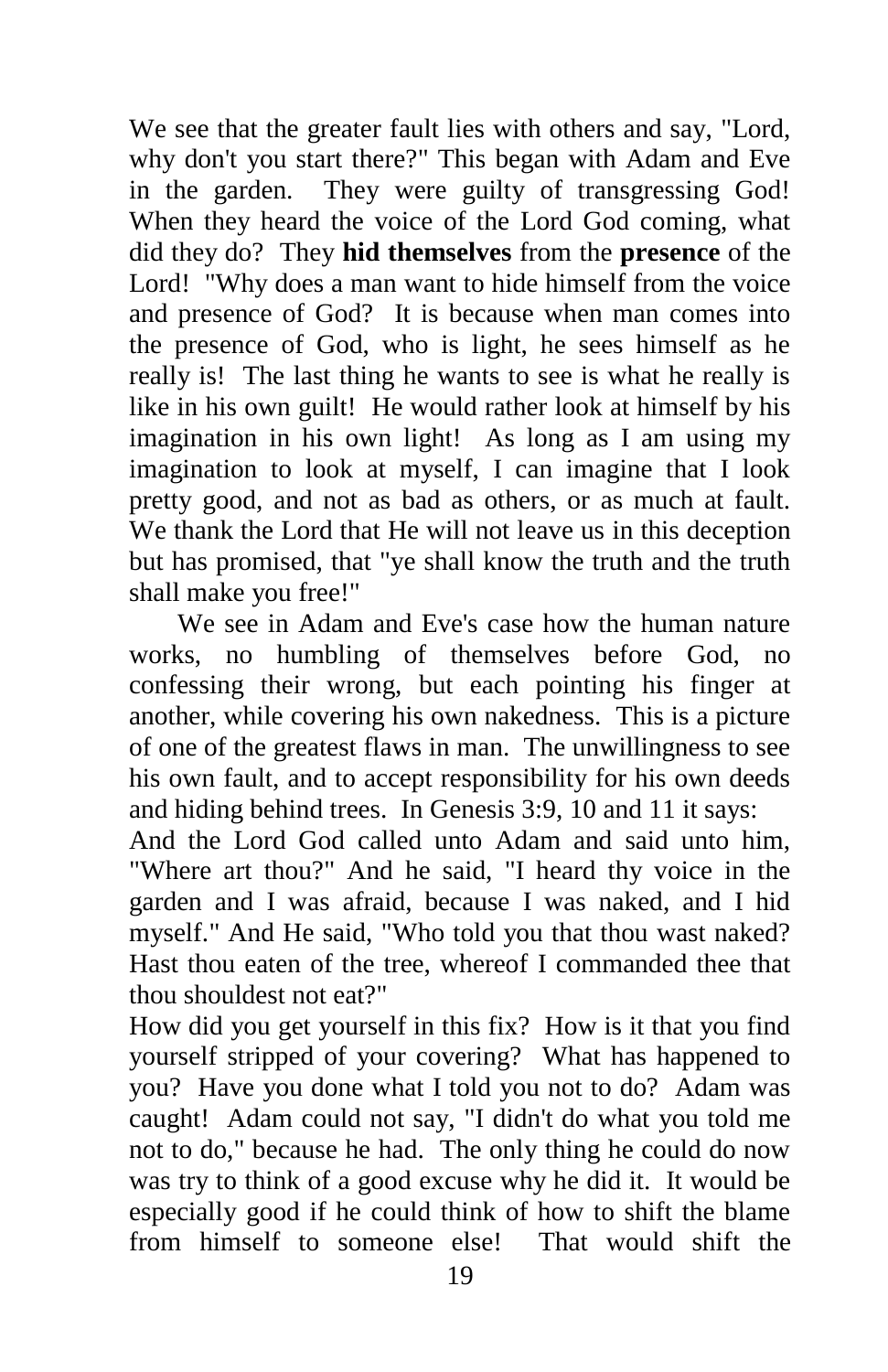responsibility for his not hearkening to what God had said, and leave him justified. If there was just some way that he could justify his evil deed and get the blame off of himself and on to someone else, then he would escape the judgment and the judgment would come upon another. Therefore, Adam, in an effort to justify himself, came up with a perfect excuse. He said in verse 12: "The woman whom thou gavest to be with me, she gave me of the tree, and I did eat." We have the same thing going on in the church today. We come into an assembly and there is the woman congregation who has been given as a responsibility to the local ministry. And we ask the ministry, "How come you have this problem and that problem?" They say: "Because of the woman which the Lord has given me. " And you ask the woman, "What happened?" And she says, "The serpent beguiled me." You see, no one wants to accept the responsibility, but everyone wants to pass it on. Why? Because they do not want judgment to come upon them, but they want the judgment to come upon the other. "If you would straighten out this woman, we elders would be all right," And the woman says, "If you would just stop this serpent from running around here, we would not get bit." Now, who turned the serpent loose? Obviously, it was God. There would not have been a serpent in the garden unless God had put him there. Doesn't that make God responsible if you get serpent bit? The fact that God said "Don't touch the tree where the serpent is," and I did, now what does that have to do with it? If God did not want me get bitten, He shouldn't have put that awful serpent there to begin with, right? You see, I will come out scot-free if I can just have **my judgment** in the matter, and the blame will go where it belongs, on someone else, even God! But I will never be established in righteousness that way. I will never come to perfection. We have to see our need not to hide, and not to put forth the finger, but to say, Psalm 139:23-24: Search me, O God, and know my heart: try me, and know my thoughts: And see if there be any wicked way in me, and lead me in the way everlasting.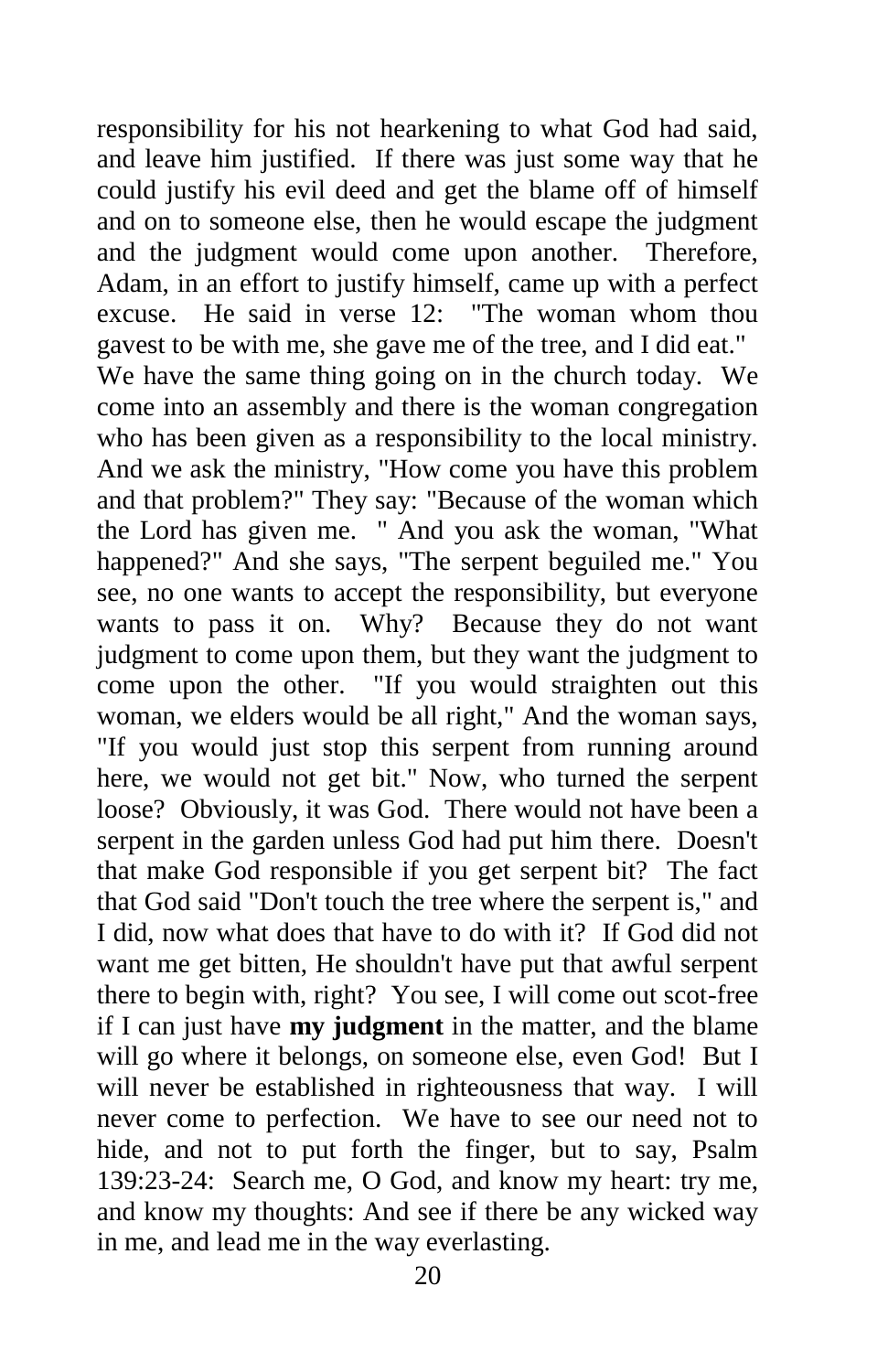It takes quite a dealing with a man to bring him to that place where he will ask God to try him! It is one thing to accept judgment when it comes, though we did not ask for it. It is another thing to come to the place where you will ask for it, because you see the **need** of it! It will only happen when one has been brought to the place in God's dealing that he recognizes his own inability to judge himself accurately! Until judgment has come, there can be no righteousness maintained in our daily walk. Without walking the path of righteousness, there can be no going on to perfection. Without going on to perfection, we will never be able to see God, for He dwells in perfection! We must be just like Him if we are to see Him as He is in the Holy of Holies! I John 3:2,3: Beloved, now we are the sons of God, and it doth not yet appear what we shall be: but we know that, when he shall appear, we shall be like him; for we shall see him as he is. And every man that hath his hope in him purifieth himself, even as he is pure.

Hebrews 12:14 Follow peace with all men, and holiness, without which no man shall see the Lord.

 In Romans 6:10 it tells us that when Jesus died, "He died unto sin once." In our experience we die to sin today, but tomorrow we might very well come alive to it again, because we do not put it off once and for all. We do not deal with it in our mind in an eternal way. We just deal with it in a temporal way. We think, "I know that this should not be in my life, so I am not going to yield to that today. I am just not going to let that manifest anymore." But we do not really get it to the cross. We just push it out of the land ... for today. The next thing we know, we are tempted again in that which we put off before (today we are weaker), and we find that because it was not crucified and buried, it is back to get us entangled and overcome us! We can then end up with our last state being worse than our first!

 Can you see the need for judgment to come to your house, that which will actually destroy the works of the devil? Jesus came to destroy the works of the devil and to make an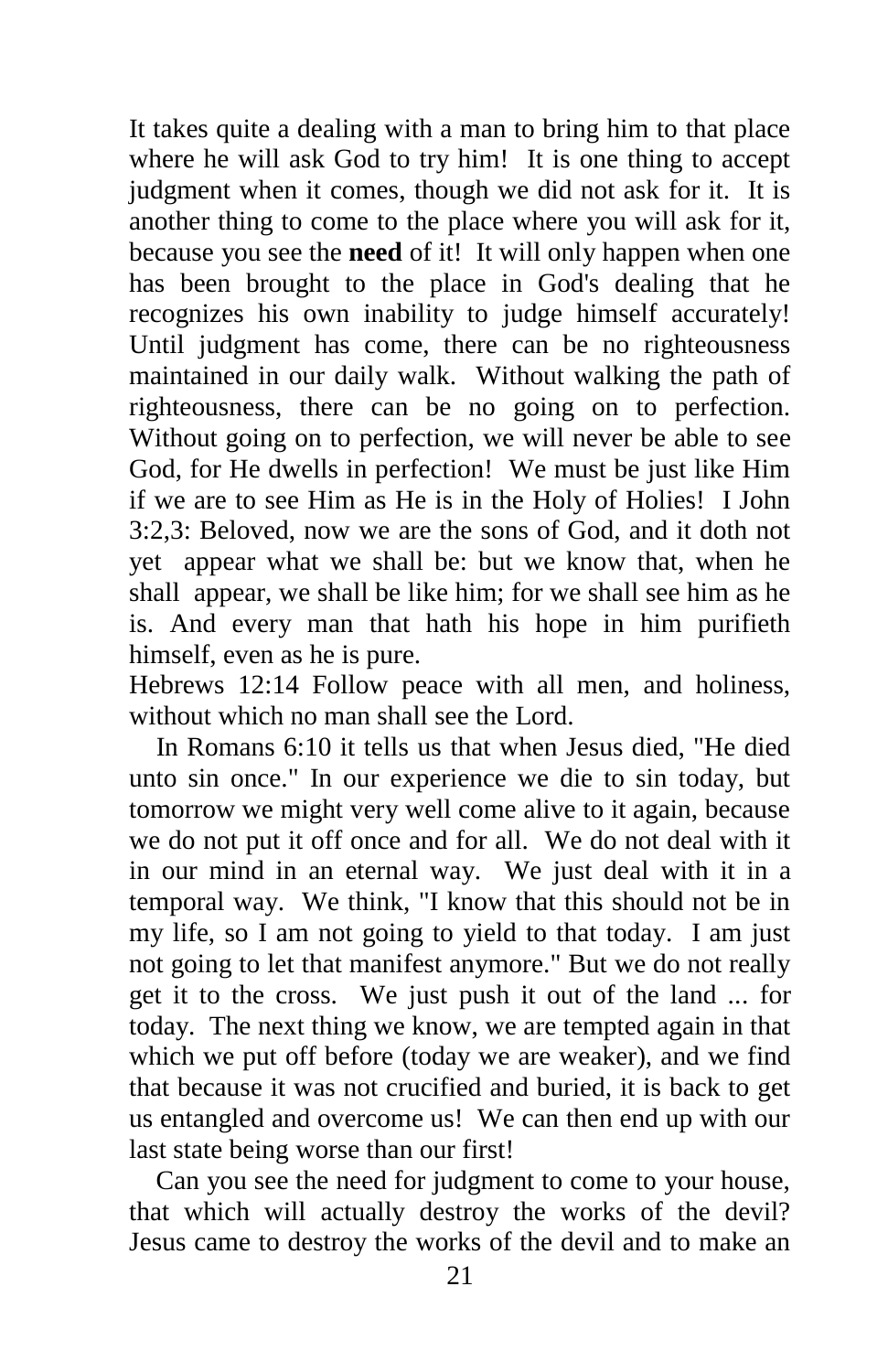open show of him, to defeat him completely. If you do not kill an enemy, he will retreat for a season, muster more forces, and come back in greater strength.

Therefore, we want to put our foot right on his neck. In order to put your foot on the neck of the enemy, you have to recognize who the enemy is. The enemy is not just the one who comes to tempt us! The enemy is the **nature inside** us that can be tempted!

Therefore, judgment does not need to come upon the serpent, although he will be judged. God has created and released the serpent to test and to try us because we cannot get serpent bit, lest we put our hand to the hedge which God has put around us. God's hedge is His word of truth, which we must receive and believe together with the leading of His Spirit. In Psalm 91:11-12 it says: For He shall give his angels charge over thee, to keep thee in all thy ways. They shall bear thee up in their hands, lest thou dash thy foot against a stone.

God has sent the angels of **His presence** to lead us in the right way. It is the hedge that God has given us, and as the hedge is there, the Scripture says, "Whoso putteth his hand to the hedge shall be bitten by a serpent." You are not to remove the hedge that God has put around you. I have seen God build hedges around people to stop them from doing the thing that they were determined to do. Instead of the person honoring the hedge that God had put around them, they interpret it as being an obstacle placed in the way by the devil. They put their hand to the hedge and they pushed right on through it. When they did, they got their way and ended up serpent bit.

 God wants us to realize beloved, that every word which He speaks to us is not just to bring us into a bondage to Himself, but that we may know the things which are true. The truth is essential to keeping us free from the bondage of sin and in the path of righteousness. In other words, God's purpose is not just to rule over us; His purpose is to lead us and to guide us in the way of the truth and in the way that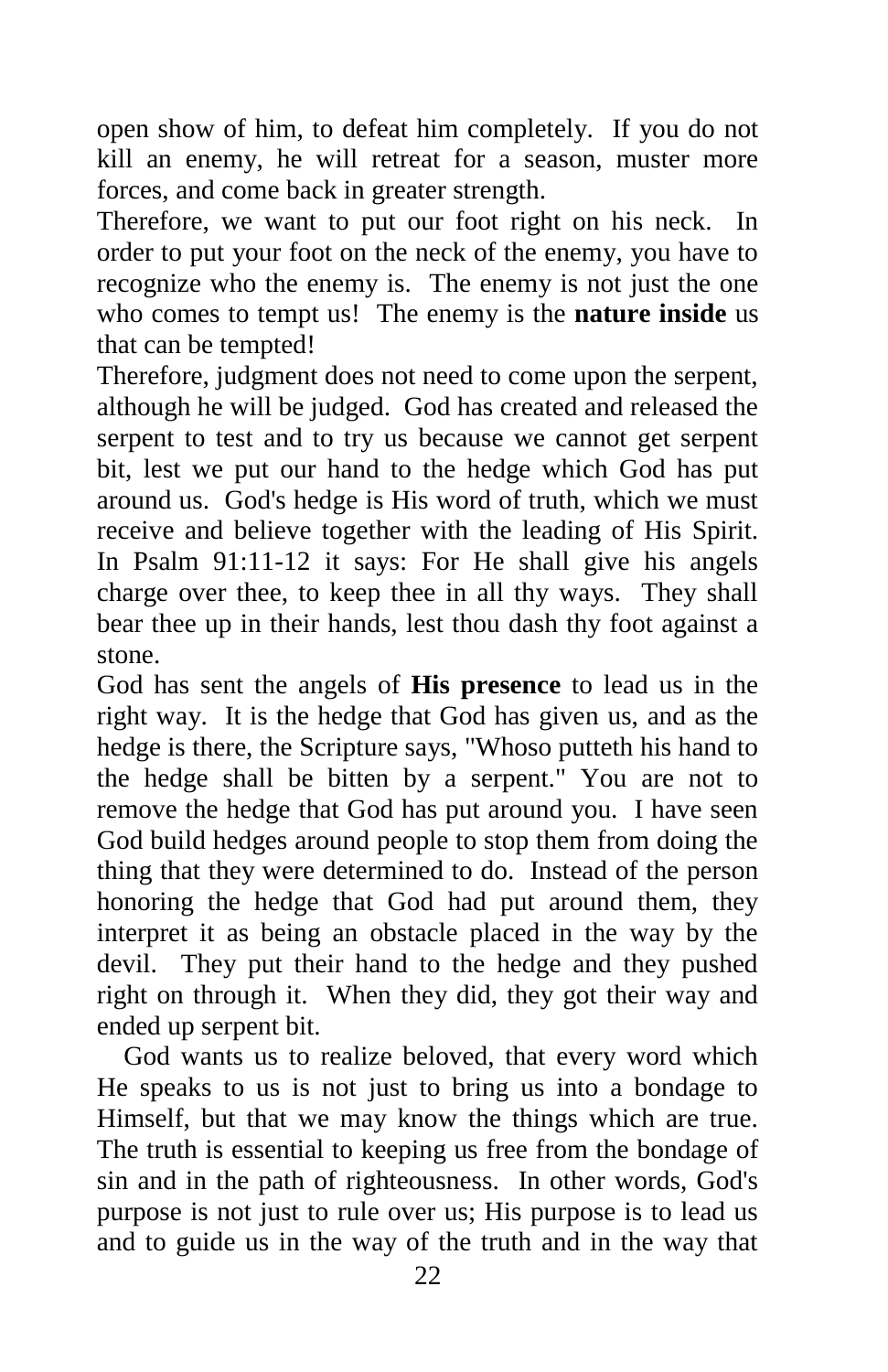leadeth into life everlasting. We need this guidance, because it is not in us to know the way. All that God does is for our sake and our benefit. He does it to help us and to supply what we cannot supply for ourselves. Until such time as we become thankful for His provision and understand our dire need of it, we will make the same mistakes as Adam and Eve, who changed the truth of God into a lie; exalted themselves as wise, made their own judgment, lost their garment of righteousness, were found naked and attempted to hide (cover themselves) from God when He came in judgment and wrath! What motivates us to hide from God is the fact that we are proud and we do not want to be exposed. We do not want the shame of our nakedness to be seen. However the Scripture says in Proverbs 28:13: He that covereth his sins shall not prosper: but whoso confesseth and forsaketh them shall have mercy.

God's problem is to bring us to the place where we will confess the truth and forsake our sins, so that by His **mercy**  and **truth** our iniquity can be purged.

 In Job, we can see how God accomplishes this. The first thing He does is bless us, knowing our pride, knowing our ego, knowing our selfishness, God makes us the greatest man in the East ... for a season. As each one of us has been dealt with by God and has come through that time of God's blessing being upon our life, we have been like a rising star coming out of the East. We had our recognition and our reputation and were in the hall of fame among our brethren, being called upon to speak in all kinds of meetings and to give our testimonies - God moving through our life and doing marvelous things. It was like the disciples who had joined themselves to Jesus. Jesus had chosen each one, taught them, and sent them forth one day, two by two. He had seventy of them, and it had been a wonderful experience following the Lord. The greatest experience of all was still in front of them the day He sent them out. They were learning marvelous truths, and they were hearing things that men had desired to hear from the foundation of the world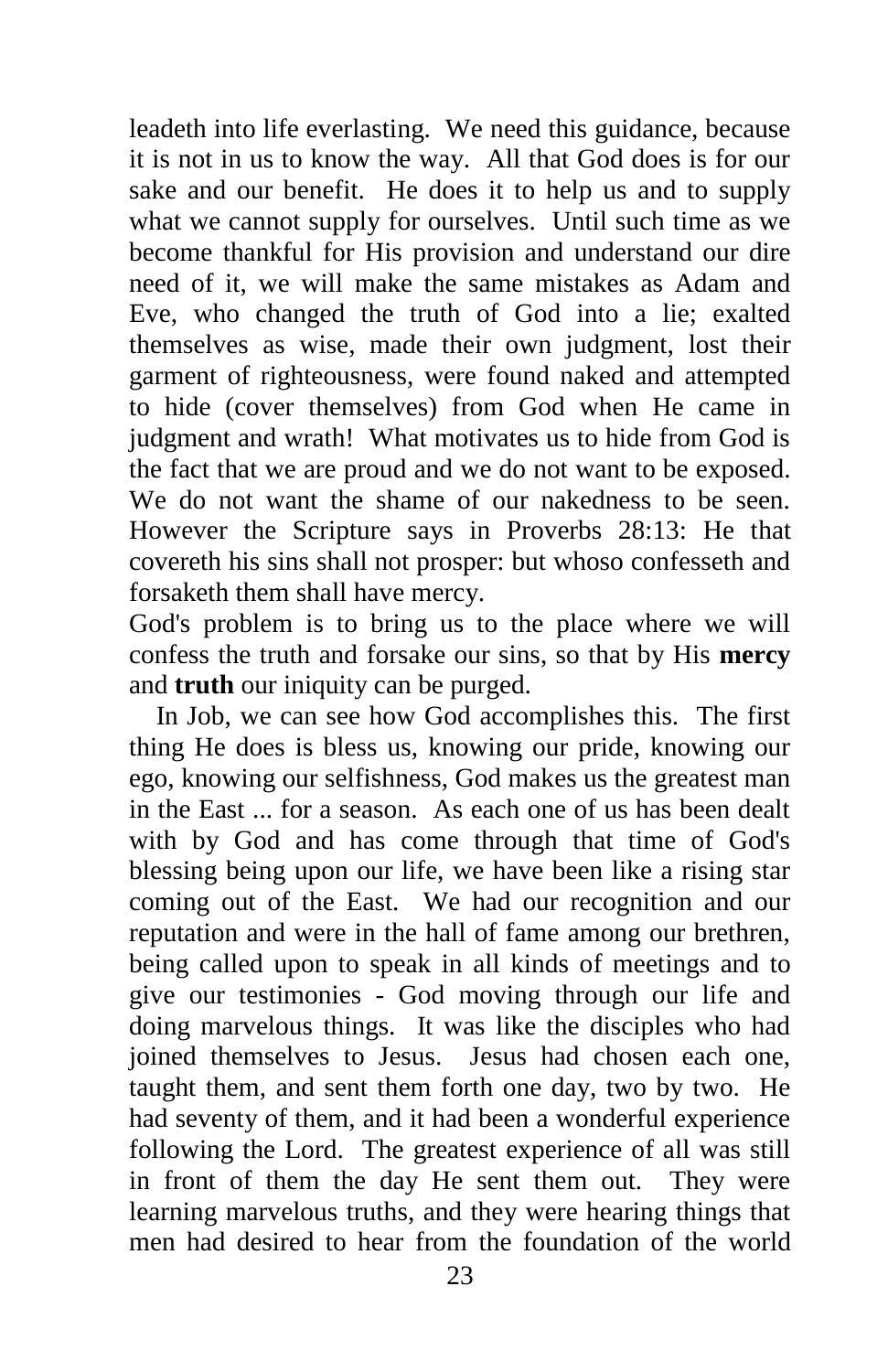and had not heard. They had the most marvelous teacher that had ever walked this earth, and were under his ministry and were in discipleship to Him. He was a master that was being recognized by all; it was a tremendous thing to find themselves in fellowship and in company, and even a disciple of this man Jesus. He was really stirring things up and people were paying attention, and He was becoming very popular. It was obvious that God was with him, for no man could do the things that he was doing, lest God be with Him. Then one day Jesus said to His disciples, "OK, men, it is time for you to be exercised a little now. You have come to the place where I want to bless you a little more. You have been under the teaching and it is now time to put a little of this into practice. I will send you out two by two. I want you to pray for the sick; and I want you to raise the dead; I want you to cast out devils; I want you to do cures; and I want you to let the people know that the kingdom of God is come, right here on earth. It is right here at hand and it is time for men to repent and to come into the kingdom. I want you to go forth and declare the kingdom with power, confirming the truth by miracles that you will be performing. It is going to be a great time! Now, go out there and have yourselves a great time. God will be with you." And the disciples went forth in the power of the Holy Ghost. It was just like Jesus said - every time they prayed someone was healed; when they ran into someone that was demon possessed all they had to do was speak the word, and the devils were subject to them and they came back rejoicing over the power of God that was upon them and their ministry! They said, "Lord this is marvelous - why, you have one of the greatest ministries that the world has ever seen - surely you are the Christ, you must be the one that we all have been looking for what else could happen that would be greater than what we are experiencing? We could take the whole world for you now, because we have the power of the kingdom of God, all the power of God and heaven is right here with us - we found that the very devils were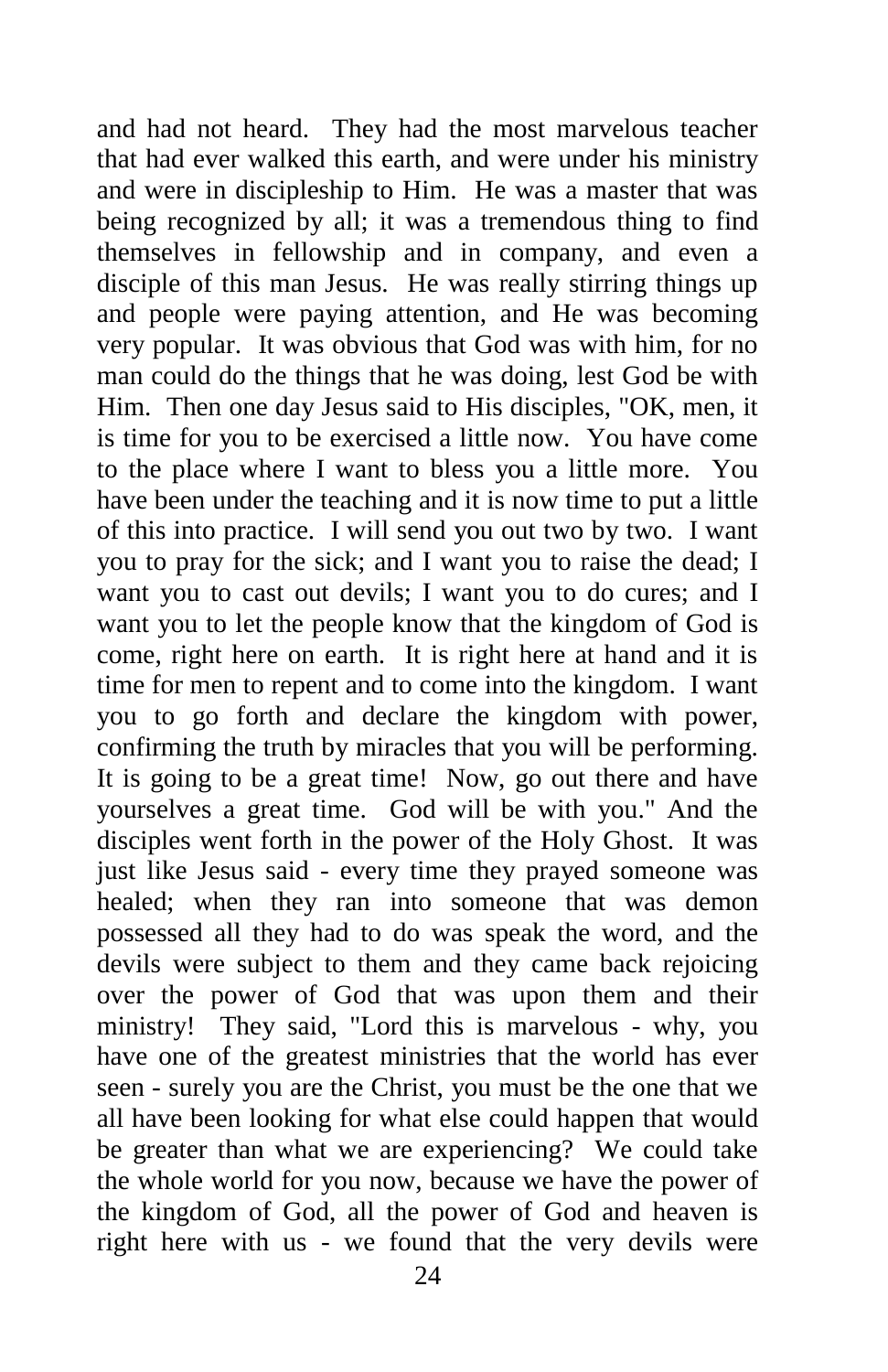subject to us. This is marvelous." Jesus said, "OK, men, now that you have tasted and seen that the life to come is good, now that you have had a taste of the power to come and the new heavens and the new earth that we are going to bring forth in this next age, now that you have had a foretaste of the power of the life to come, I think that you are ready for the next in line." And they said, "Go ahead, we are ready." Jesus said, "Unless you eat my flesh and drink my blood you will have no life in you." They said, "What was that?" Jesus said, "I am the bread of life. Whosoever eateth me and drinketh my blood will have eternal life. And if you are not willing to do so you will not have any life." They said, "Eat your flesh and drink your blood?" He said, "That's right. Eat my flesh and drink my blood. Let me explain it to you. As I live by the Father, even so ye shall live by me. As the Father hath sent me, I propose to send you. As I live by the living God, even so, ye shall live by me. Therefore, let me explain it to you one more time. Whosoever shall eat of my flesh and drink of my blood hath life.

And if you do not, you will not have life." They said, "Lord, that is a hard saying! Who can hear it?" The joy that they had just experienced, that tremendous experience of being anointed ministries, able to heal the sick and to cast out demons, suddenly lifted right off them. They said, "Lord, it has been interesting being with you up to this point, but we will see you later."

 You can see, beloved, as long as it is blessing and there is a flow of the Holy Ghost and no dealing with the pride of man, we do not mind sticking around in discipleship. Just the moment that God begins to get us in a place, having brought us through the realm of letting us taste and see that the Lord is good, and letting us taste of the power to come and of the life that is eternal and incorruptible, and then God begins to get us in a corner and say, "Now that you have come and you have tasted and you have seen that it is good, and can see the potential of this power and life, are you ready to let me do the work **in you** that will bring you to the full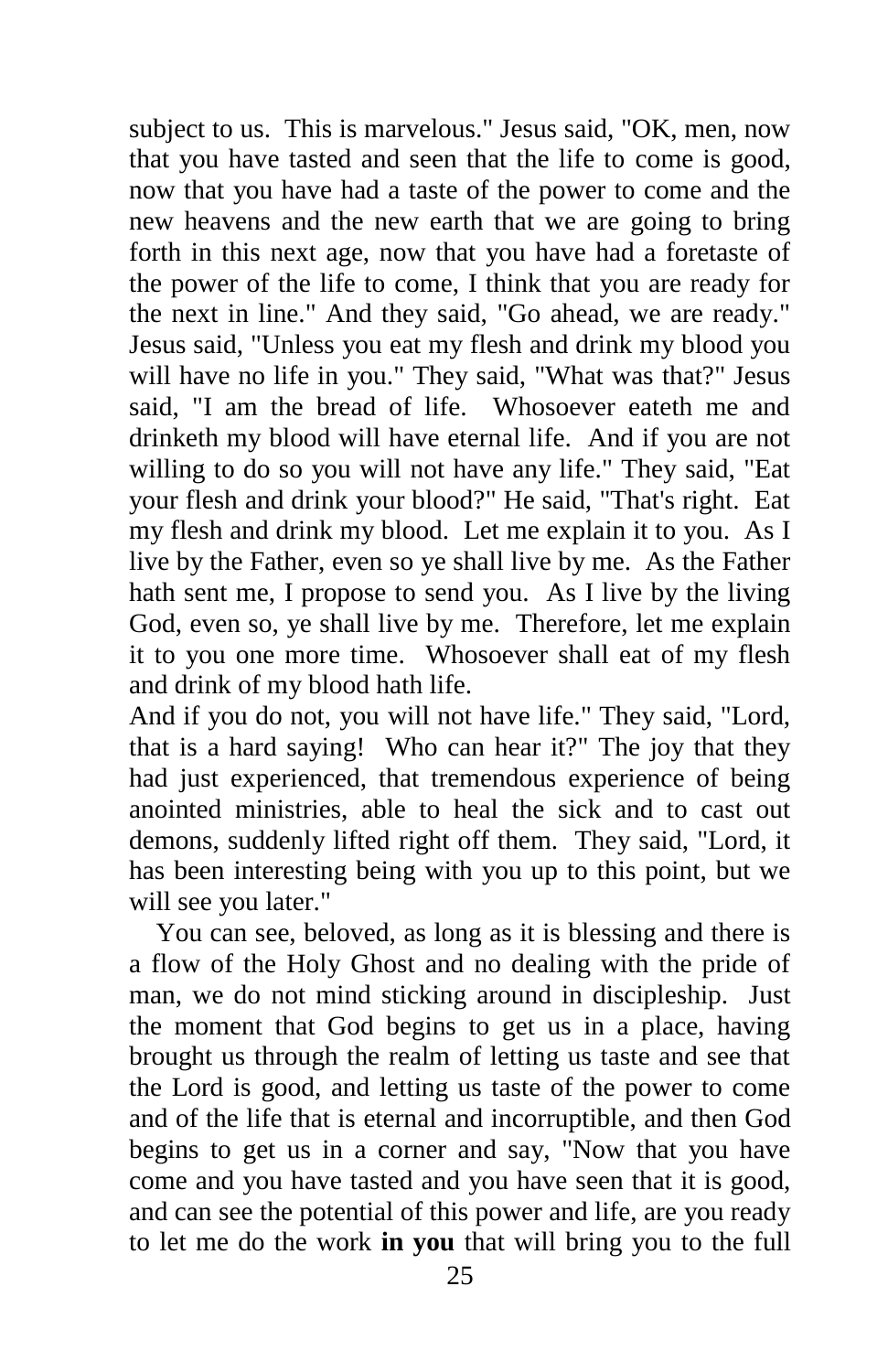inheritance of it?" And what did many of His disciples do at that point? They walked away! They are still doing it today. People do not mind sticking with the Lord as long as there is power and the joy bells are ringing. Let the party take on a serious note, and let things begin to come forth in the strength that is needed to do the work **in us,** that must be done **in us,** and we find at that point some people lose their enchantment with it all. When they do, they do not walk away saying, "Well, I was just not able to take it." But they begin to do what man always does and that is, they pass judgment on what they reject, instead of on themselves, and in so doing, they are heaping coals of fire upon their own heads. It is the test that God has us all in. I will tell you what causes people to become disenchanted with the Move of God. I will tell you why the devil is upset with this Move of God. It is because we are teaching that unless you eat His flesh and drink His blood, that you will have no life in you. That is what people do not like about this Move of God. They will follow along as long as there is recognition and blessing, and as long as you do not talk about judgment and their sins. When God gets ready to do that real circumcising work in the heart of man, you will find that most will lose their enchantment with the Move. They lost it in that day with the Move of God, and they are still losing it today with the Move when it gets to that point. This is why people turn back. Let's not mistake it. It is not because the Move is wrong. It is because they do not want to expose themselves to the judgment of God. The last thing that man wants to see is the truth about himself, and the thing that we **must** see is the truth about ourselves, if we are going to be made the righteousness of God and lay hold on eternal life.

 You might think that Job, who had pretty good credentials and was called the greatest man in the East and had been blessed by God, would have been a little bit different, because as we go on in the scriptures we find that God releases Satan to come and try Job. After the devil had destroyed his household and all of his goods, after he had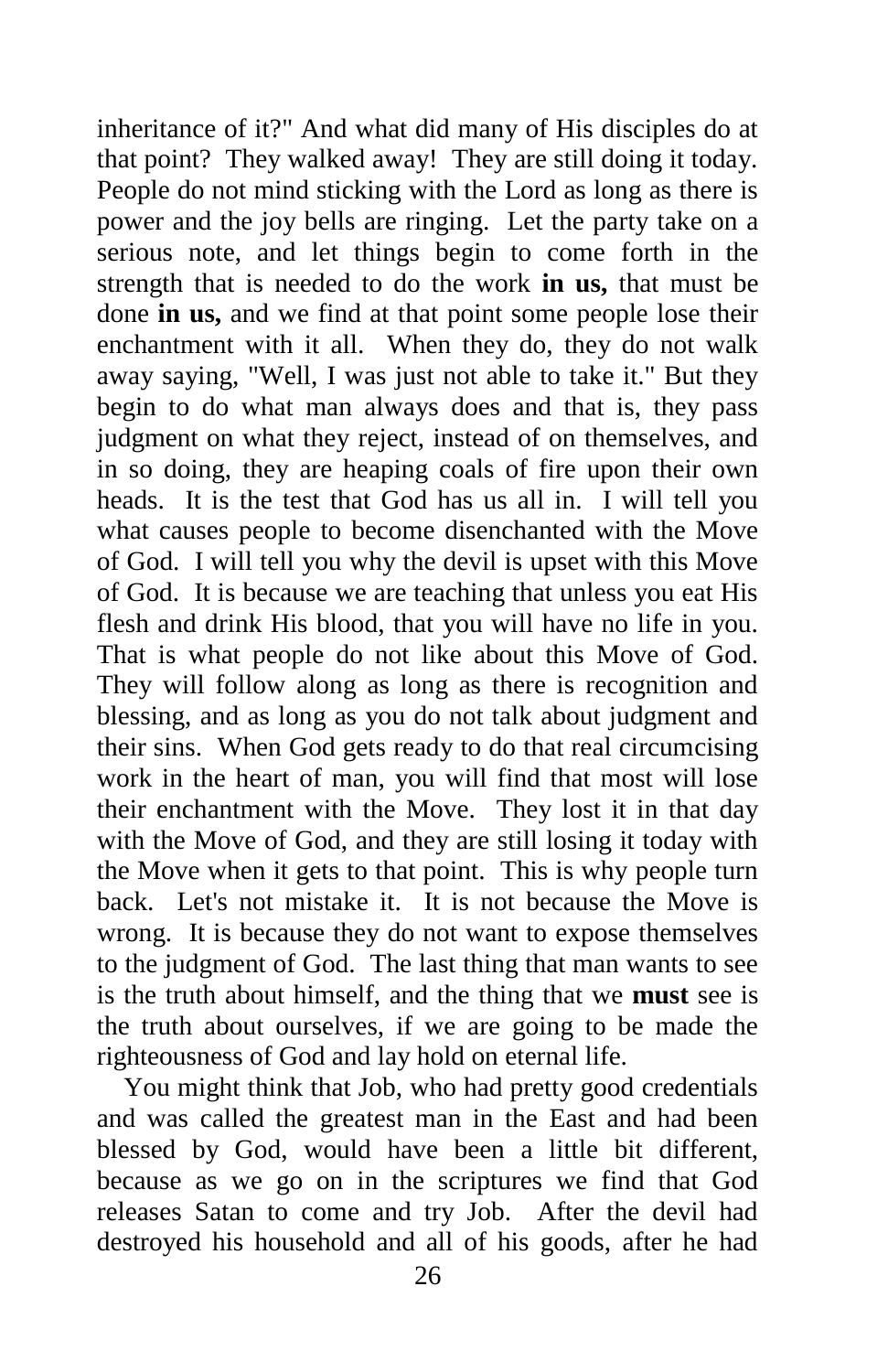lost everything that God had given him through calamity, and affliction had hit him, he was filled with boils from the top of his head to the bottom of his feet. In Job 2:8 it says: And he took him a potsherd to scrape himself withal, and he sat down among the ashes.

All of his household had turned to ashes. You might think what a terrible thing for a man who had received such blessings from God to have nothing left but ashes, but you have to remember that the Bible says He will give you beauty for ashes! Can you see that we have to first get from God that which is the blessing. We then have to let him turn it into ashes, so that we will have the ashes to exchange for the real beauty of holiness that God wants to bring us into, which we must have in order to see Him!

 Job is now coming forth in God. He was in the right way. He did not understand it and was misinterpreting the things that were happening to him, but he was careful not to curse God. In verse 9 and 10 it says: Then said his wife unto him, Dost thou still retain thine integrity? Curse God, and die. But he said unto her, Thou speakest as one of the foolish women speaketh. What? Shall we receive good at the hand of God, and shall we not receive evil? In all this did not Job sin with his lips.

We can see Job maintaining his righteousness. Although all this is happening to him, there was no brokenness in him yet. He was still maintaining his integrity.

In chapter 32, we find that Job had some comforters that came to him, some counselors! We find lots of these in the move of God - Job just had three, but we generally have more than that around who are always able to discern that there is a problem but never come up with the answer. They always say, "Look, I know there is something terribly wrong and how can this be the move of God; look at what is happening. After all, when we walk with God these kind of things do not happen. If this is really the true move of God everybody would be righteous, everybody should be sweet; there should not be any backbiting or any strife, there should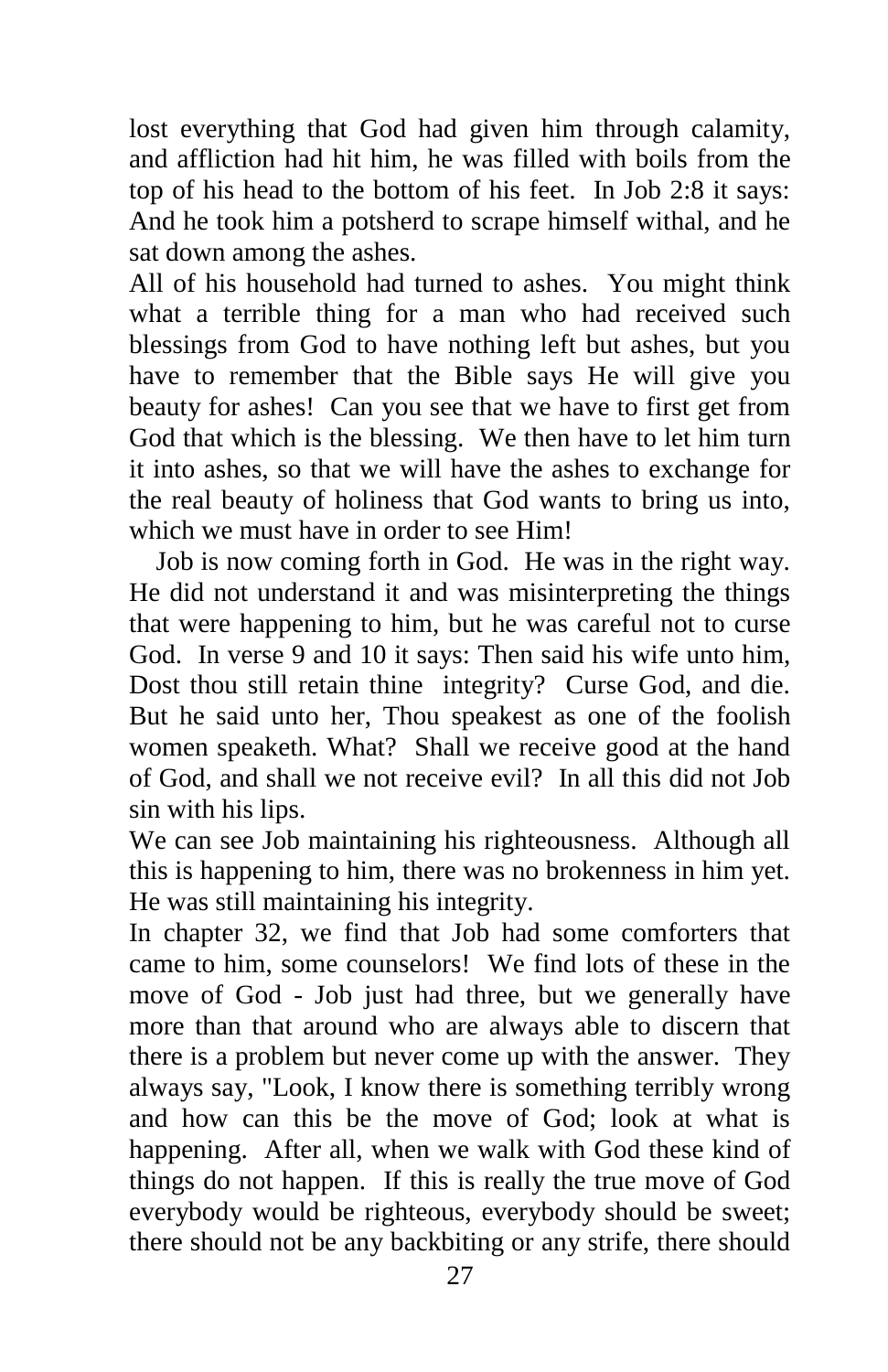not be any talking about one another or rubbing each other the wrong way. When you are really moving with God none of these things happen. There is no calamity when you move with God. Everything is smooth. Why, it is like a river... with stones in it! And the stones just roll along!

We all know how it is supposed to be in the house of God, but as we look around, we can see that's not the way it is. We all can see problems, and we all complain and murmur and say, "This ought not to be! I do not know why God does not judge that situation over there.

Why, have you heard what is going on in this place and have you heard what is going on in that place, and have you heard how they are fighting, and have you heard about the division over here, and what so and so did, and you know so and so just left." And all these things are happening all over the place and we are saying, "What is going on? This is the house of God? This is a mess!" So we can find the fault because there is plenty of it to be found, but how many of us can find the answers, that can put our finger on the root cause to really explain why all this calamity has come. How come the house is in such a mess?

Who can put their finger on the real reason, the real root of the problem as to why it is in a mess. You know we even pray and say, "God, these things ought not to be and for your great name's sake remove it." But God is not going to remove it for His great name's sake until it has done the work **in us,** so that His name can be declared by a people who have been made just like Him!

 God's purpose is not just to remove the affliction. The Scripture tells us in Proverbs 26:2: As the bird by wandering, as the swallow by flying, so the curse causeless shall not come.

Therefore, if we find ourselves in it, we are in it because of a problem that is most likely hid from our view. The real root of it is in us, yet hid from our view. The root of Job's calamity was in him, yet hidden from his view, and it was also hidden from his friends view. Therefore, they could not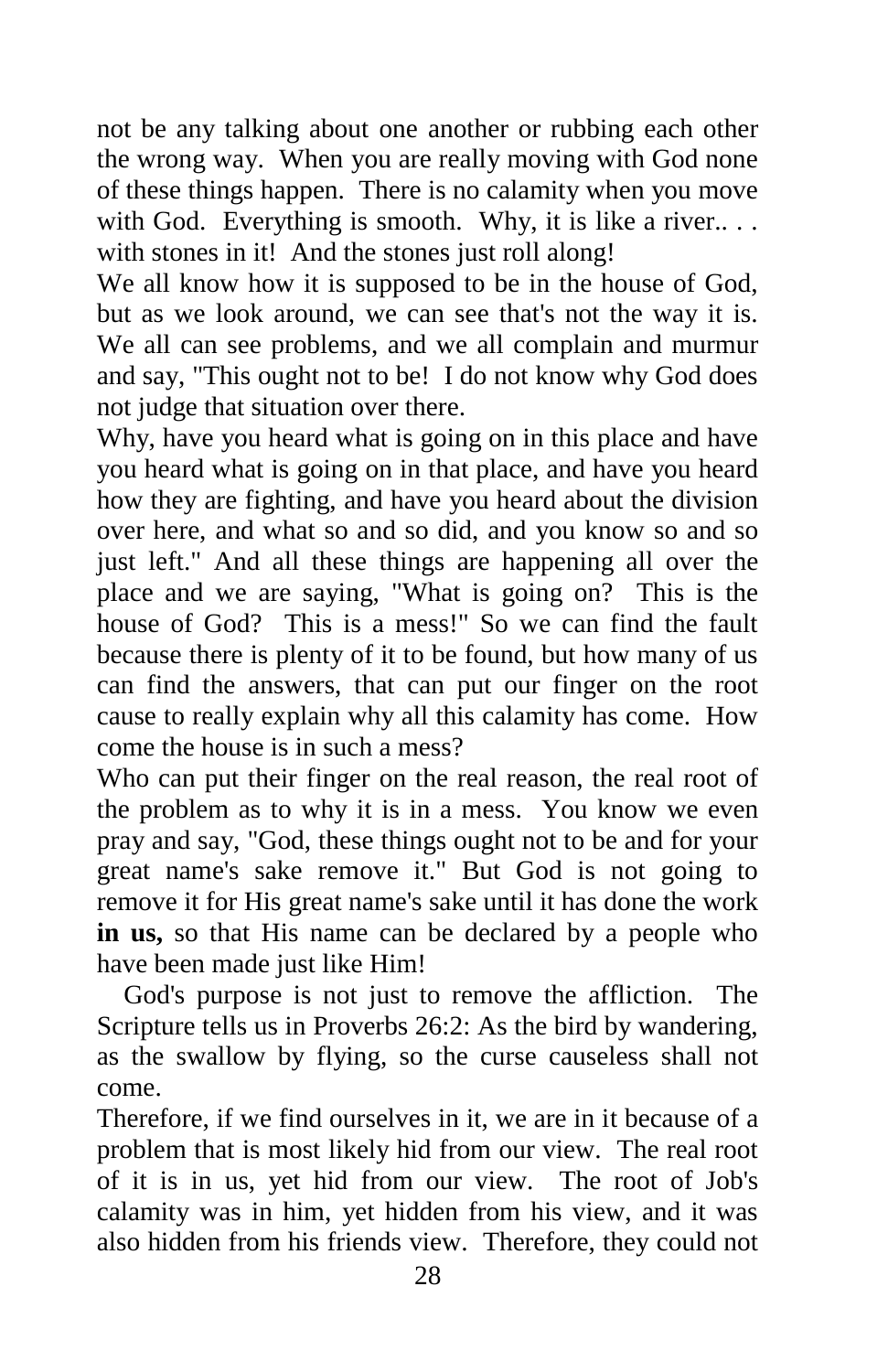find out the problem and neither could he. So for about 30 chapters in the book of Job, they exhaust themselves finding fault and insisting that Job had done something wrong or all this calamity would not have come upon him. And all the time Job is resisting all the arguments against him and saying, "How can I, the greatest man in the East, the one who is upright before God, who eschews evil and loves righteousness, a man who has sat in the gate, and out of whose mouth has flowed the wisdom of God, how can a man like me, a man of honesty and a man of integrity have a blemish? There is nothing wrong with me. It is just because God has found occasion against me and counts me for his enemy."

Even though God had been blessing Job so greatly, He still had not brought him to a place where he could see himself accurately. Until God comes in a certain manifested way, there is no way for us to know the truth about ourselves. We will judge by the way it looks to us. Until the light dawns, rises within us, which enables us to see properly, we cannot see accurately what the real truth is.

 Job had not yet come to the place where he could see the real truth about himself that God was bringing him to, and all Job's wise counselors had exhausted themselves. Job 32:1 says, "And these three men ceased to answer Job because he was righteous in his own " Job still maintained his own righteousness. Then in verses  $2 \& 3$  eyes.it says: Then was kindled the wrath of Elihu the son of Barachel the Buzite, of the kindred of Ram: against Job was his wrath kindled, because he justified himself rather than God. Also against his three friends was his wrath kindled, because they had found no answer, yet had condemned Job.

Now you can see that God hates both of these things. God is not going to go along with any of this kind of conduct, where we would justify ourselves instead of God and that we would find fault and not have the answer. Note that if you are moving in these ways that you are not moving in a way that will cause God's favour, grace and blessing, to be upon you,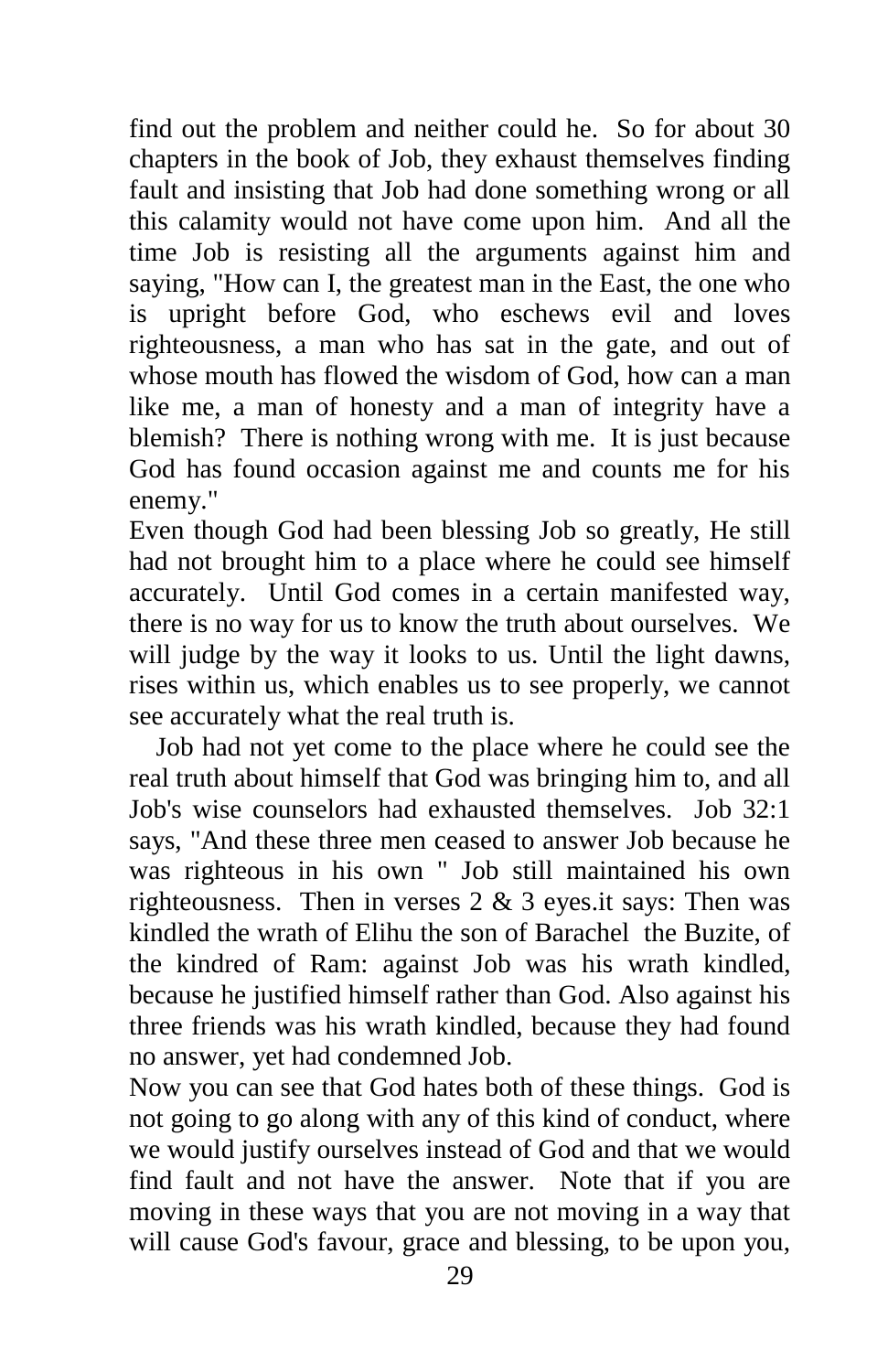but His **wrath!** We read in verses 4-6: Now Elihu had waited till Job had spoken, because they were elder than he. When Ellhu saw that there was no answer in the mouth of these three men, then his wrath was kindled. And Elihu the son of Barachel the Buzite answered and said, I am young and ye are very old; wherefore I was afraid, and durst not shew you mine opinion.

You will notice in the scripture that God always pictures the spiritual one as the young man. If you will think about it for a moment I am sure you can realize why this would be true, because it is the second born, it is the second man in the natural, who is the younger man and is always the spiritual man in the plan of God. The first born is always the old man, the natural man, and God is teaching us that wisdom does not come with age! It comes with anointing! In verse 7, 8 and 9 Elihu says: I said, Days should speak, and multitude of years should teach wisdom. But there is a spirit in man: and the inspiration of the Almighty giveth them understanding. Great men are not always wise: neither do the aged understand **judgment.**

Therefore, you can see that just because you are the older person in a situation that does not mean that you have the superior wisdom **in** that situation. God is going to use the anointed person. Now Lord, why would you use the younger? If you are going to bestow your anointing upon somebody at least you could respect my age and let **me** be the one since I am the older, to have the wisdom in the matter.

Why do you insist it be the younger? Can you see His purpose? What is He after? What is God trying to deal with in man? It is his pride! Now if it is not a blow to your pride to have the youngest one in your midst

to come forth with the greatest wisdom, I do not know what is. But you see that in every way God moves, He moves always to deal with the pride that is in man. If I rise up in my pride and say, "Who do you think you are? Why, I was teaching the gospel when you were still in the cradle." Who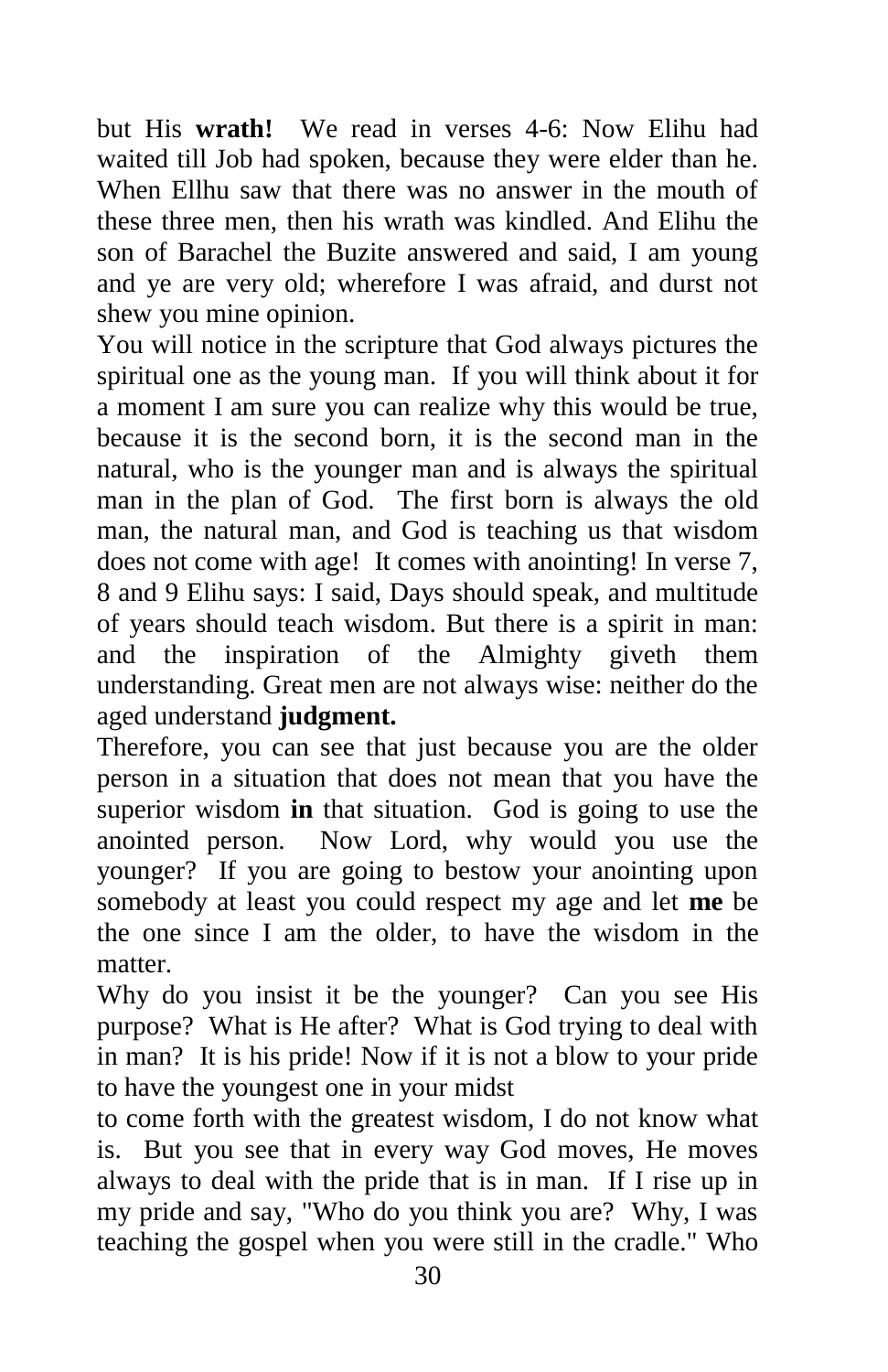is speaking ... the anointing? Why does God do it that way? Why doesn't he honor the wisdom of the older man? Because the greatest thing that God has to deal with in us is PRIDE! Therefore, He is going to put the truth in the mouth of babes to see if we will humble ourselves and pray so our land can be healed. Do you get the picture? There is none of us who are going to come out untouched.

We all must be broken. God is going to perfect us in ways that we would not choose, that in fact, we would exercise diligence to avoid, and if we succeed in avoiding it we avoid our perfection! For He takes the wicked in their own wickedness; He takes the crafty in their own craftiness.

 We can see God had not yet brought Job to the end of himself. We see how God continues to move, He uses the younger one in the midst to bring forth the wisdom that caused the rest to stand silent. In chapter 33, verse 1-7 Elihu says: Wherefore, Job, I pray thee, hear my speeches, and hearken to all my words. Behold, now I have opened my mouth, my tongue hath spoken in my mouth. My words shall be of the uprightness of my heart; and my lips shall utter knowledge clearly. The spirit of God hath made me, and the breath of the Almightly hath given me life. If thou canst answer me, set thy words in order before me, stand up.Behold, I am according to thy wish in God's stead: I also amformed out of the clay Behold, my terror shall not make thee afraid, neither shall my hand be heavy upon thee.

We can see how it is when one begins to move by the Spirit in a situation to bring judgment, to bring the Word of God, to bring the answer, to put their finger on the root of the problem causing such affliction as Job was suffering. For Elihu was able to see by the spirit the root cause of Job having to go through such problems! It was not because of anything Job had done! It was because of something within that was hid from Job's sight. The thing that was hid that could not be seen by Job was the fact that he would justify himself instead of God, that he had not done anything. It was just the attitude that he would take when **apparently** he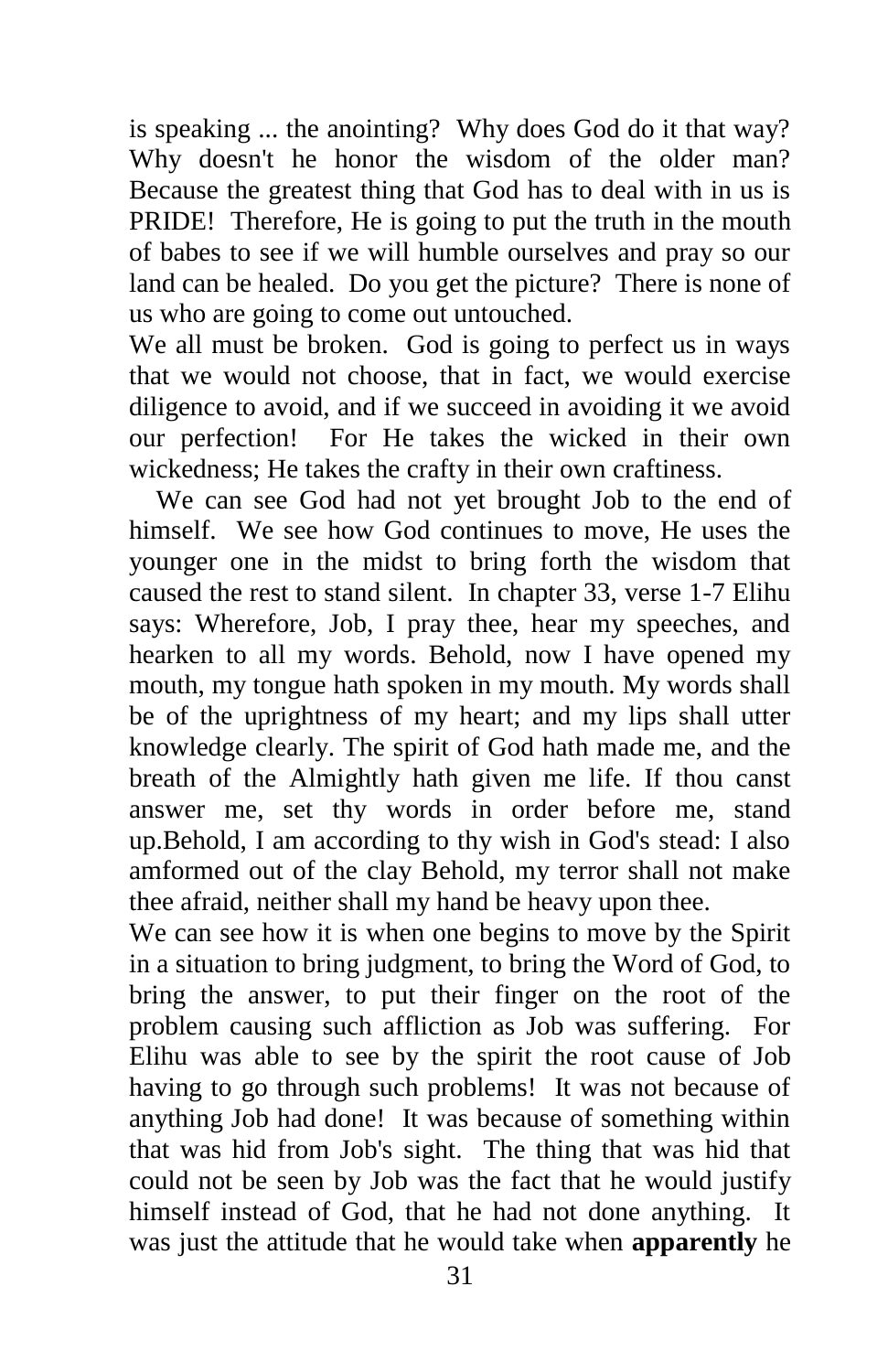was suffering unjustly. So God has to put us in situations where we have done nothing **apparent** that causes us to have to suffer such things. It looks like we are suffering them unjustly.

We have to suffer things that are in our sight unjust in order to be tested to see if we will justify ourselves in the situation or God. If we say, I do not deserve what is happening to me, I have examined the situation carefully, I have done absolutely nothing to bring all this calamity upon me. What are we really saying? We are saying that God is laying upon us more than is right, something that is not just.

 Now Job thought that God must not be aware of what all was going on or this could not have been happening. Either that, or God counted him for an enemy and had marked him just as a man whom He had rejected. You see, Job could not conceive that the problem could be in himself; he could not see that his attitude was the problem, that his willingness to justify himself instead of God was the thing of which God was trying to make him aware. What is it that works in man that causes man to justify himself and say, "I do not deserve something?" What is it that would keep him from saying, "I must have some fault in me or this could not be happening to me. There must be something in me that I am blind to, even though I cannot see it, because I know God is just!"? Until we have really been dealt with by God and our pride broken, we will not take that position. The Bible also teaches in Job that Leviathan, the devil, the dragon, is king over all the children of pride. Before God can be our king, this pride must be broken. God will drag us through hell and back to break that pride. Amen! But thank God He will! Job was going through his hell to get there. Elihu continues speaking to Job in chapter 33:7-9: Behold, my terror shall not make thee afraid, neither shall my hand be heavy upon thee. Surely thou hast spoken in mine hearing, and I have heard the voice of thy words, saying, I am clean without transgression, I am innocent; neither is there iniquity in me.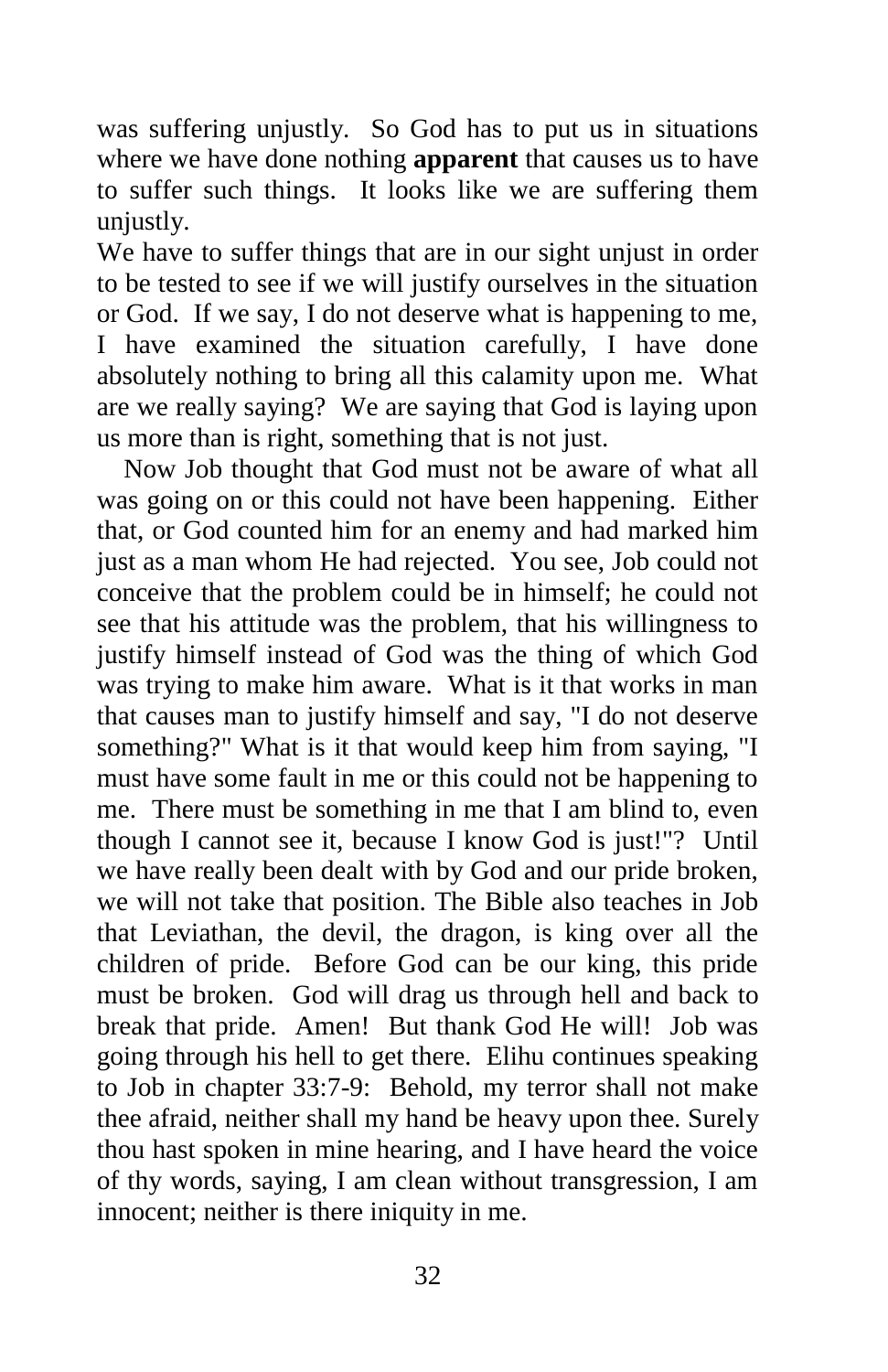This is what Elihu heard Job say. Certainly Job had not said that in those exact words, but it was in what Job was saying. He was declaring this very thing before God, "I am clean, I am innocent, I am without transgression, neither is there iniquity in me." Verse 10 says: Behold, he findeth occasions against me, he counteth me for his enemy.

That is the trouble. The trouble is not with me, but it is just that God counts me for his enemy. You see, man always sees his problem as outside himself. In verses 11-17 it says: He putteth my feet in the stocks, he marketh all my paths. Behold in this thou art not just: I will answer thee, that God is greater than man. Why dost thou strive against him? for he giveth not account of any of his matters. For God speaketh once, yea twice, yet man perceiveth it not. In a dream, in a vision of the night, when deep sleep doth fall upon men, in slumberings upon the bed; Then he openeth the ears of men, and sealeth their instruction, That he may withdraw man from his purpose, and hide Pride from man.

God wants to deal with this pride that is in us, that causes us to resist the very dealings of Him! That which makes us blind to our own faults! That which causes one to refuse to believe they are responsible for what is happening to them. Job came to recognize (and so will we) that God is a just God and that He will not lay upon man more than is right, that He does not do without purpose or without cause everything that He does. Everything that is happening to you, God is altogether aware of it. How many times have you wanted to bolt and run out of the very circumstance that God had put you in? The reason that you wanted to run was because of the pressure that was upon you. Let me tell you that the pressure that you were feeling was the pressure of God trying to break through your self-pride to get to you. When we see our need for God to do that, we'll stop wanting to run from that situation and from that conflict and from that calamity. We will just stand still and humble ourselves and pray. When we do, God says I will hear and I will heal your land. Glory!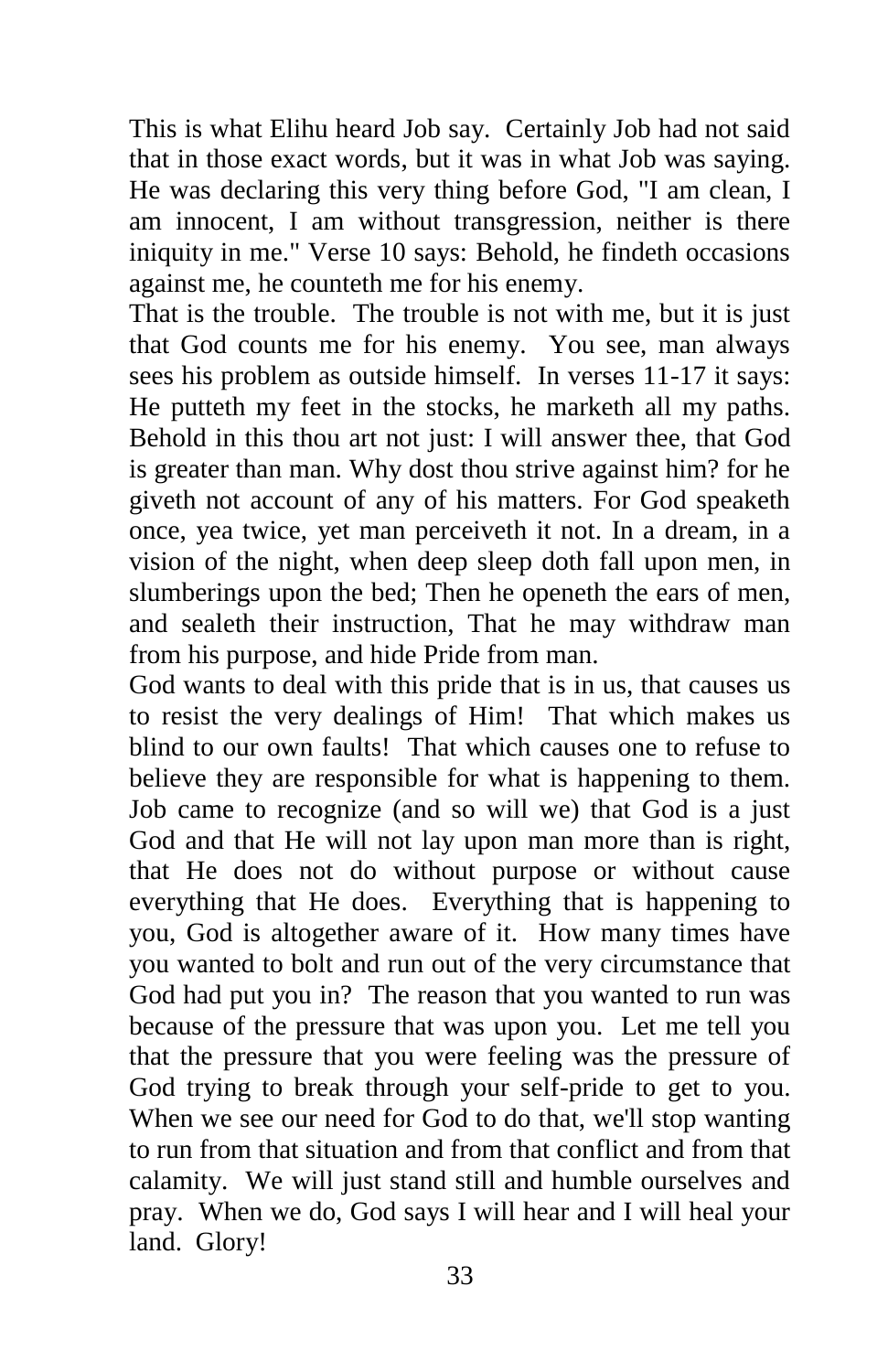The devil would like to get us engaged in all kinds of programs and works for God. He said "Look at all God has done for you ... you ought to do something for Him." But you see, God does not need a man to work for Him. The Word tells us God is not worshipped or served by the works of man's hands. God does not need anything. We are the ones who have the need. The devil desires to sidetrack us into doing those good works for God, when we are in deliverance ministries, or going out and winning souls. It is just to get you busy doing something that would avoid judgment coming to your house.

You know, for the sake of the ministry, for the good of the world, better you be occupied in serving others than seeking God to judge your house. But the world is not going to be delivered except by a first fruit company who also themselves have first been delivered. It says in 11Timothy 2:6: The husbandman that laboureth must be first partaker of the fruits.

In Job 33-.18-23 we read: He keepeth back his soul from the pit, and his life from perishing by the sword. He is chastened also with pain upon his bed, and the multitude of his bones with strong pain: So that his life abhorreth bread, and his soul dainty meat. His flesh is consumed away, that it cannot be seen; and his bones that were not seen stick out. Yea, his soul draweth near unto the grave, and his life to the destroyers. If there be a messenger with him, an interpreter, one among a thousand to shew unto man his uprightness:

When man finds himself in this situation, when man is in such affliction like Job, if there be a messenger around, an interpreter, one who can come in the anointing of God and show what the root of the problem is, why one is in such a straight place, why one is in such affliction, it says! Obviously there are not many who are able to do this, one among a thousand, who can show unto man God's uprightness. Man is so busy trying to cover himself, that he has no time, no sight, or no ability to comprehend the righteousness of God. He does not see that God is moving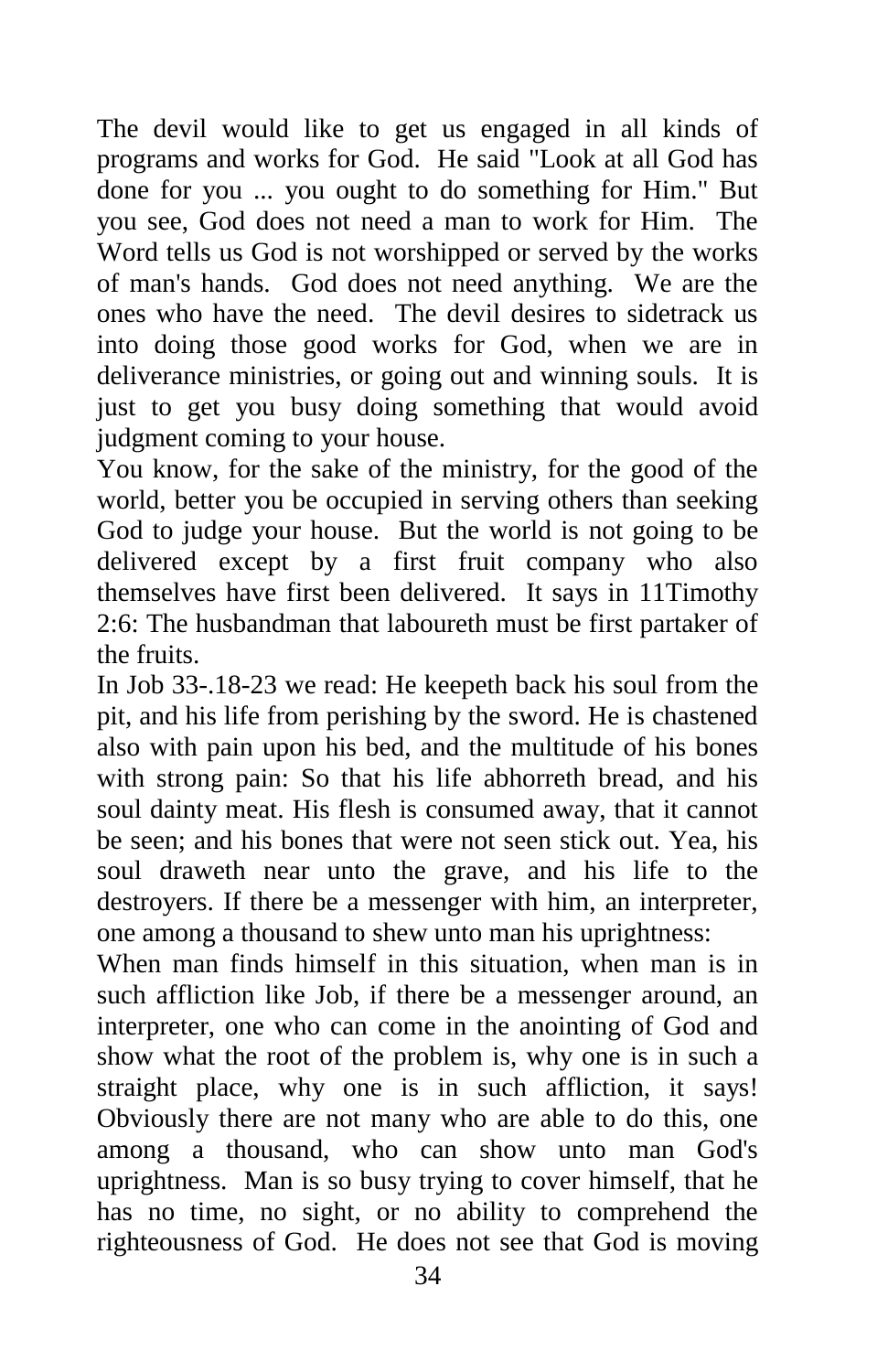righteously in everything that is happening! Man judges by the visible instead of the invisible. His attention is so much upon self and the unjust thing that is happening to him that he cannot see the righteousness of God. He cannot see there is some fault in him that God is trying to bring to light, that if he will allow God to do what He has purposed to do and allow this affliction to serve the purpose for which God has brought it, that it is going to bring forth, like a fire, the impurities out of this man. It is going to bring to the surface, like the refining pot, that which must be brought to the surface and skimmed off so that we can have a perfect sterling character inside, one without fault and without flaw. However, man is so preoccupied in defending himself, justifying himself, and so filled with pride that he will not allow God to get through to him and he will not humble himself. He just maintains his integrity.

 God knows how to make a fire seven times hotter! You see, the Lord is making clear here that the problem can never be resolved, the purpose of this affliction can never be realized, lest there be an interpreter, someone to come and help the man who is blind to his own fault see the root cause of this affliction. It says in verses 23-26: If there be a messenger with him, an interpreter, one among a thousand, to shew unto man his uprightness: notice what happens in verse 24: Then he is gracious unto him, and saith, Deliver him from going down to the pit: I have found a ransom verses 25 and 26: His flesh shall be fresher than a child's: he shall return to the days of his youth: He shall pray unto God, and he will be favourable unto him: and he shall see his face with joy: for he will render unto man his righteousness. Verses 27 and 28 are very important parts: He looketh upon men, and if any say, I have sinned, and perverted that which was right, and it profited me not; He will deliver his soul from going into the pit, and his life shall see the light.

When proper light and judgment comes that enables us to see the truth about ourselves and about God in every situation, then the purpose for which it has come is fulfilled! As soon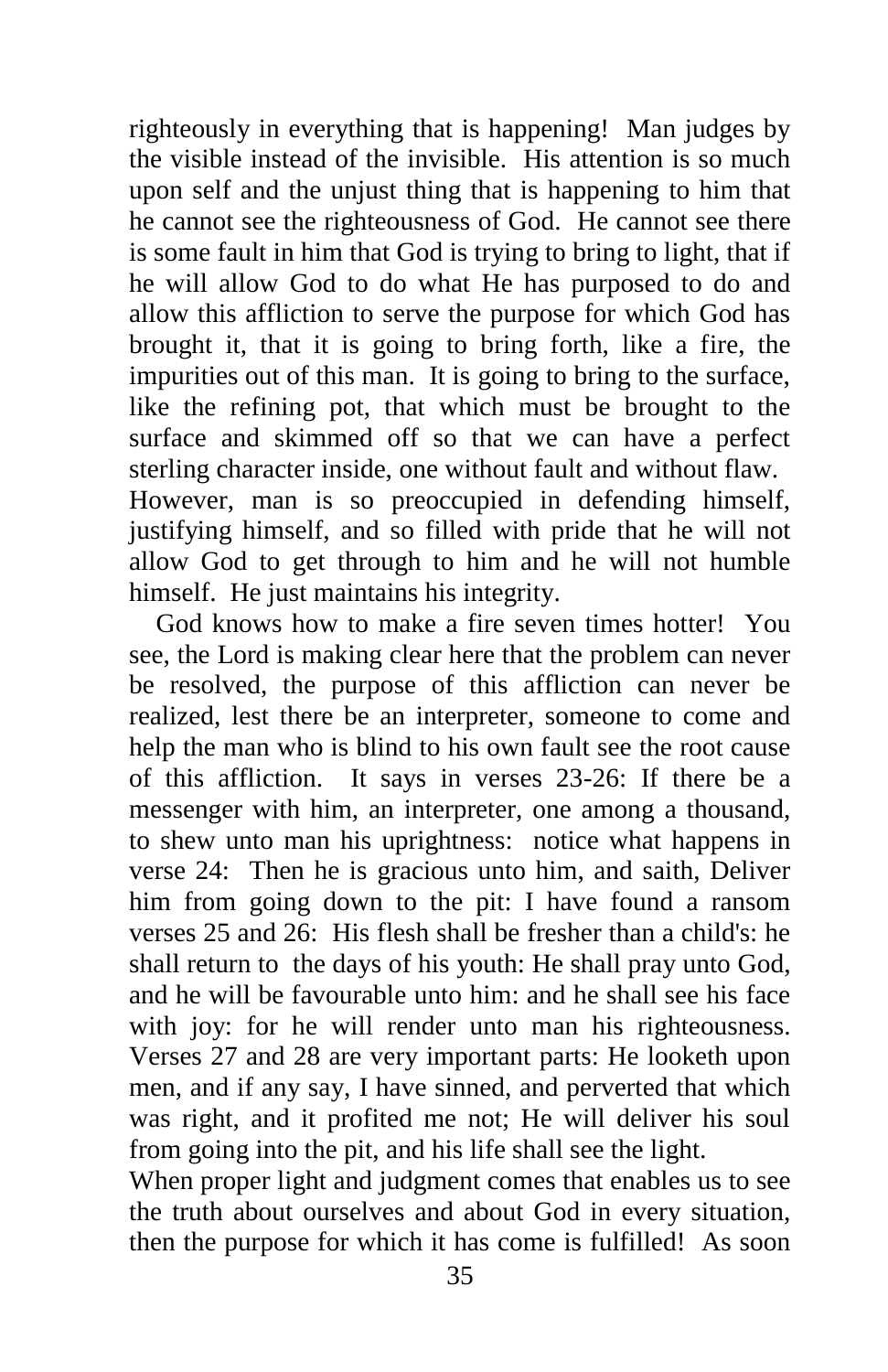as the purpose is fulfilled then God says, "Deliver that one from going into the pit, his flesh shall be fresher than a child's, he will return to the days of his youth, there will be restoration, there will be healing in that land." God will say, "I have found a ransom, deliver him." But unless we come to judgment, righteous judgment in the matter, we are still trapped, hopelessly in the dilemma, and all the while going down, down, down, down, into the pit of death, perishing in our own corruption! There is no renewal, there is no healing, there is no deliverance from the bonds of corruption until there comes proper judgment, until we render unto God what is God's, that He is righteous and that we ourselves are at fault. What does that do to your pride? It destroys it. And that is what God is after. Think of this. God only wants to deliver us from our righteousness that He might clothe us in His righteousness the moment that we are willing to cast off our garments. You say that you would be ashamed of standing before the Lord naked! You do not have to worry about it. If you take yours off, He will cover you with His. It is just getting yours off that is the problem. If we are fools enough to do it, we will prove ourselves to be wise. The world hates us when we walk this way because it strips and judges the man of pride. A man of pride cannot walk this way. It is against his nature and it is against everything he stands for. Jesus was a man who came and walked this way and he said, "The world does not love me because I testify to the world that its deeds are evil." What was the testimony that the world bore of him? They said, "You call us evil; you are evil." He who is judge of the world judged the world. What did the world do? Accept the judgment? The world turned right around and judged Him. When Jesus comes to our house, what do we do? When He came to Job's house, what did Job do? Judgment came to Job's house, God came to Job's house. Job was asking for God. He said, "If I can just find God" and God was there judging him, for God was in that calamity; God was there. But instead of Job judging himself, he judged God. We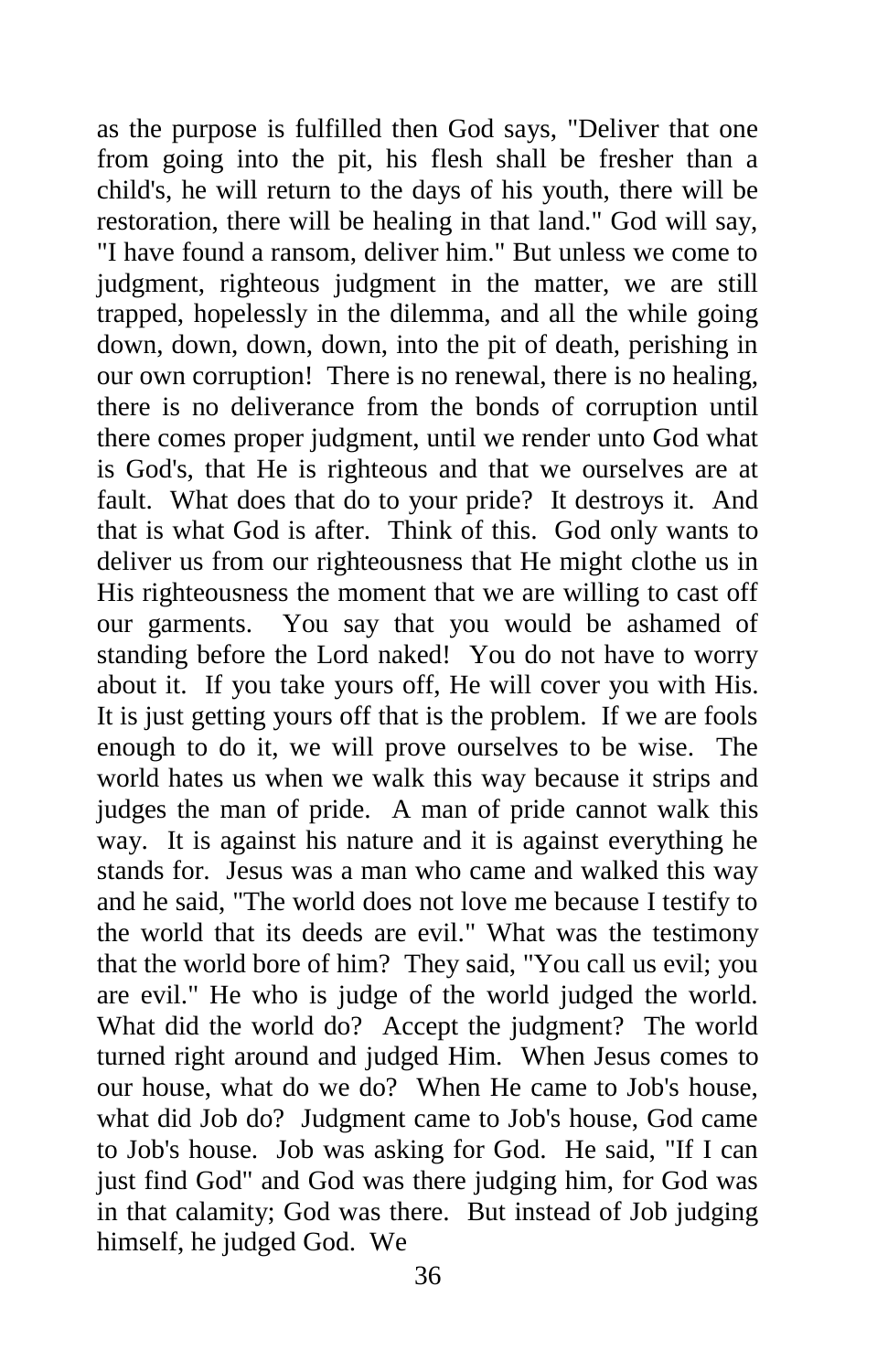do it all the time, and until we stop doing so our land will not be healed. Job 33:27: He looketh upon men, and if any say, I have sinned, and perverted that which was right, and it profited me not;

God is looking upon each one of us. God is waiting to hear, "I have sinned and perverted that which was right and it profited me not!" The thing that stops our deliverance is our justification of self. The moment we come to the place where we will stop doing that, God says, "If any say. . ." Listen, **"if any say!"** If our relationship with God is not what it should be, let me tell you why it is not. He has not yet heard you say that, because His word says, **"if any say:**  God it is not you who is at fault! It is me! If my relationship with you is not what I think it ought to be, it is not you who is at fault, Lord, it is me! I have perverted that which was right, and it has not profited me, Lord." Watch out! He will clothe you with His righteousness, deliverance will come. Try it! When we let judgment come to our house and we judge things right in God's sight, we are on solid ground and God will open up the windows of heaven, pour out His blessings, and deliver us. God will say "Deliver that one," and your life shall see the light - you will see the face of God with joy. You will not be ashamed and want to hide when He comes, because you will have a proper robe of righteousness upon you, not yours, but His.

As Elihu continued to speak with Job in Job 35:1-8 Elihu spake moreover, and said, Thinkest thou this to be right, that thou saidst, My righteousness is more than God's? For thou saidst, What advantage will it be unto thee? and What profit shall I have, if I be cleansed from my sin? I will answer thee, and thy companions with thee. Look unto the heavens, and see; and behold the clouds which are higher than thou. If thou sinnest, what doest thou against him? or if thy transgressions be multiplied, what doest thou unto him? If thou be righteous, what givest thou him? or what receiveth he of thine hand? Thy wickedness may hurt a man as thou art, and thy righteousness may profit the son of man.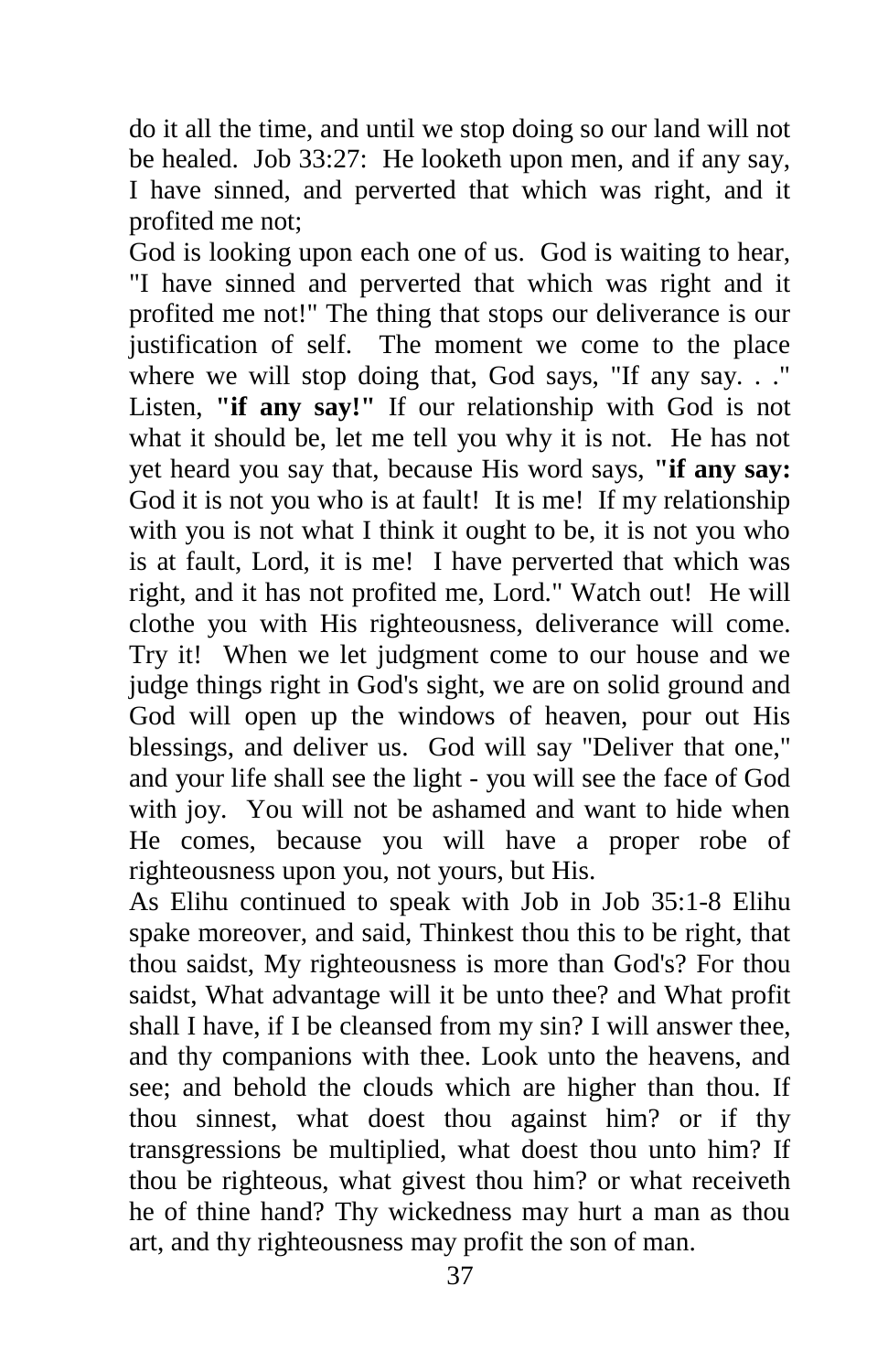The fact that we come to righteousness does not do anything for God, it does something for us. The fact that we sin does not do anything against God, it does something against us. Therefore, all this is not for the Lord's sake, but it is for our sake. As we wake up and realize this truth then we will no longer resist the potter's hand, we will no longer fear the judgment of God coming upon our house, but we will desire it to come. We will say, "Lord, bring it. Try me, prove me. Get me in those circumstances that will cause any wicked way to be brought up so that this house can be purged, that I might go on to fulfill the purpose for which you created me and be made one in the Father and in the Son. Until it first happens to us and **in us,** it will not happen to the rest of the world. There has to be a first fruit company that goes through the deliverance. The deliverance is not that bad once pride has been broken. Once you break that old pride, once that thing has been broken down, it does not have the power over you like it had before. Then you will find that it is not so bad to walk humbly before thy God. In fact, it is a relief. You do not have to try to maintain that old image any longer. As long as you have an image that you don't want to be tarnished, or appear imperfect before others, you constantly work at it to keep it up. But once God has shattered that all to pieces you have nothing to maintain. It is like getting rid of your house, your car, your job, and everything at the same time. All those things that required your labor and constant attendance, you suddenly have been delivered from it all that you might be free to serve the living God.

How wonderful to be delivered from having to maintain false images and to be made free to worship God in Spirit and in truth! Jesus said in Matthew 11:30, "My yoke is easy and my burden is light." It is your yoke and your burden that is the load! His yoke and His burden is easy and it is light! Praise the Lord! What a marvelous deliverance to no longer have to maintain that image that we always valued so much.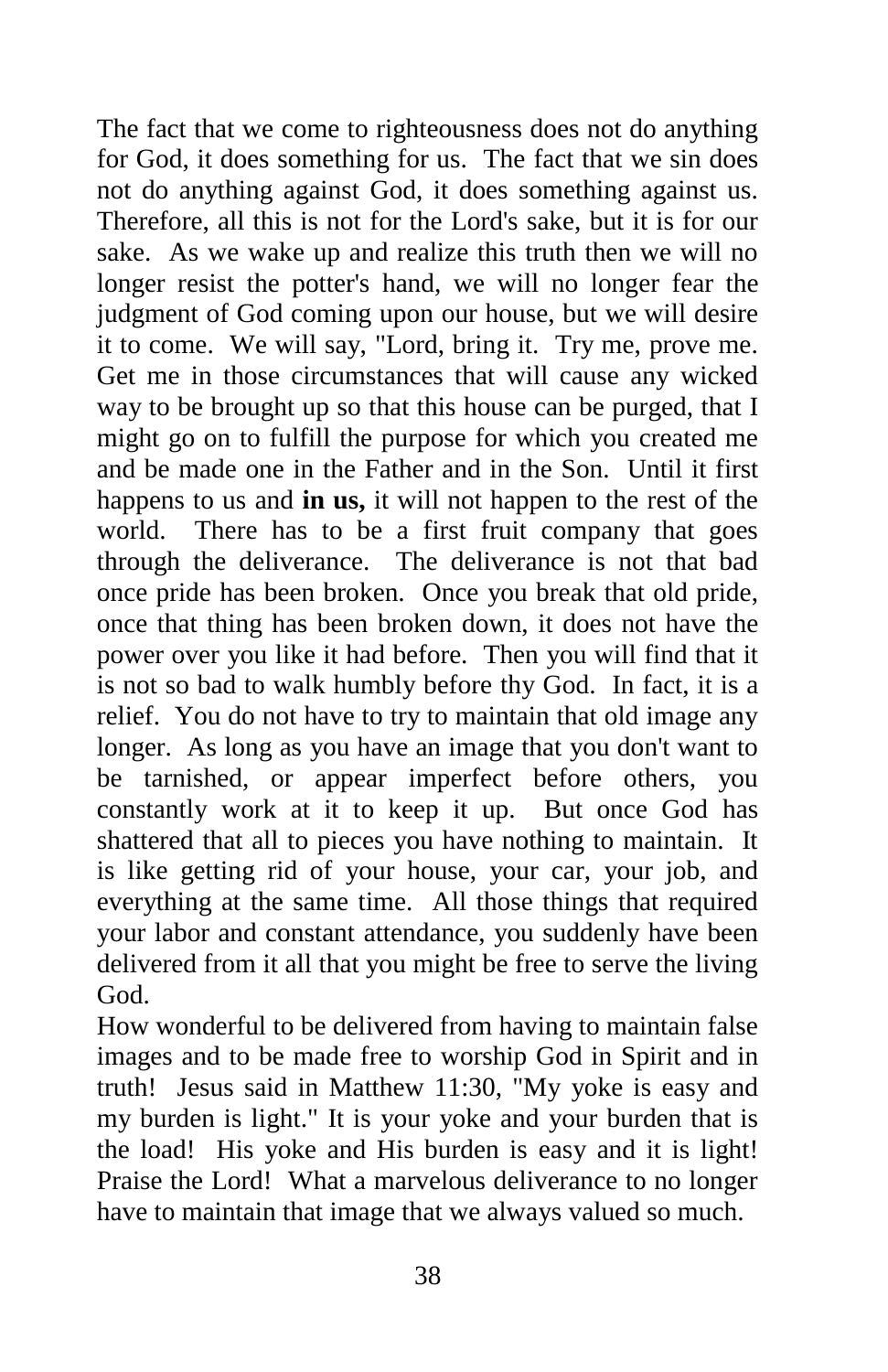If you have ever had a prized possession you were always scared that someone was going to steal it or break it. You know that you can be under such tension worrying about losing things, suffering the loss of something valuable, that it is actually a relief when someone finally breaks it or steals it. You say, "Thank God, I do not have to worry about that anymore!" Well, think what a relief it will be when we do not have to maintain our facade any longer. People will point their finger at us and say, "Those poor people can't even make a decision on their own." That's right! . . . I don't know anything, as I ought to know it! But then neither do they, only they don't know it! The world killed a man once who said that he did not know anything, and never met anyone who did. He said that there was only thing that he did not know, and that was that he did not know anything, and had never met a man who knew any more than he did. That is the state of man. What are we apart from the Lord? The Bible says nothing! What do you know apart from Him? Nothing! And it is a blessing when you know that you do not know anything. You are in a terrible fix when you know nothing and you think that you know something. It is even worse when you believe that you know everything, and have all the answers. Praise God for deliverance! We find that when God brings us to this place of deliverance before Him, we can then humble ourselves and can pray and receive deliverance! God said, "I have found a **ransom,**  deliver that one." A ransom is a price, and there is a price to this free gift of deliverance. You have to swallow your pride. Glory! Death swallowed by life!

As things progress in Job 36, Elihu gives Job a warning in verse 18-22, Because there is wrath, beware lest he take thee away with his stroke; then a great ransom cannot deliver thee. Will he esteem thy riches? no, not gold, nor all the forces of strength Desire not the night, when people are cut off in their place. Take heed, regard not iniquity: for this hast thou chosen rather than affliction. Behold, God exalteth his power: who teacheth like him?...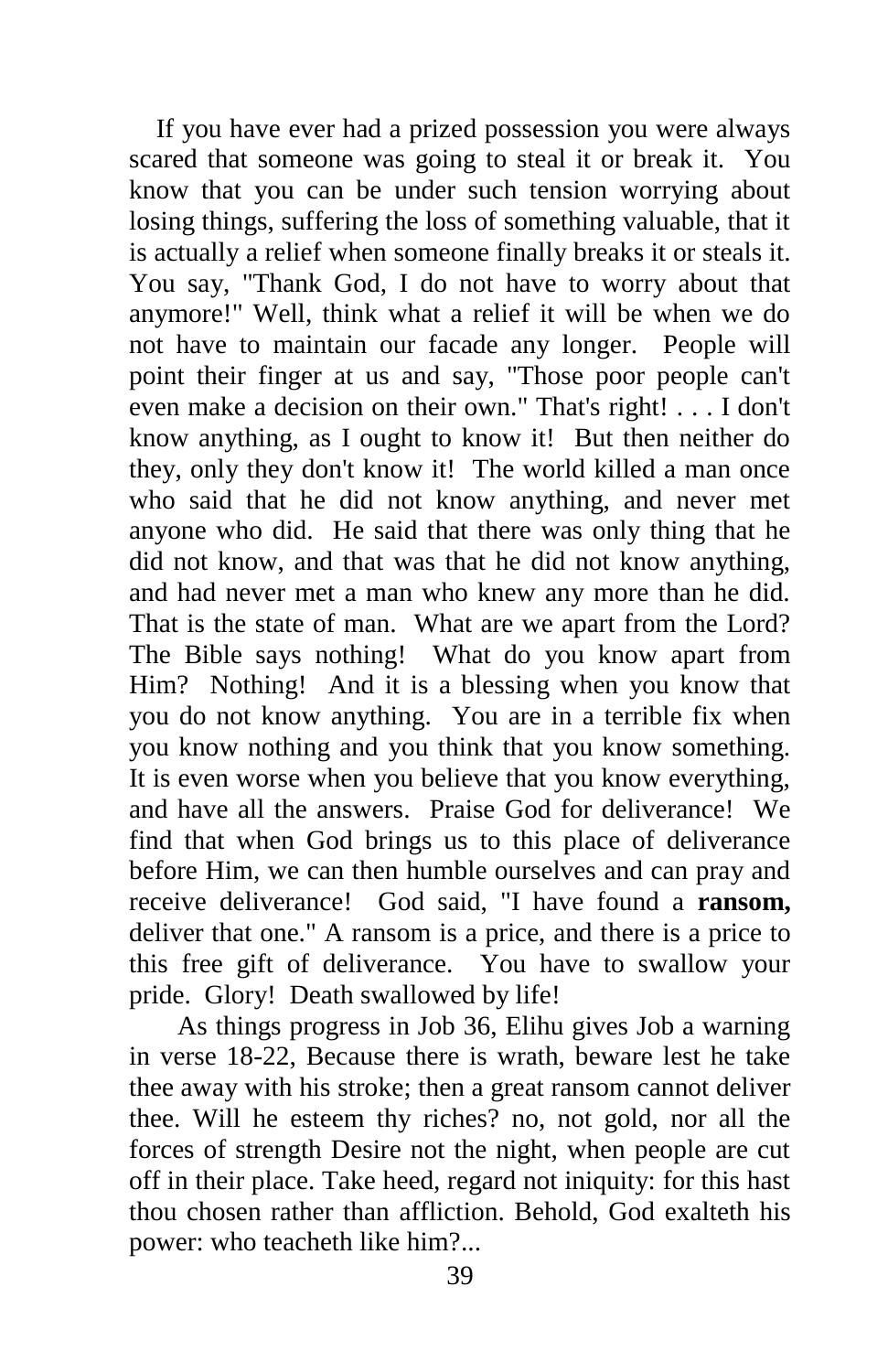Elihu said, "Job, you have chosen iniquity rather than affliction, you have chosen to judge wrong (i.e. to justify yourself) in the situation rather than to accept the affliction. Choose the affliction." Why would he say to choose the affliction? Well, embrace the affliction, recognize that it is from God, accept the affliction as something that has come upon you, that God is working for your good to reveal and bring out that imperfection within you that it might be purged out! Elihu said, "Instead of choosing the affliction, Job, you have chosen iniquity, you have chosen to justify yourself instead of God!" Let me show you why Elihu said this. In Isaiah 48:9-11 it says: For my name's sake will I defer mine anger, and for my praise will I refrain for thee, that I cut thee not off. Behold, I have refined thee, but not with silver, I have chosen thee in the furnace of affliction. for mine own sake, even for mine own sake, will I do it: for how should my name be polluted? and I will not give my glory unto another.

The redemptive work of Christ does not refine us. That is not the work that God uses to refine us! It is not the work that Jesus did for us, but the work God wants to do **in us** that refines us! Though we have been redeemed with silver, (i.e. the death of Christ), we have not been refined with silver. What refines us is this furnace of affliction. Job had been redeemed as far as being in a relationship with God, Job had been under the grace and blessing of God, but he had not been refined. God had to destroy the blessing Job had first received and turn that blessing into ashes. Why into ashes? Because Job was in the furnace of affliction where the refining work is done. When one is in that furnace of affliction like Job, being refined, their spirit is heaviness, their joy is turned into mourning and their beauty to ashes! But then the scripture teaches us that if that one will say, "Behold I have perverted that which is right and it profited me not," then God will say, "Deliver that man, he has come to the knowledge of the truth ' " And his life shall see the light and he will see God's face with joy. As it says in Isaiah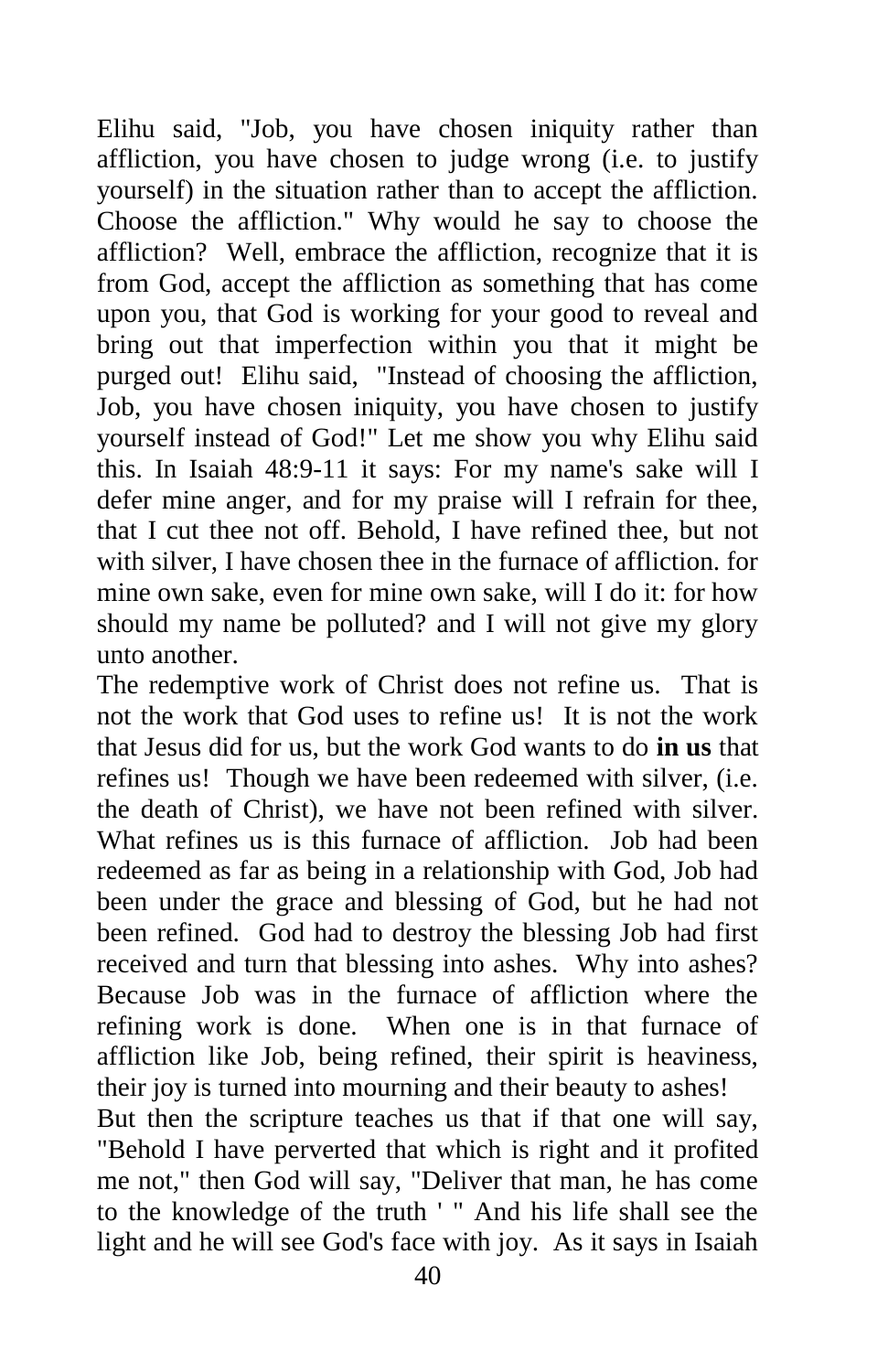61:3, God will turn their mourning into joy and their ashes into beauty and their spirit of heaviness into the garment of praise!

 Though many are called only a few, the Scriptures say, shall be chosen (see Matthew 22:14). When is one chosen then? Whenever God redeems them by the blood of the Lamb or because Jesus died for them on the cross of Calvary? No, that is the means to the calling; but that is not the means of the choosing. How come there are only a few chosen? Because when they get into the furnace of affliction they burn up before they will lose their pride. They justify themselves, choosing iniquity (which is any self-serving act) rather than justifying God!

 We need to understand and get the vision of what God is doing and see what His purpose is in putting us in that furnace of affliction. What happened to Shadrach, Meshach and Abednego when they were put into the furnace? Because they were faithful to God, the only thing that burned up were their bonds and they came out not even smelling of smoke! Hallelujah! If you are in the furnace of affliction, you will find, like Shadrach, Meshach and Abednego, that there is another, man in there with you, one who promised that he would never forsake you or leave you! If you will yield to Him, He will bring you out. He will show you the purpose for which you are there. The only thing that will happen to you is that you will lose those things that have been binding you hand and foot. Let us be understanding of God's ways and let us see how we come to the inheritance of the first born, the double portion!

 By the time we get down to Job 37, Elihu has spoken by the spirit of the Lord his piece and has shown forth his opinion in the matter. Once God's servant comes onto the scene and speaks God's word, you can be assured of one thing, that God is going to show up and confirm it! It is one thing for an anointed ministry to be there and it is another thing for God to operate by the spirit within the hearer to cause him to perceive the truth of what the anointed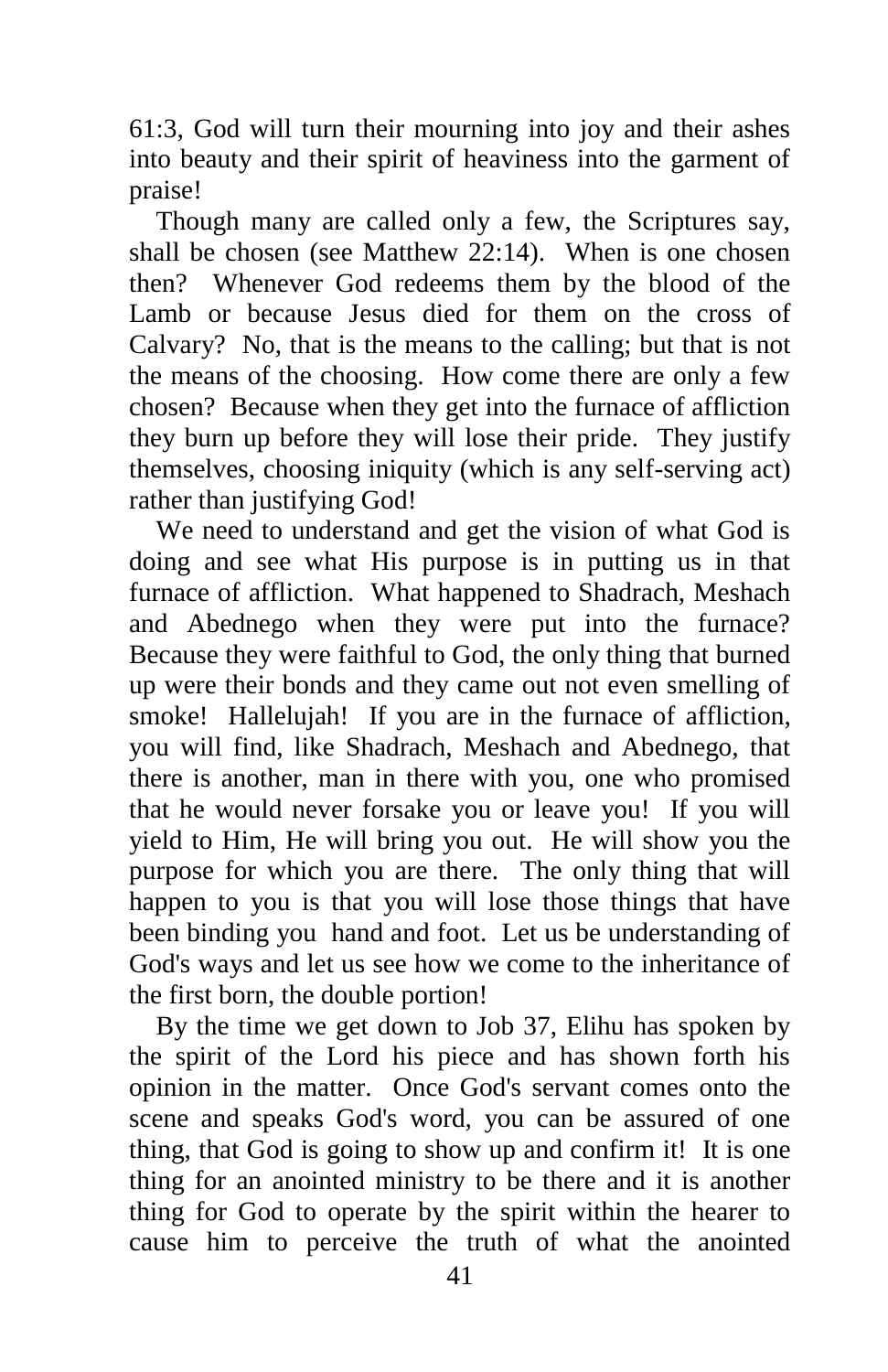messenger is speaking. God had to be there on the scene and God did show up, but how did He come?

In Job 38 it tells us in verses 1 and 2: Then the Lord answered Job out of the whirlwind, and said, Who is this that darkeneth counsel by words without knowledge?

How did the Lord answer Job? He answered him out of the whirlwind and said, "Who is this that darkeneth counsel by words without knowledge?" Who is this who is moving in the dark counsel of his own knowledge? Who is this that is moving in the dark counsel of his own imagination? When Eve looked at the tree of knowledge of good and evil she saw that the tree was good for food and she saw that it was desired to make one wise. By what facility was she able to see that? It is called the imagination, because she had never eaten the fruit. It was not by revelation experience that she knew that, but it was only by imagination!

 We need to understand God's full program. Everybody likes the beginning of the program and the end of the program, but how about what is in between? As we see in Job, at the beginning it is blessing and at the end it is double blessing! Those are good things, but in between is the furnace of affliction! At the beginning it is redemption with silver and at the end it is inheriting the kingdom riches of silver and gold and precious stones; but in the midst it is the fiery furnace that brings it all forth! As we understand the program, then we will not be shocked at the fiery trials that come to try us (I Peter 4:12-13). Let us understand that we are in the way that God has chosen and that it is through much tribulation that we enter into the kingdom of God. (Acts 14:22)

 Job had judged himself by imagination and not by truth. It was how things looked to Job based upon his image of himself! We make decisions like that all the time based on our imagination. We say, "It would be so good if I could go over here and do this. It would be so good if I could make a trip and do that. It would be so good if I could go home and do this or that! How do we know? On what are we basing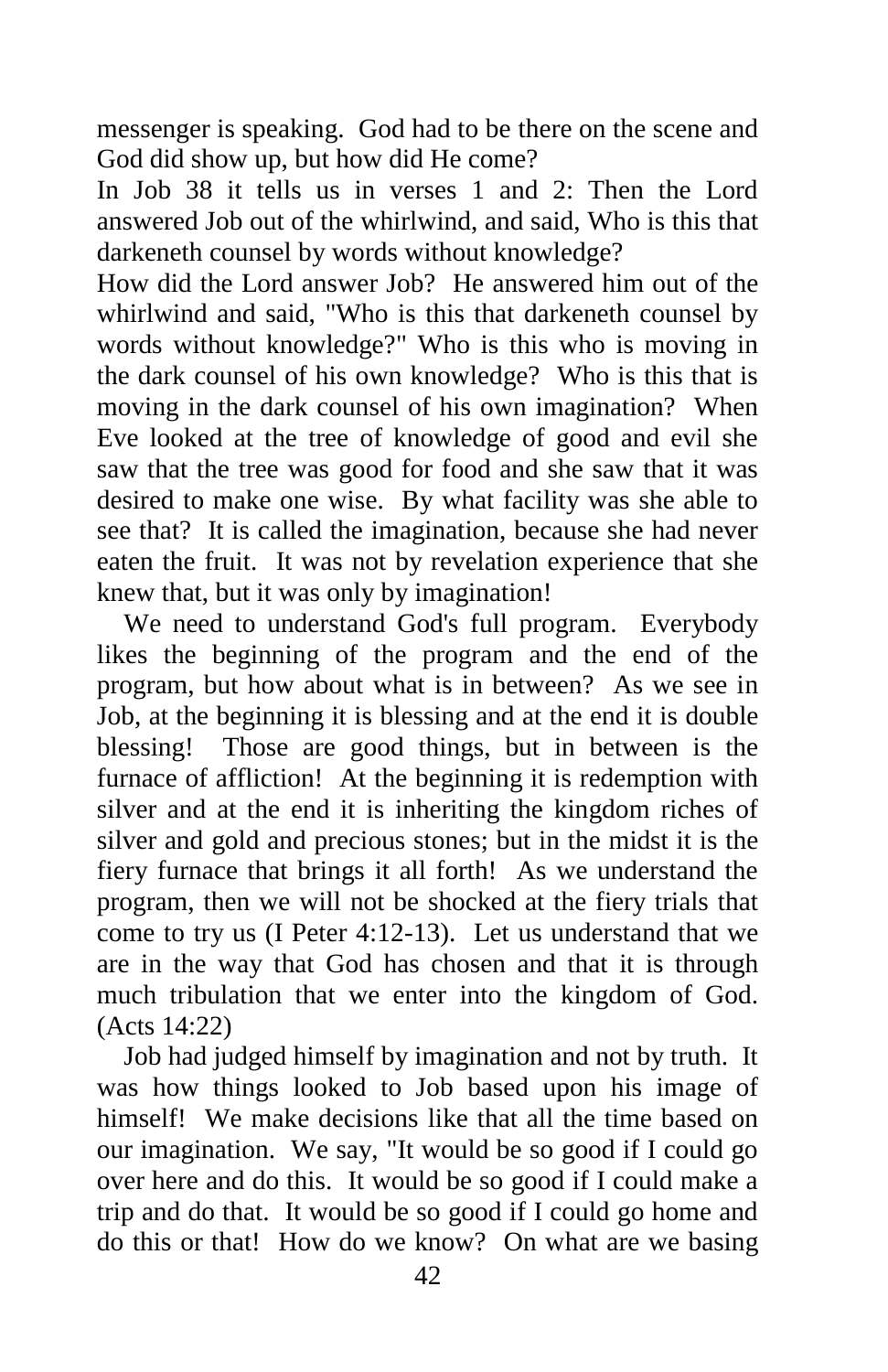that judgment? Vain imagination! It may be good or it may be a disaster. That is why we need to ask God before we move! He can tell us whether it is going to be good or not. The knowledge of good and evil is not in man to discern. Only God knows whether it is going to be good or evil, for it is based on what God says and not on what we determine by our imagination. We are all guilty of building our kingdoms by imagination. How many times do you use the word "imagination" in your vocabulary. Start counting it. You say, "I imagine so." I challenge you to see just how many times you use the word "Imagination" and, how many times, when you have had a chance to check out your imagination, was it reliable? We have people telling us quite often that they have heard the ministry on tape and "now that we see you, you look nothing like we imagined you to be." That is how reliable our imagination is!

 I remember back before TV that there were popular characters on the radio and I imagined what they looked like. One day I would see a picture of them and they never looked like what their voice indicated. Our imagination is very unreliable. We ought to be afraid of it, instead of having so much confidence in it. There is only one source of truth .... that is God. When the Lord tells us then we know; until then, He only knows. The truth is with the Lord!

 After God showed up as a whirlwind, He begins to ask Job a lot of questions. He said, "Job, since you have so much wisdom and since you have so much light and are able to judge things so accurately, then let me ask you a few questions. " For 3 or 4 chapters the Lord asks Job questions and Job finds himself sweating more and more before the Lord. His self confidence runs out. He no longer has all the answers, like he did with his counselors. Job begins to realize he is in trouble.

When God shows up there is that searching light, that God Himself is! There is no darkness, there is no shadow or variableness of turning, there is just pure light. When He comes, the light pierces right in becoming a discerner of your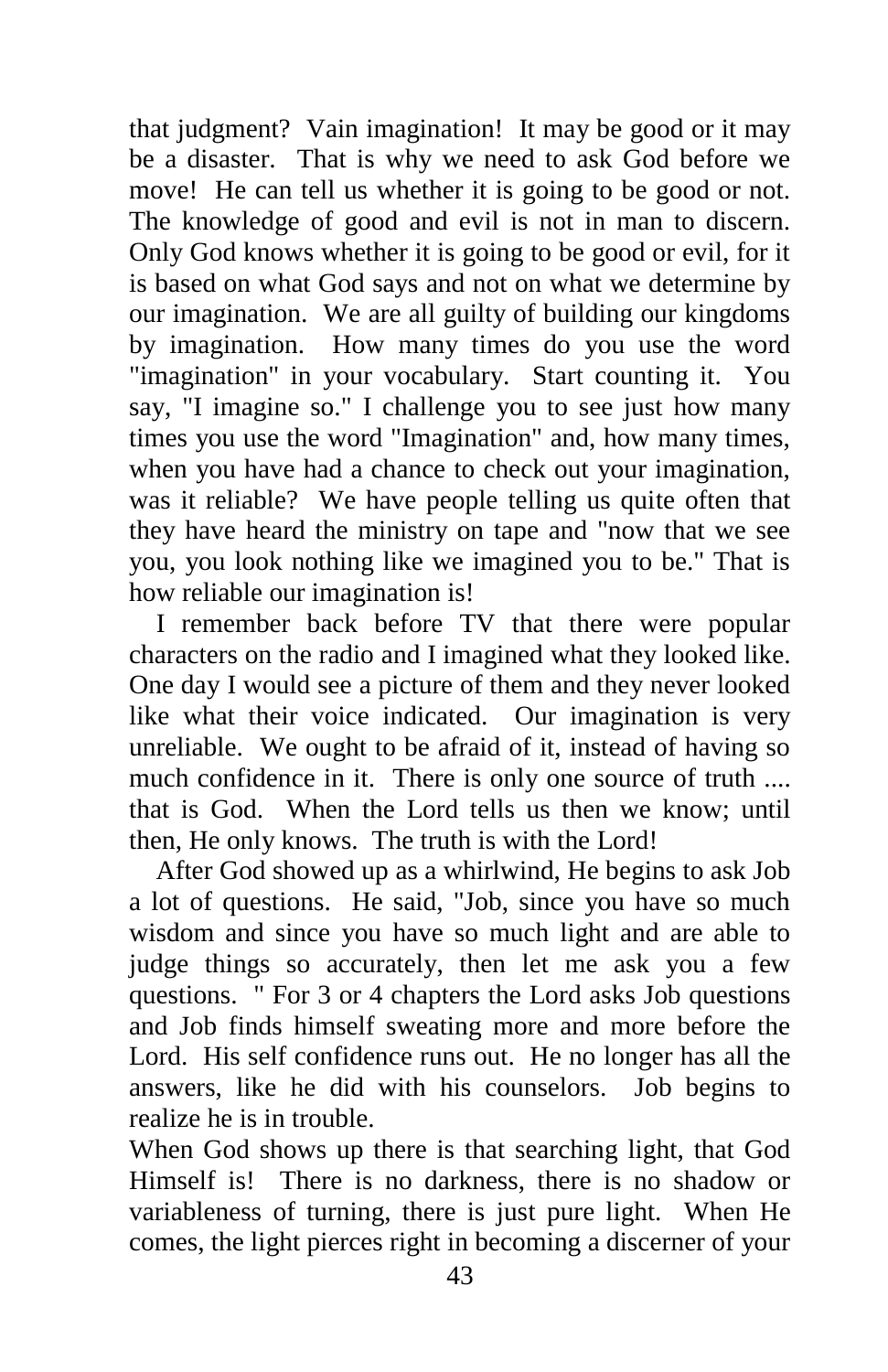thoughts and of the intents of your heart, the innermost ones. Job said he could tell by God's questions that nothing, not even the thoughts of men, could be hid from Him.

"Lord, you have stripped me and you have laid me bare." In verse 3 of chapter 42 he says: Who is he that hideth counsel without knowledge? therefore have I uttered that I understood not; things too wonderful for me, which I knew not.

Job knew a lot of things until God showed up. He knew how righteous he was, but now he was discovering that he was uttering things that were beyond his capacity to be speaking about. What is happening to that man's pride? It is tearing apart. It is being demolished. Job is being brought into such a wonderful place. It is the place one comes to just before God is ready to give you a double portion of His blessing, the full inheritance! You are totally undone. You have been a righteous man, the greatest man in the East.

 A brother once told me that some of the folks are under such oppression in the Move right now that they do not appear to have the freedom that other Christians have when they come together in some public places. He sees other Christians speaking freely about the things of God and rejoicing in the things of the Lord but that some of our people are under such oppression right now. He was wondering about the situation, and had a burden that our people would get that freedom again and a release within themselves. I shared with this brother, because God had been dealing with me in this area and it was fresh in my own mind, and said, "Brother, I think I can understand what is going on somewhat because if you had spoken to Job when he was the greatest man in the East and under the blessing of God, you would have heard a different conversation from him than if you spoke to him in the furnace of affliction. When Job was the greatest man in the East, he was sitting in the gate with all his wisdom pouring out of him and everything was a blessing. It was obvious that God was blessing him, that the grace of God was upon him, that he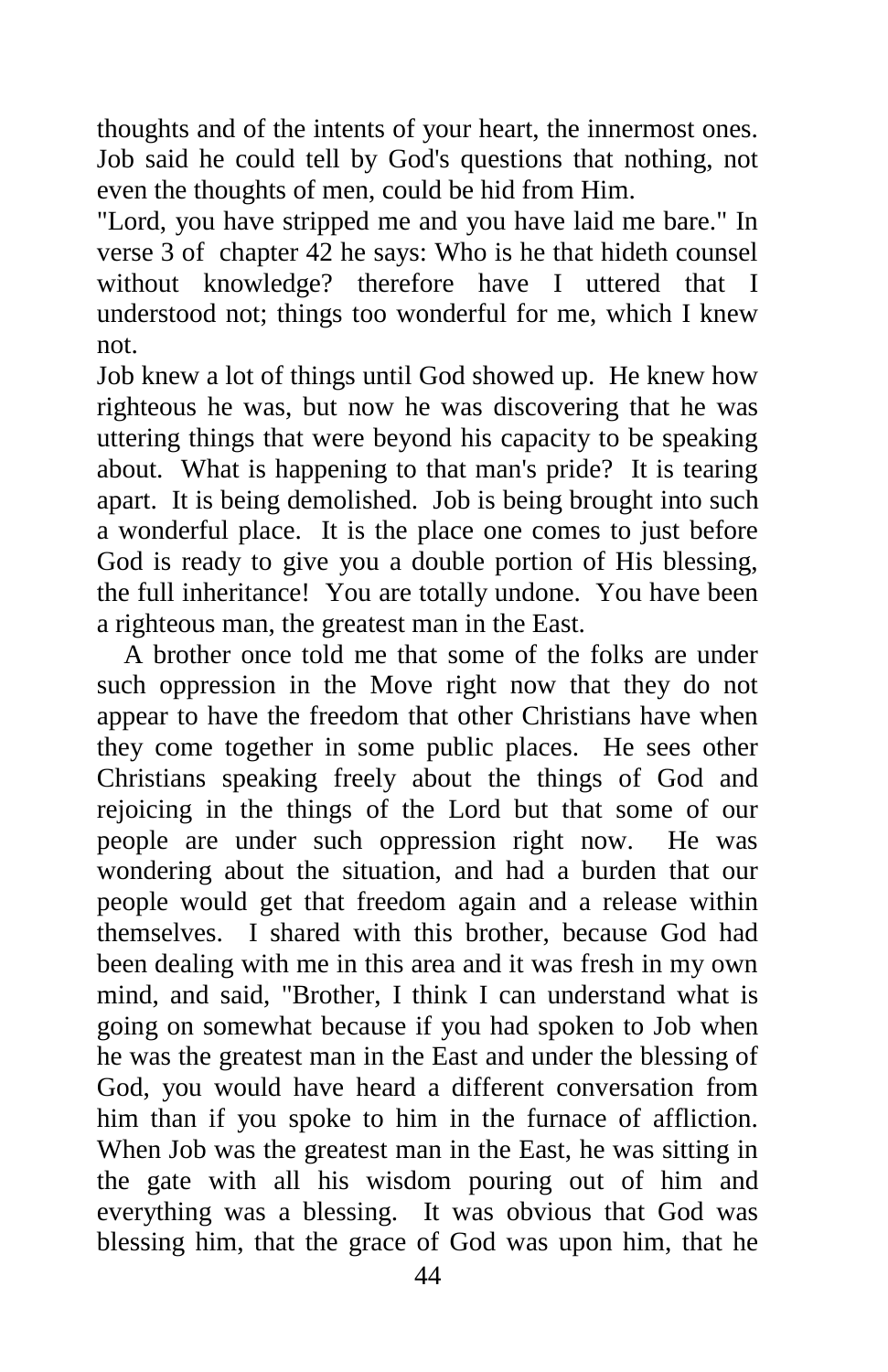was God's called, God's favorite in the world at that time. He was the greatest man in the East; there was none greater than he! Don't you know that the conversation in the gate with the brethren when Job was in that standing before all must have been a tremendous experience for Job! They were all looking upon him and they were all saying, 'Why, he is the greatest! There is none like Job. What a righteous man. Look how he feareth God and look what a just and honest man he is.' And Job is going around saying, 'Well, fellows, do not lay it on too thick. I am humble and meek after all, the glory belongs to God! I would be nothing without Him. But God has chosen wisely because He knew that I would never say anything against Him. I would never curse God with my lips. I would die before I would curse Him.' "

 Job almost did curse God before he came to the knowledge of the truth. However if you had been talking to Job later, it would have been a different conversation. There would have been a different spirit, and in fact, you would have thought that Job must have done something terrible. How could all this happen to Job? Surely he must have transgressed God someplace! Job was very close to the double portion at this point! The only thing that stood between him and the double portion was, would Job let God break his pride? That was the only thing that stood in the way! It looked like total calamity; it looked like everything was lost. He was sitting there in the ashes of it all without understanding it, and he was a fraction of an inch away from the double portion and everything hung on what Job would do! Would he refuse the truth, or would he acknowledge the truth? In verse 4 of chapter 42 it says: Hear, I beseech thee, and I will speak: I will demand of thee, and declare thou unto me.

At one point Job said "I am demanding of you, Lord, I would like to know why you are allowing this to happen to me because I have not done anything to deserve it." He thought that he could demand of God and require God to give an answer as to why it was happening to him, but God does not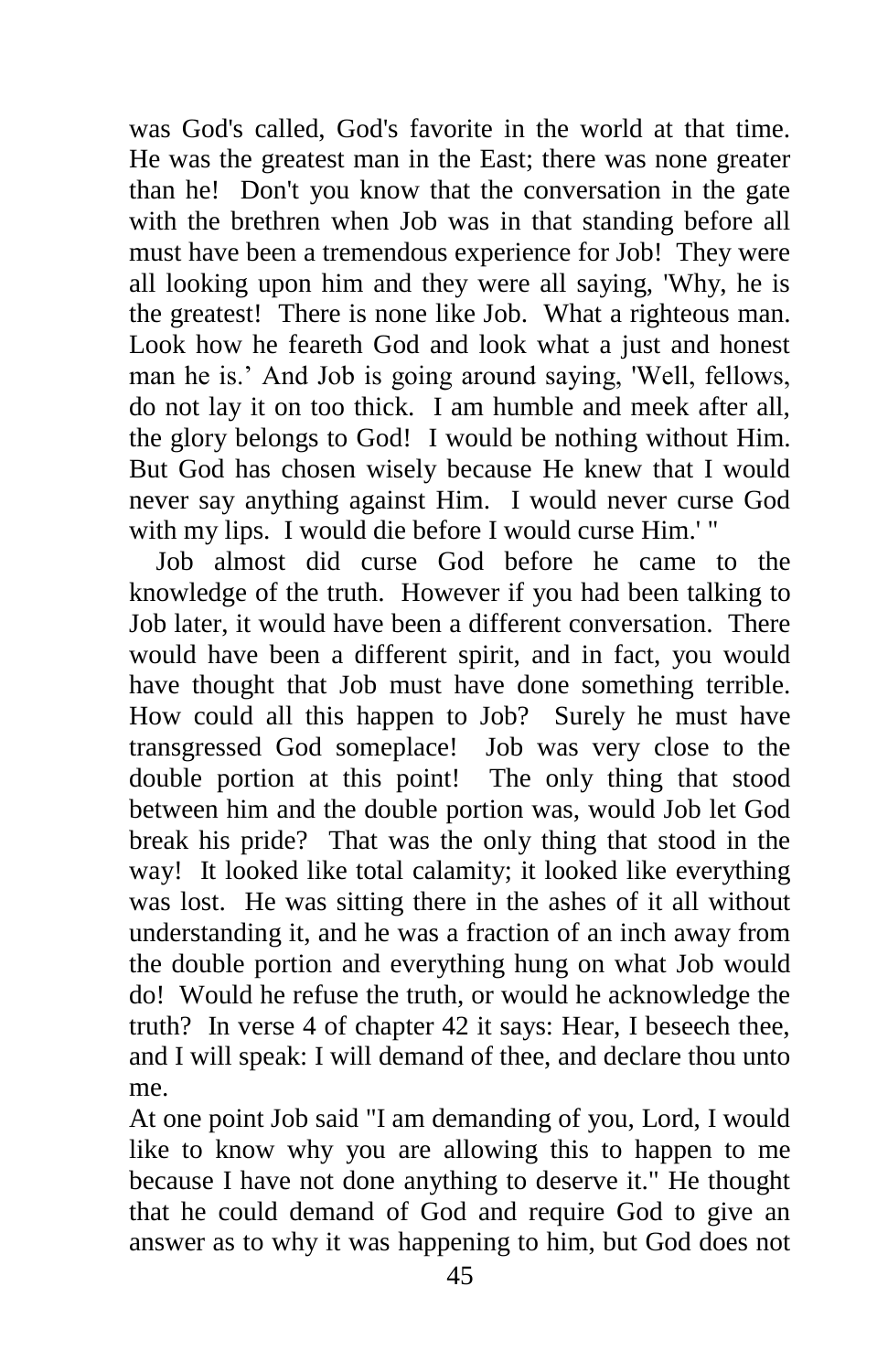give an account of any of His doings unto man. God does not have to give an account of **any** of His doings unto **us.**  He is bringing us to judgment, we are not bringing Him to judgment! He does not have to explain to us why He is doing what He is doing. He is testing us to see who we will justify, and teaching us that He does not move without doing things justly. He is a righteous God and He will not lay upon man more than is right. He will not allow Himself to come into account with any man.

 Job was rehearsing his own foolishness of attitude toward God when he said in verse 4-5: Hear, I beseech thee, and I will speak: I will demand of thee, and declare thou unto me. I have heard of thee by the hearing of the ear: but now mine eye seeth thee.

Job was now in the Presence of God, and in the Light of His Presence was able to see clearly what he could not see before. He could see God as He is, **holy** and **just,** and he could see himself. Therefore, in verse 6 he says: Wherefore I abhor MYSELF, and repent in dust and ashes.

You see, the truth is that we have to see God first because until we see God we will not accept the circumstances as just or understand why they have come. We have to see that God is righteous in the things which He has allowed to come upon us. The moment we see that God is righteous it enables us then to see that we are not, and that, therefore, God has not unjustly done, nor without cause done, what He has done. The moment that we come to that knowledge of the truth, like Job did, where he says in verse 6 "Wherefore, I abhor myself," the pride is gone, it is fully destroyed. There is no more integrity left in Job. The integrity now is all in God. Amen! Job 42:7-8: And it was so, that after the Lord had spoken these words unto Job, the Lord said to Eliphaz the Temanite, My wrath is kindled against thee, and against thy two friends: for ye have not spoken of me the thing that is right, as my servant Job hath. Therefore take unto you now seven bullocks and seven rams, and go to my servant Job,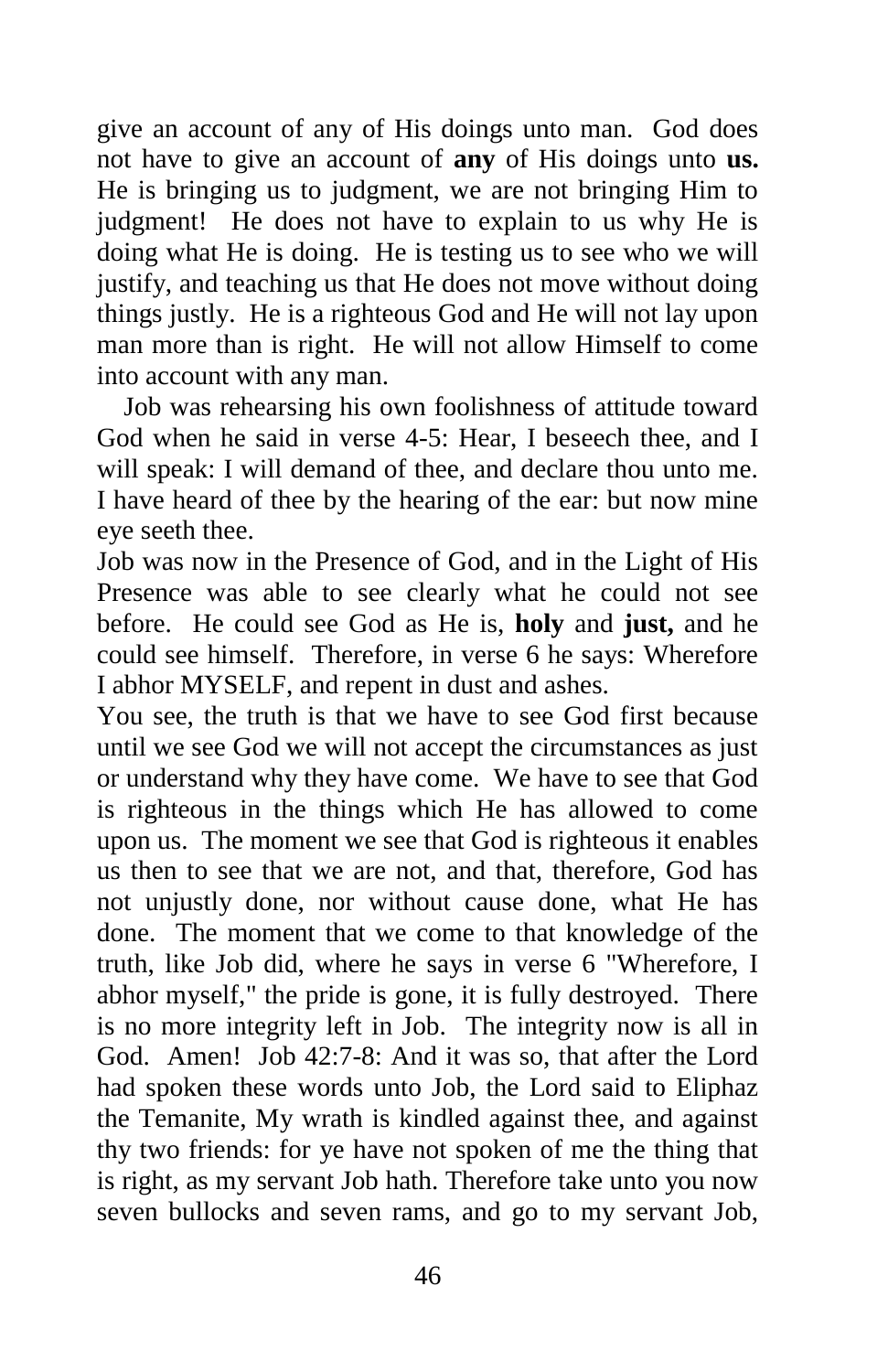and offer for yourselves a burnt offering; and my servant Job shall pray for you: for him will I accept...

Once we come through then God is ready to restore and acknowledge us, and the ones who were the judges, in order to be reconciled to God, will now have to come and accept your priesthood and ministry in order to be brought back into a right relationship with God. Notice another little line here. Verse 10 says: And the Lord turned the captivity of Job, when he prayed for his friends ...

Therefore, the captivity was not really turned until it was manifested that there was no bitterness in the heart of Job because they had condemned him. You see, God works it all together for good. They could not get back to God except through Job, and Job could not get released until he prayed for them. I love God's ways. **We all have to come out loving one another and being made one, that is, being made perfect in one.** It is beautiful the way God does it.

 And it goes on to say in verse 10: ... also the Lord gave Job twice as much as he had before.

Job came into the double portion. Do you know why you get your first portion? It is so God can turn it into ashes in the furnace of affliction that He might destroy your pride! The first portion always serves to make you the greatest man in the East, but the furnace serves to make you like God! We are not refined by the silver, but in the furnace of affliction! We are not chosen when we have just been redeemed with silver, but we are chosen in the furnace of affliction where we are tried so that all iniquity can be purged! Though all is destroyed in the furnace, it is only an investment. You get a double portion when you come out. And God will have brought forth His perfection in you!

Do you think that you can get your double portion some other way? I do not believe that you can. I believe that you have to go through the furnace of affliction. I do not think that silver or gold can secure our inheritance for us. I believe that it can only be done in the furnace of affliction. Therefore in James 5:10-11 we read: Take, my brethren, the